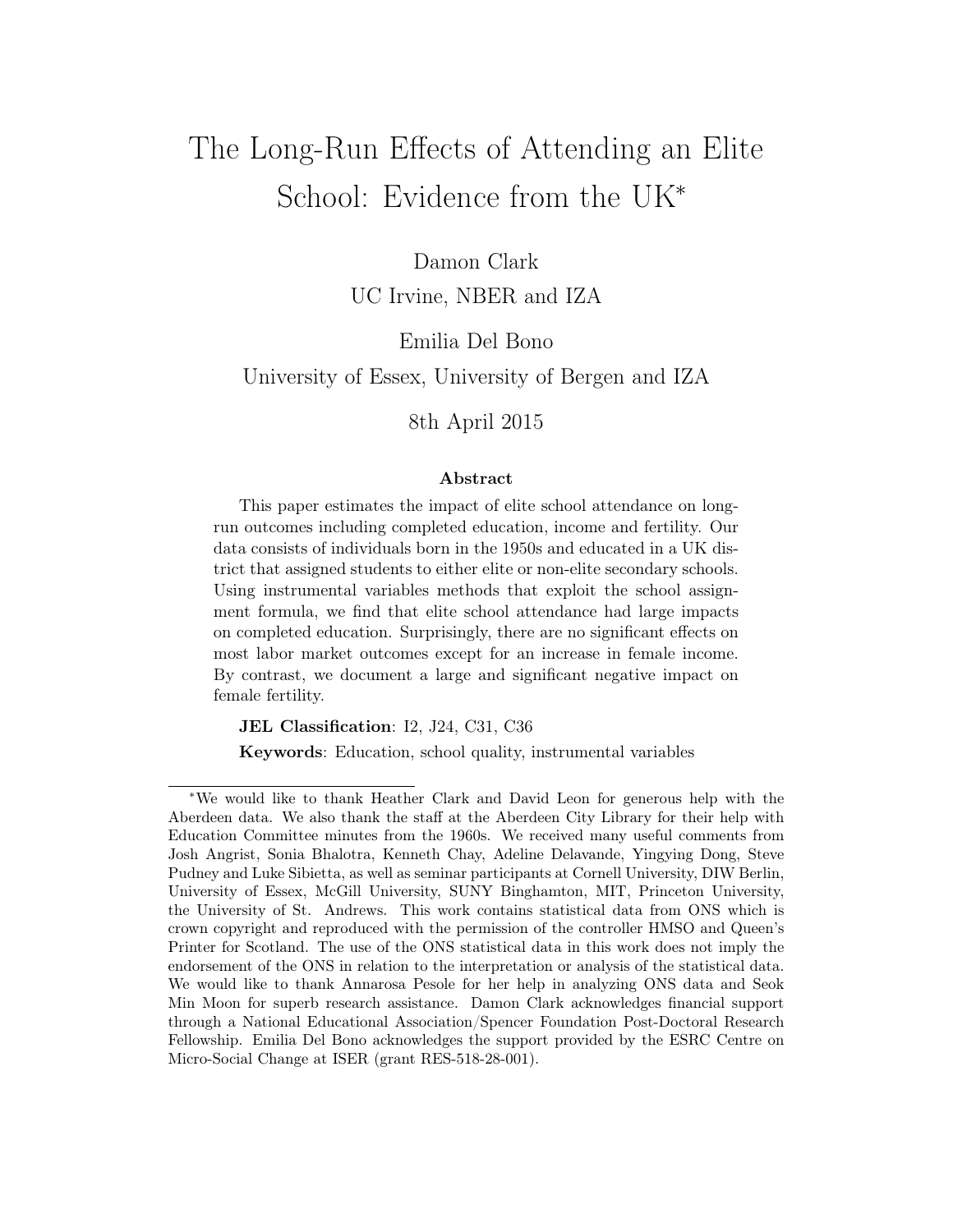# 1 Introduction

In many parts of the world, including several European countries and some US cities, students are tracked into different types of high school: students perceived as academically able into elite schools, students perceived as less academically able into non-elite schools. An emerging body of evidence suggests that being tracked into the elite schools in these systems has, at best, small effects on test scores and college outcomes (Angrist et al., 2011; Clark, 2010; Dobbie and Fryer, 2011; Pop-Eleches and Urquiola,  $2013$ ).<sup>1</sup> This is surprising. As several of these studies document, parents have strong preferences for elite schools within these systems. Indeed, much of the pressure to reform these systems stems from the perception that they represent a lottery in life chances, one in which the lucky winners assigned to the elite schools are given the prize of a better education and better later-life outcomes.<sup>2</sup>

One explanation for this combination of strong preferences and weak impacts is the possibility that parents do not understand the education production function: for example, they might overestimate the importance of peer effects. Another explanation is that parents are focused on other youth outcomes such as crime, which Deming (2010) shows can be improved when parents gain access to their preferred schools. A third explanation is that parents are focused on longer-run outcomes, and that elite school attendance improves these outcomes despite apparently modest effects on test scores and college enrollment. Unfortunately, there are few analyses of the long-run effects of elite school assignment, presumably a reflection of the difficulties associated with identifying exogenous variation in school assignments and then matching these to adult outcome data.<sup>3</sup> This is unfortunate because other education evalu-

<sup>&</sup>lt;sup>1</sup>In a closely related study, Cullen et al. (2006) also find small test score effects of attending "better" schools in Chicago, in this case regular public schools that are highachieving and popular with parents. An exception to this pattern of small effects is Jackson (2010), who finds larger effects of attending elite schools in Trinidad and Tobago.

<sup>2</sup>To analyze convincingly whether a selective or non-selective system is most effective we would require quasi-random assignment of students to different types of systems (such as that implemented by Duflo et al., 2011). We do not have access to this type of assignment hence make no claims as to which system is most effective.

<sup>3</sup>Dustmann et al. (2012) offer one such analysis, focusing on the impact of attending an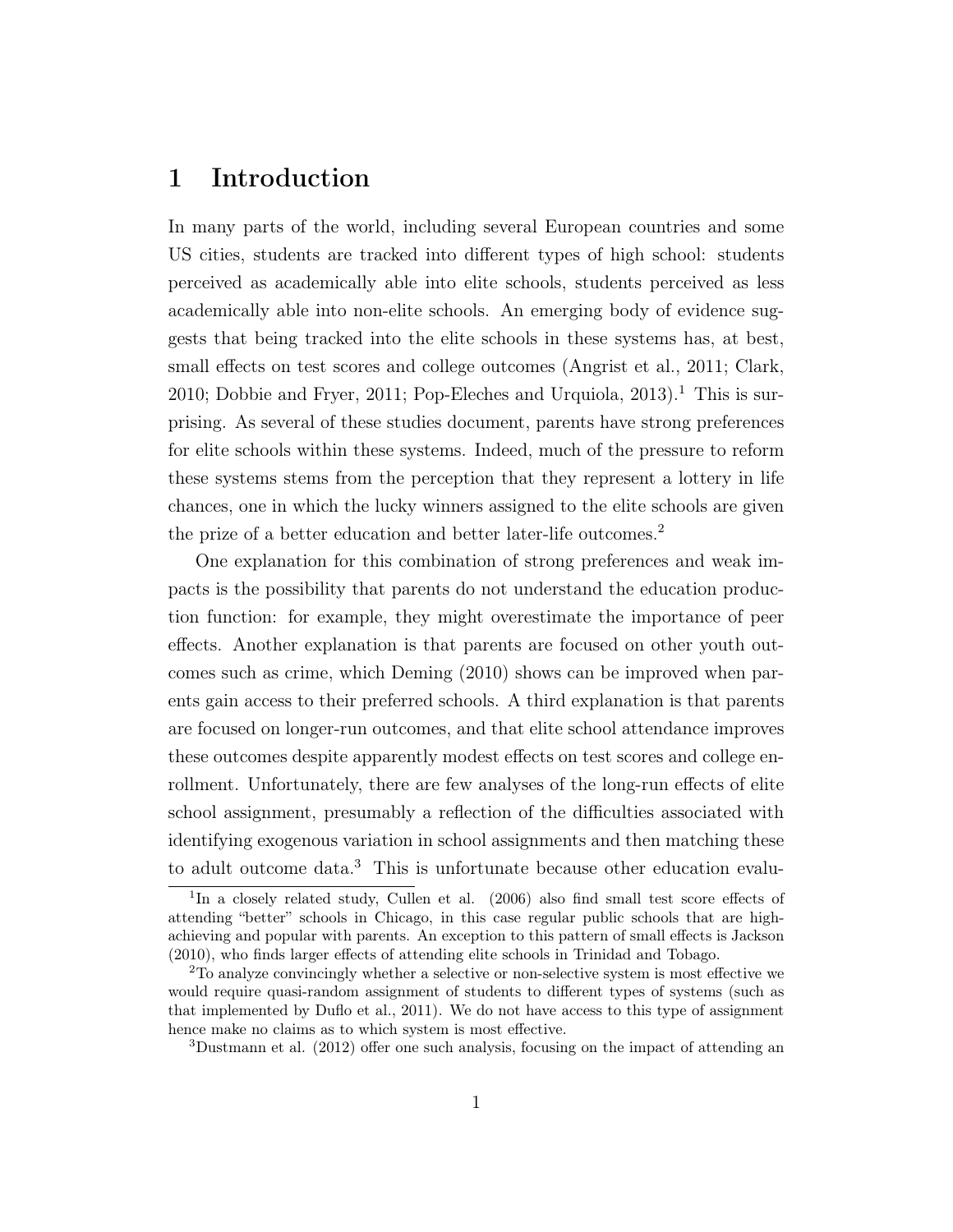ations have revealed a disconnect between test scores and long-run impacts (e.g., Garces et al., 2002; Krueger and Whitmore, 2001).

This paper begins to fill this gap by providing what we believe are the first estimates of the long-run impact of attending an elite school. These estimates make use of a large sample of students educated in a UK district that operated a selective high school system. Because assignment in this district was based on a strict formula, and because this formula was a highly non-linear function of assignment scores, we can exploit our knowledge of this formula to generate credible estimates of the causal effects of attending an elite school within this system. This strategy can be thought of as a heavily parameterized regression kink design (Card et al., 2012). The individuals in our sample attended school in the 1960s, and were followed and surveyed in 2001 (when they were in their late 40s). We can therefore estimate impacts on a range of long-run outcomes, including completed education, income, marriage, and fertility.

Our analysis produces three main findings. First, we find large impacts of elite school attendance on educational attainment. For women, we estimate that elite school attendance increased full-time education by 0.8 years and increased the probability of earning A-levels by 23 percentage points. Relative to average attainment among women with borderline scores that attended nonelite schools (which we refer to as the "control group" mean), this represents a 35 percent increase in completed years of post-compulsory education and a 56 percent increase in the likelihood of achieving A-level qualifications. For men, we estimate that elite school attendance increased completed years of

elite middle school in Germany. They instrument elite school attendance using date of birth relative to the school starting age, the idea being that older students will be more likely to be deemed suitable for the elite schools. The authors find that higher-track attendance in middle school has negligible effects on the type of secondary education received and on longrun outcomes such as wages and unemployment. An important caveat that could account for these findings is that, after being assigned, German students can move between tracks. There is much less scope for between-school mobility in the setting we consider. A related strand of literature considers the effect of changing the fraction of students assigned to the elite track. Duflo et al. (2011) use experimental variation to analyze tracking in Kenya; Guyon et al. (2012) argue convincingly that a Northern Ireland policy that resulted in an expansion of the elite track provides quasi-experimental variation in the size of the elite track. The relationship between average outcomes and the fraction of students tracked is an interesting and important one, but not one that we can address in this paper.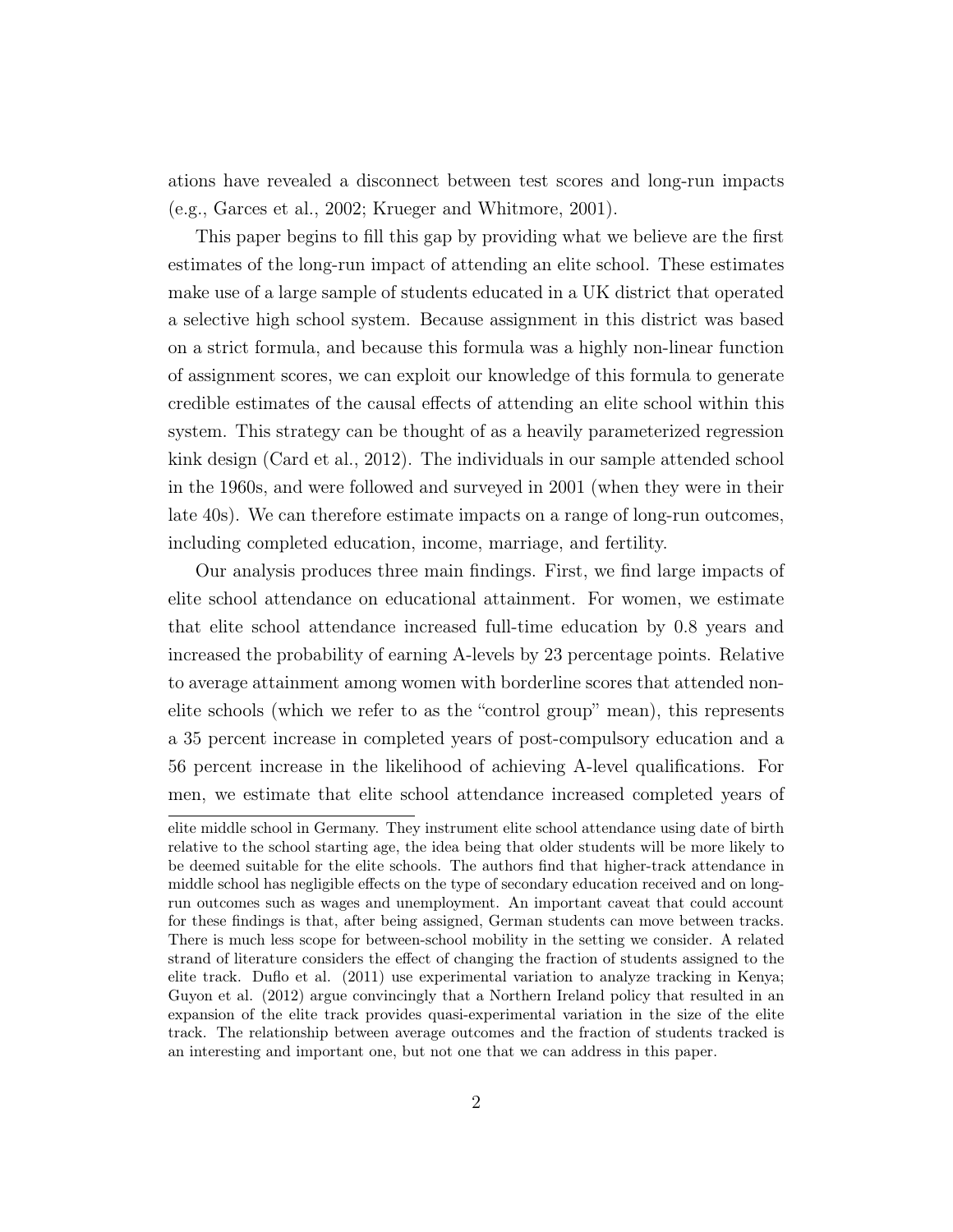full-time education by about one year (almost 50 percent of the control group mean) and more than doubled the probability of degree receipt. These effects likely reflect the higher barriers (i.e., non-monetary costs) to further full-time education faced by students that attended non-elite schools. For example, as shown by Clark (2010), non-elite school students may have taken too narrow a range of courses to succeed in certain degree programs. We suspect these effects are larger than those found in the previous literature because these barriers are higher in our setting than in other contexts (e.g., in the contemporary US context analyzed by Dobbie and Fryer, (2011) in which the SAT plays an important role in college admission and high school course-taking may be more similar across elite and non-elite schools).

Second, elite school attendance is at beast weakly related to income, employment and wages in the long-run. Effects for women are large and positive, although imprecisely estimated and only marginally significant. Effects for men are negative, although these are also imprecisely estimated and positive impacts on the order of conventional estimates of the return to a year of fulltime education (i.e., 5-10 percent) cannot be ruled out. We speculate that we do not find strong positive effects on labor market outcomes because elite school attendance caused (especially) men to pursue further academic education at the expense of vocational training, such that the overall impact on human capital was ambiguous. We formalize this explanation using a school quality model similar to Card and Krueger (1996) but extended to include vocational training. We then show that several implications of this explanation are confirmed in the data. We also show that the data reject the implications of several alternative hypotheses.

Third, we estimate significant impacts on fertility for women. Specifically, we find that elite school attendance led to a decrease in the number of children per woman of about 0.4, or almost 20 percent of the mean. To the extent that this effect can be attributed solely to the additional education received by women that attended elite school, these results are very interesting. That is because we have little credible evidence regarding the causal effects of education on women's fertility outcomes, especially for women born in the 1950s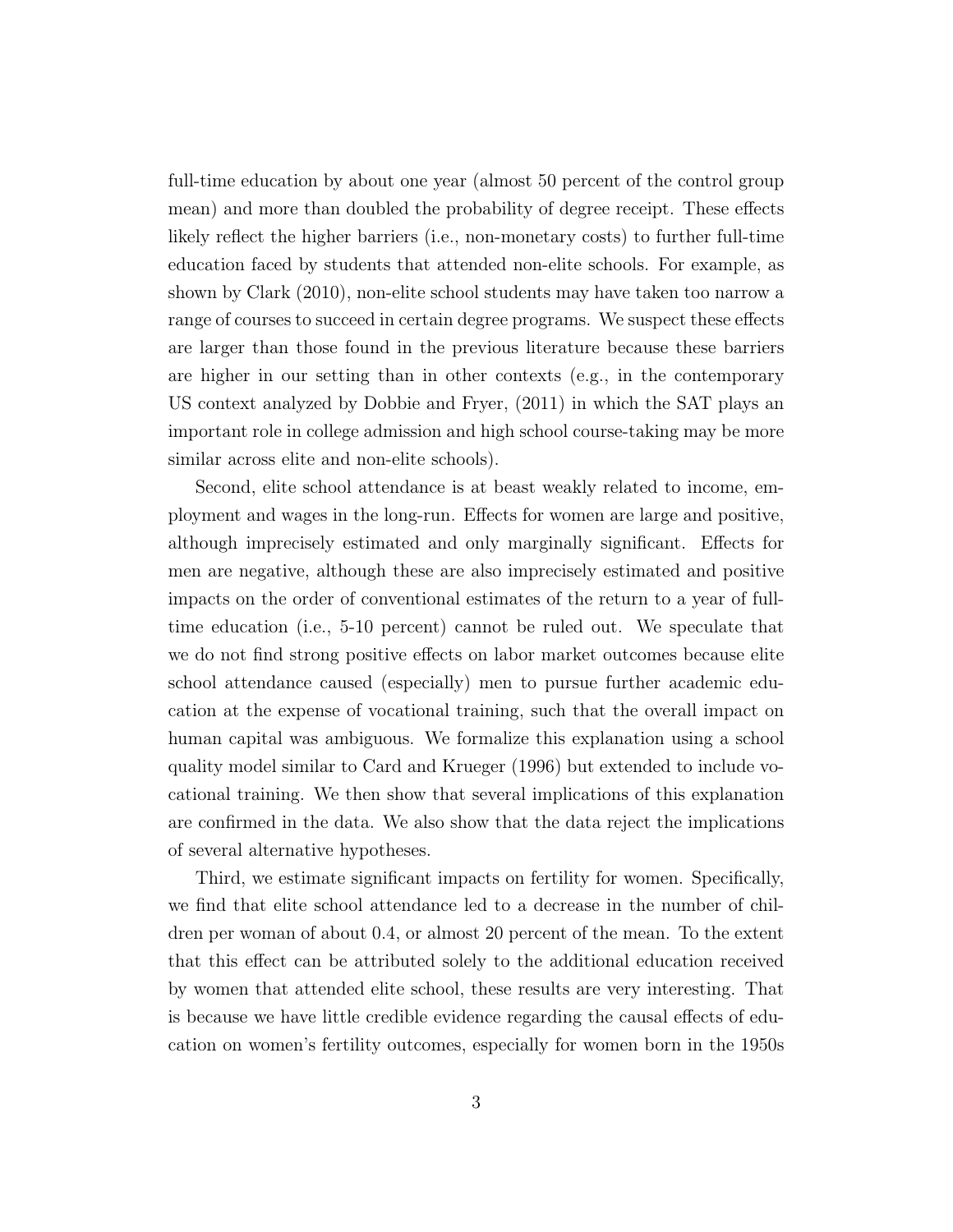and after.<sup>4</sup> As Goldin (2006) and Goldin et al. (2006) have argued, changing social norms and contraceptive technology (i.e. the introduction of oral contraception) meant that these women made labor market, marriage and fertility choices in a different environment compared to that faced by their mothers and grandmothers. It follows that the effects of education on the outcomes of this generation of women may differ from the effects of education on the outcomes of earlier generations of women.

We draw three conclusions from our analysis. First, elite school attendance can have important long-run effects, including but not limited to effects on labor market outcomes. Among other things, this suggests that selective school systems can generate a type of lottery in life chances, with important advantages accruing to students that perform well on the assignment tests. To the best of our knowledge, this is the first study to provide evidence in support of this point, one stressed by opponents of this system in the 1950s and 1960s.<sup>5</sup> This may also explain why parents exhibit strong preferences for elite-type schooling despite evidence that short-run effects can be small. Second, our findings suggest that the long-run impacts of school quality cannot be understood without reference to the wider education and labor market institutions facing students. For example, the large education impacts that we estimate likely reflect the barriers to further education faced by non-elite school students in this era. These barriers may be lower in other settings. Similarly, the small labor market impacts that we estimate for men may be driven by the vocational training options enjoyed by non-elite school students in the 1960ss.

<sup>4</sup>Geruso and Royer (2014) find no effects of the second UK compulsory schooling reform on completed fertility, a finding in line with Black et al. (2008) and Monstad et al. (2008) who study compulsory schooling reforms in Norway and the US. Currie and Morretti (2003) examine fertility responses to a different education margin, college in the US, but their focus is on infant health and they have only a crude measure of fertility, i.e. parity of a birth conditional on being observed to give birth at least once. They estimate that the effect of one additional year of maternal education reduces parity by about 0.09 chidren per woman or 4 percent of the mean.

<sup>&</sup>lt;sup>5</sup>The argument was that it was unfair and undesirable that life chances could hinge on the answers to a few questions on tests that children took at age eleven to enter these schools. These tests were thought to be decisive in part because there was limited scope for between-school transfers after age eleven (see the discussion in Galindo-Rueda and Vignoles, 2004).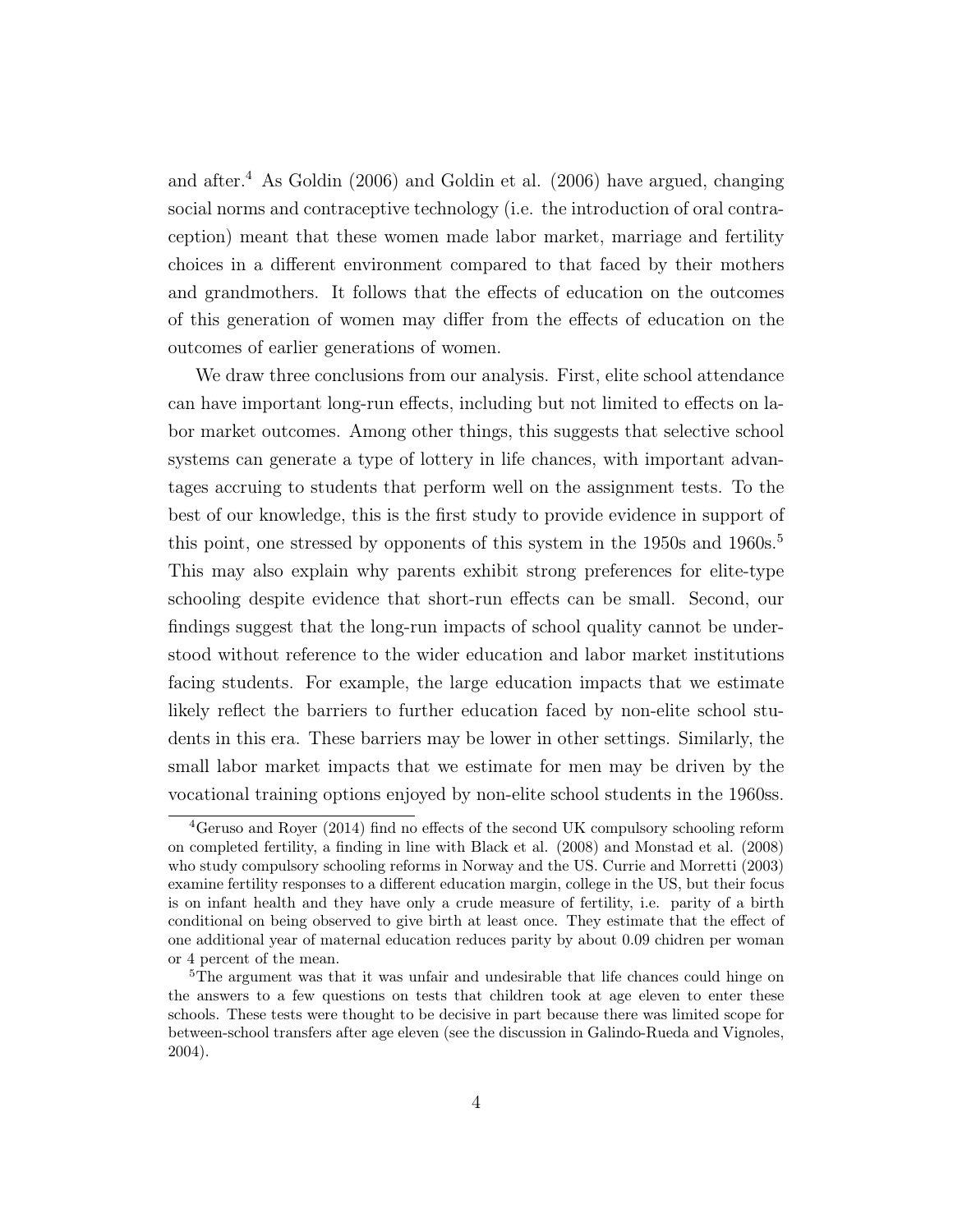Men that attended non-elite schools in other settings may have enjoyed fewer such options. Third, from a policy perspective, it follows that policy-makers would be advised to keep in mind the importance of related institutions when proposing changes to school resources and organization. For example, in the contemporary US context, it seems plausible to suppose that elite school effects would be shaped by whether non-elite school students had ready access to Advanced Placement courses (Klopfenstein, 2004) and SAT-taking opportunities (Bulman, 2013; Goodman, 2012).

# 2 Institutions and data

### 2.1 The educational system in Aberdeen in the 1960s

Our data consists of a cohort of children born in the 1950s and educated in Aberdeen, Scotland. In the 1960s, the school system in Scotland was similar to that in the rest of the UK. Education was compulsory for all children aged 5 to 15. After 7 years of primary school, at about age 12, children were transferred to one of two types of secondary school: elite schools (known as "Senior Secondary Schools" in Scotland and "Grammar Schools" in England and Wales) and non-elite schools (known as "Junior Secondary Schools" in Scotland and "Secondary Modern Schools" in England and Wales).<sup>6</sup> In Aberdeen in the 1960s, there were three elite schools and 15 non-elite schools, three of which

<sup>&</sup>lt;sup>6</sup>In the UK, elite high schools were established by the 1944 Education Act. Before the Act, these schools formed a class of private schools that offered scholarships in exchange for financial support from the local school district; after the Act, they received all of their funding from the district, were not allowed to charge fees and were required to admit students on the basis of academic potential assessed at the end of primary school. At its simplest, this involved all students in a district taking a test (the "11-plus"), with the elite school places going to the top-scoring students. The non-elite schools remained broadly unchanged after the Act, the important caveat being that while they previously educated all but those students that won scholarships to the elite schools, they now educated all students that failed the "11-plus".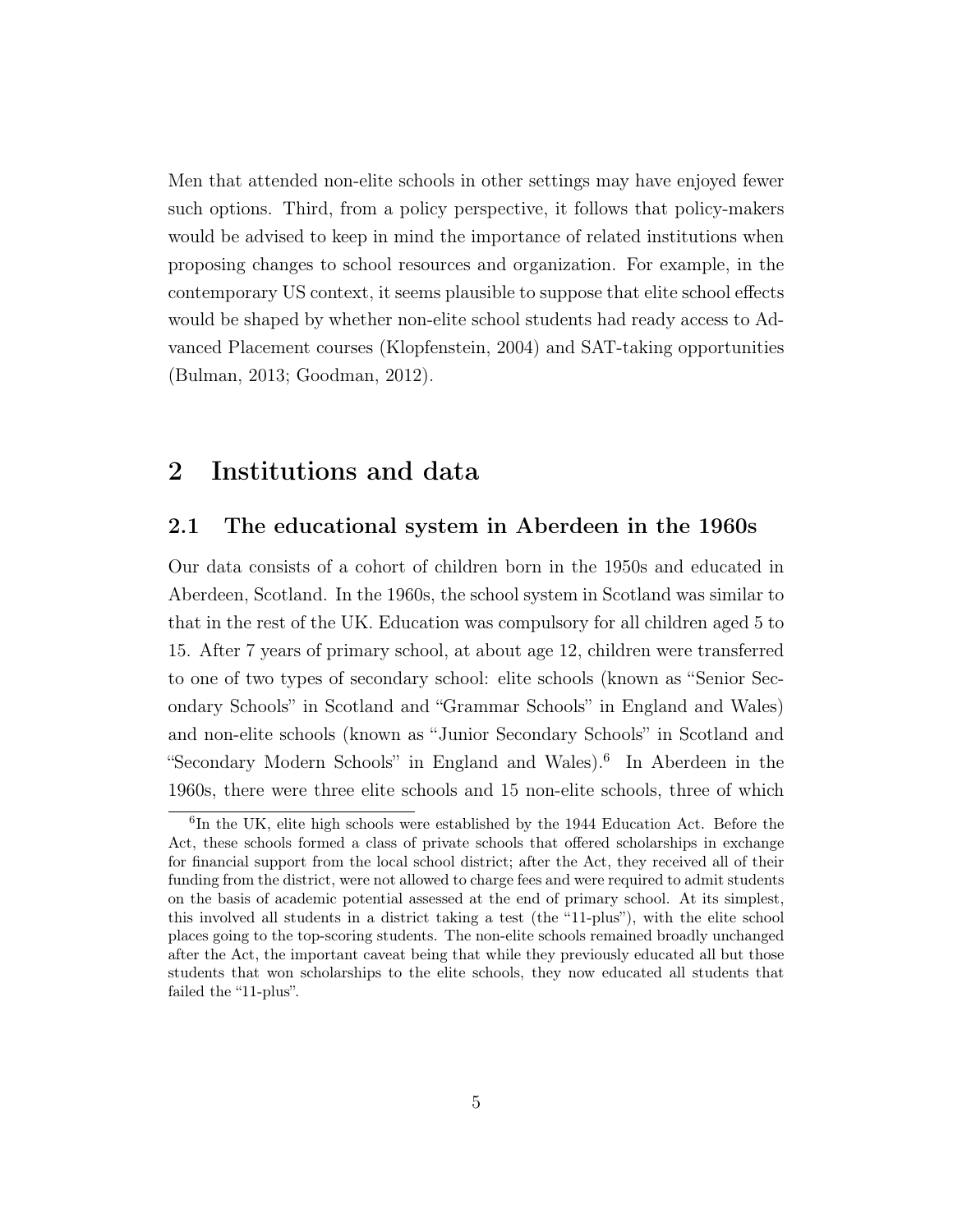were private.<sup>7,8</sup>

#### Secondary School Assignment

Secondary school assignment was determined by tests and assessments that took place during the last year of primary school. The tests comprised two intelligence tests (Verbal Reasoning Quotient (VRQ) tests), an English attainment test and an arithmetic attainment test, each standardized to have mean 100 and standard deviation 15. Two assessments (of ability in English and arithmetic) were provided by the student's primary school teacher. These were averaged and standardized to give a single teacher assessment with mean 100 and standard deviation 15. This was then added to the four test scores to give an overall assignment score with mean 500. The other assessment (of the student's suitability for an elite school) was provided by the primary school head teacher (categories were "suitable", "doubtful" or "unsuitable").

The assignment procedure was as follows:

- Students with assignment scores below 540 were assigned to a non-elite school.
- Students with assignment scores of 580 or more were assigned to an elite school unless assessed by their Head as "unsuitable" or "doubtful".
- Students with scores between 560 and 579 were assigned to an elite school provided one of their intelligence scores was at least 112 and they were assessed by their Head as "suitable".
- Students with assignment score between 540 and 559 (and any remaining students from the 560-579 group) were allocated to the remaining elite school places by the Appeals Subcommittee, which used their test scores as well as additional reports written by the school Head.

<sup>7</sup> In addition to these, there were two special needs secondary schools and a convent.

<sup>8</sup>Appendix B Tables 1 and 2 use LFS data to show that the distribution of years of schooling and qualification attainment in our sample is broadly similar to that of comparison groups of individuals from the whole of the UK or the whole of Scotland.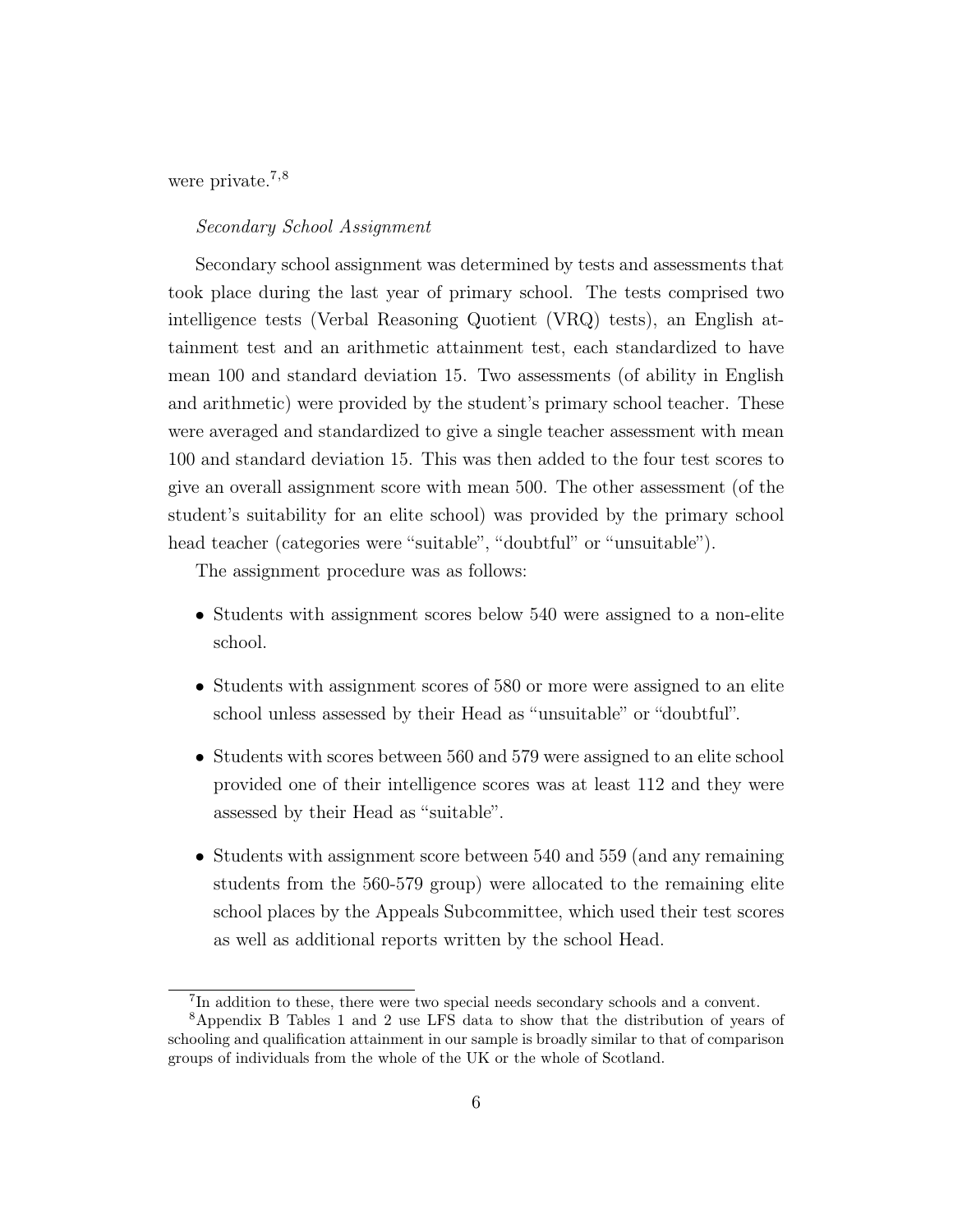At the end of this process, the allocation was publicly announced and parents could appeal. As a result of this procedure, we expect that (i) no students with assignment scores less than 540 would be assigned to an elite school; (ii) most students with assignment scores of 560 or above would be assigned to an elite school; (iii) the fraction of students with assignment scores in the range 540-559 assigned to an elite school would be increasing in the assignment score (because a higher score likely meant a higher ranking among the borderline students considered by the Appeals Subcommittee). Our data, discussed in more detail below, are broadly consistent with this hypothesis. First, the distribution of assignment scores is as expected, with mean close to 500 (see Figure 1). Second, as seen in Figure 2, the relationship between school assignment and assignment scores has the expected pattern.<sup>9</sup> The circles in this graph show the fraction of students attending an elite school for a 10-point interval of the score; the solid line is the probability of attending an elite school as predicted by a regression of elite school attendance on a third-order polynomial in the score and variables expected to predict elite school assignment, namely a dummy variables for scores in the borderline area (540-559), a dummy variable for scores to the right of the borderline area (560-), and interactions of these dummies and the score. The graph reveals that assignment probabilities are low for assignment scores less than 540, high for assignment scores greater than 560 and increasing in scores for assignment scores in between.<sup>10</sup> The few students with scores below 540 that report attending an elite school may have won an appeal against an initial non-selective assignment.<sup>11</sup> The few students

<sup>9</sup>What we term "elite school assignment" is actually "elite school attended" as reported by respondents. While the two could differ if respondents misreport the school actually attended, data from one of the four cohorts of students in our analysis (those observed in grade 7 in December 1962) suggests that any such differences are likely very small. In particular, the number that attended a non-elite school in 1964 but report attending an elite school at the time of the postal survey is 7, while the number observed in an elite school in 1964 but who report having attended a non-elite school in 2001 is 3 (out of a total of 1,097 grade 7 survey respondents in 2001).

<sup>&</sup>lt;sup>10</sup>Appendix A Figure 2 shows similar figures for students in different grades. These demonstrate that the rule was consistently applied for all four grades considered in our analysis.

<sup>&</sup>lt;sup>11</sup>Grounds for appeal would likely have included the child being unwell on a test day or missing time at school through illness or family circumstances.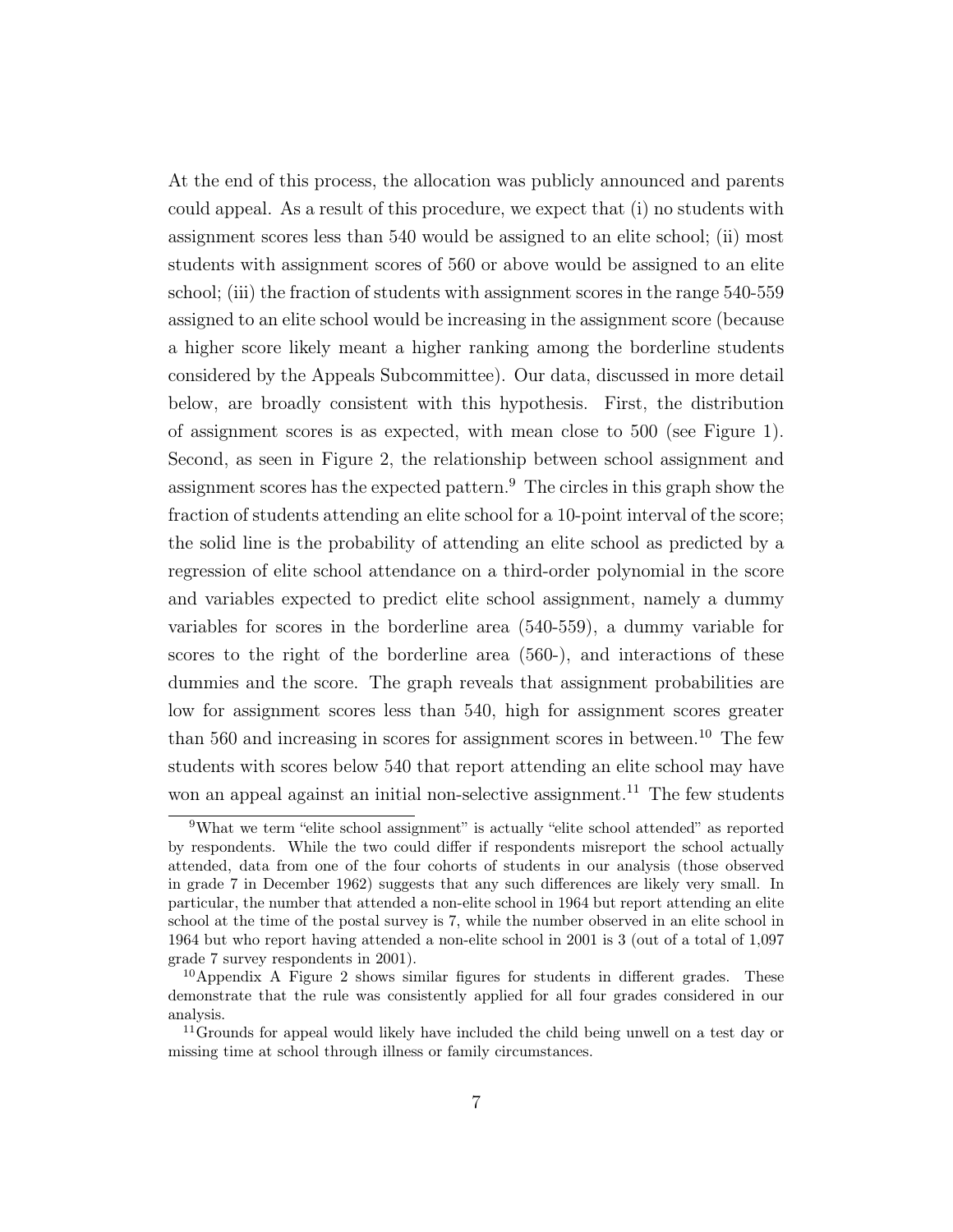with scores above 560 that did not attend an elite school are likely those that primary Heads deemed "unsuitable" or "doubtful".

#### Curriculum and Exams

At this time, the minimum school leaving age was 15; hence all students could leave after three years in whichever secondary school they were assigned to. Students could stay in the elite schools for up to six years. In the third and fourth year, they could take courses leading to the Scottish Certificate of Education (SCE) "O grade" exams. In the fifth and sixth year, they could take courses leading to SCE "H grade" exams. In the sixth year, they could also take courses leading to a "Certificate of Sixth Year Studies". This was overseen by a different examinations board and was broadly equivalent to English "A-levels".

All of the non-elite schools allowed students to stay for four years and take courses leading to "O grade" exams. They also offered more vocational-type courses. To take more courses (e.g., leading to "H grade" exams), students had to transfer to an elite school. Elite school registers suggest that few students did this.<sup>12</sup>

#### Post-secondary options

As described by Findlay (1973), students could pursue degree courses at universities or teacher training courses at universities or teacher training colleges. They could also pursue what Findlay describes as two main types of further education: technical and commercial. Technical education included higher-level type education leading to a Higher National Diploma (HND). This could be pursued at some universities and various "central institutions" (e.g., Colleges of Commerce, Agricultural Colleges, Nautical Colleges, Technical Colleges, Colleges and Schools of Art). In addition, it included lower-level

<sup>&</sup>lt;sup>12</sup>For two of the three elite schools in Aberdeen, we gained access to school registers from the 1960s. These show that a small number of students entered the school for the first time at an age consistent with them having already spent four years in a non-elite school. We cannot match these students to our data, and our data do not contain information on whether a student transferred schools, but we view this as evidence that transfer opportunities were limited in our setting. We view such transfers as a mechanism that could decrease the cost of an initial non-elite school assignment.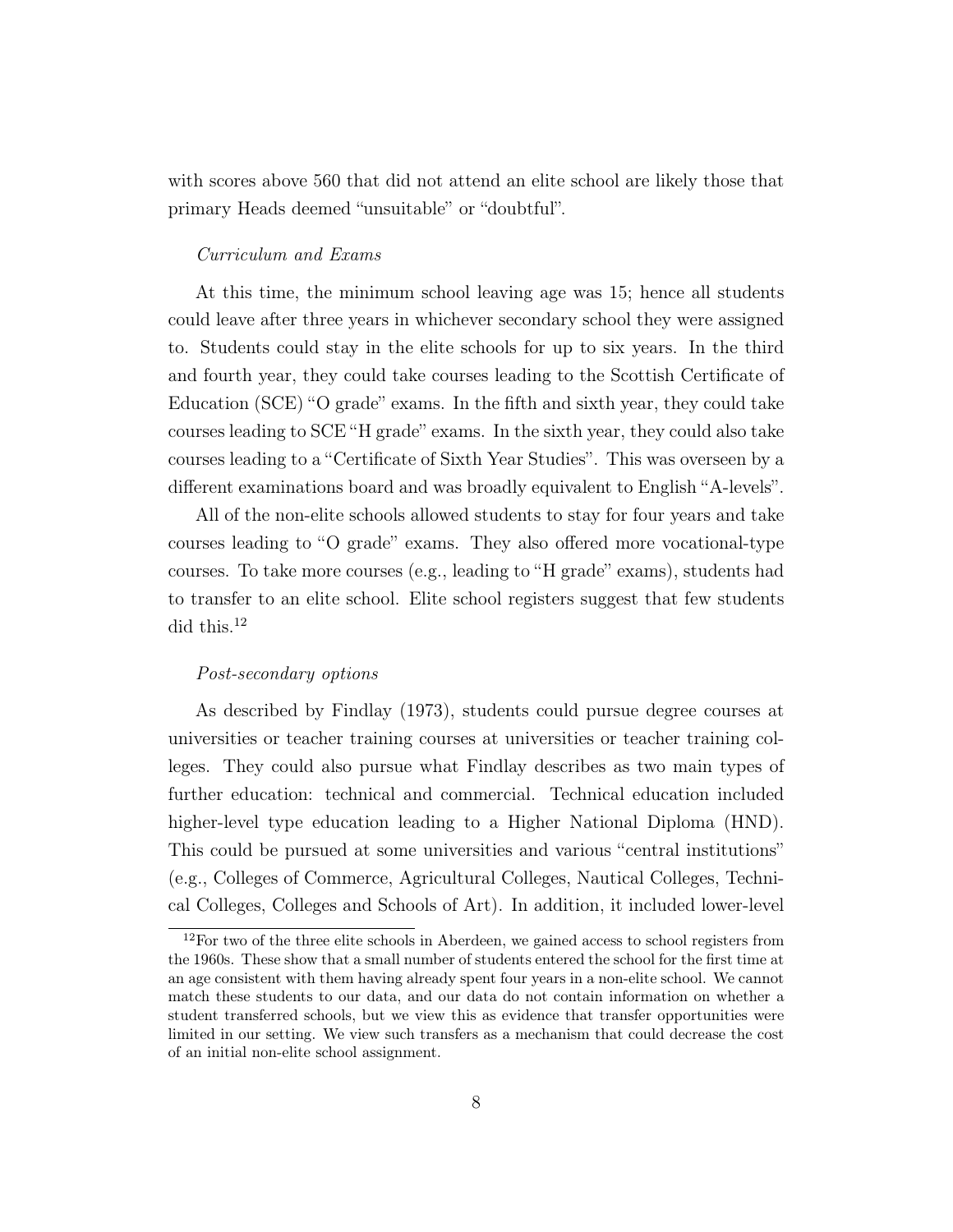education leading to lower-level qualifications (e.g., OND, HNC, ONC and City and Guilds qualifications). This could be pursued at colleges of further education serving the local area and would typically involve day release, block release, apprenticeship, sandwich or similar course arrangements. Commercial education was typically confined to further education colleges and included secretarial and business studies courses.

The apprenticeship system provided students with another alternative to the academic track. During the 1960s the system was based on a formal or informal agreement between a firm and an apprentice. This specified the length of the apprenticeship (between three and six years) and the classroombased training component, typically day release to a technical college. The classroom-based component ensured that apprentices could acquire formal qualifications, such as City and Guilds or Business and Technology Education Council (BTEC) certificates (Steedman et al., 1998).

### 2.2 The Aberdeen Children of the 1950s

Our data come from the "Aberdeen Children of the 1950s" study. The study cohort consists of 12,150 children born in Aberdeen between 1950 and 1956 who participated in the Aberdeen Child Development Survey (Batty et al., 2004; Illsley and Wilson, 1981).<sup>13</sup> The target population consisted of all students in primary school grades 3-7 in December 1962 (i.e., roughly aged 6-13). According to Illsley (2002), all students were covered by the study except for those attending three small private primary schools that did not take part (2.2 percent of targeted children).

In phase I of the study students were given a series of reading tests and asked to provide demographic information for themselves and their parents

<sup>&</sup>lt;sup>13</sup>Aberdeen is a coastal town in the North-East of Scotland. In the 1960s it was the third largest city in Scotland, its economy consisting of rapidly declining traditional industries, such as fishing and shipbuilding. Its fortunes changed dramatically with the discovery of the North Sea oil in 1971. The new oil industry offered more and well-paid high skilled jobs, and generated spillover effects on other sectors, including the state and service sector (Batty et al., 2004).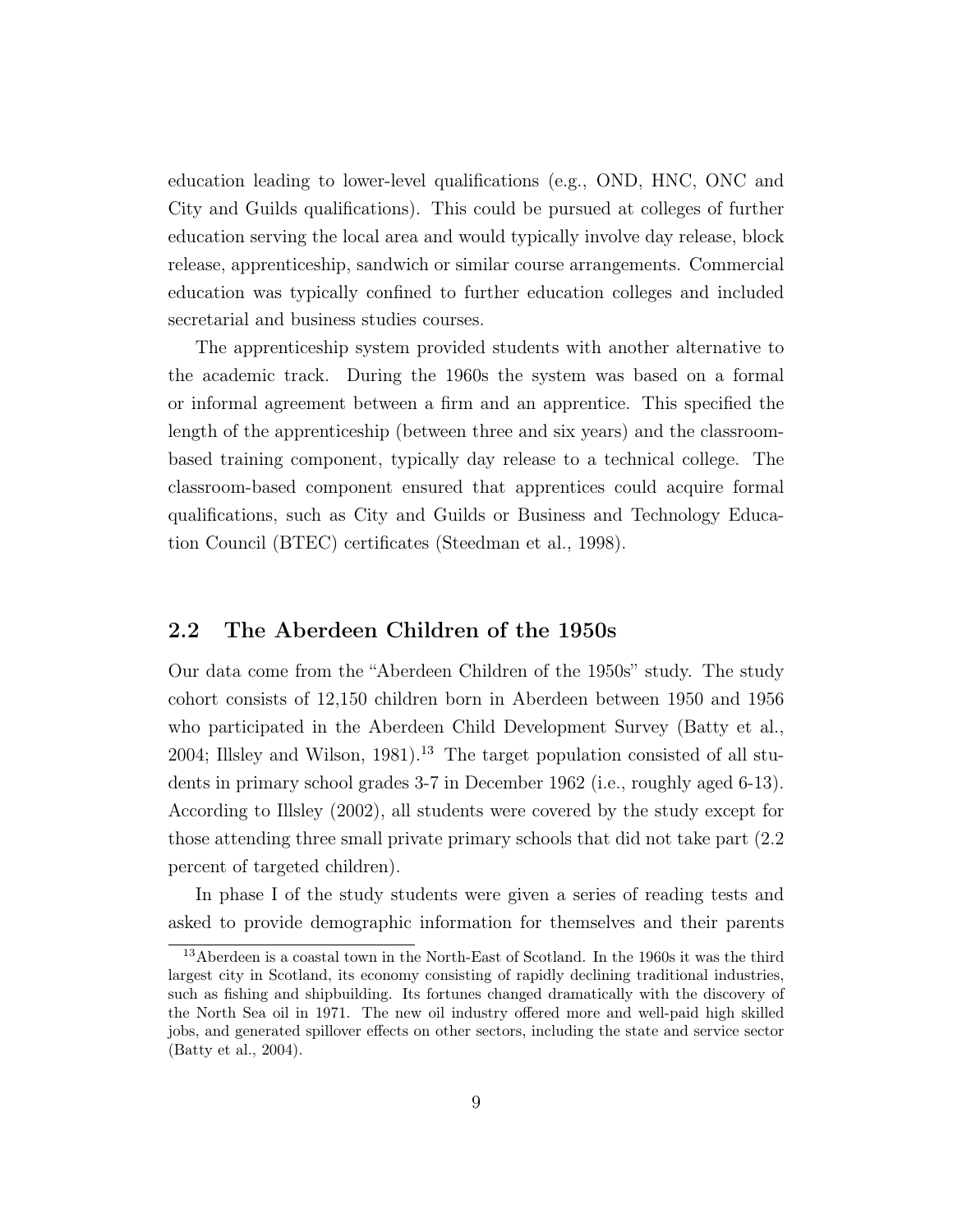(address and date of birth). This information was used to link them to administrative records from the Aberdeen Maternity and Neonatal Databank (match rate 86 percent). These records included perinatal and social information collected throughout the course of their mother's pregnancy and their own birth. In phase II of the study (a year later, in July 1963) the students' medical records were extracted. In phase III of the study (March 1964) sociometric and behavioral data were collected from teachers, children and a 20 percent sample of parents. As a result of these data collection efforts, we know the father's occupation at the time of the child's birth, the premarital occupation of the child's mother, the father's occupation in 1962 (as described by the survey child) and the socio-economic status of the area in which the family lived at the time of the 1962 survey (based on dwelling age, ownership, building type and availability of domestic facilities).

District-held test score data were subsequently added to the dataset. These include all of the transfer tests and assessments discussed above (two IQ, one arithmetic, one English, one combined teacher estimate) and the scores of tests taken at ages 7 and  $9<sup>14</sup>$ . The test at age 7 was called the "Moray House Picture" Intelligence Test" and was used to screen students for a mental handicap; the test at age 9 was the "Schonell and Adams Essential Intelligence Test" used to screen for poor readers.

In 1998 a study team began to gather new information from the original participants using administrative records on pregnancies, hospital admissions and mortality, as well as administering a postal survey. Over 97 percent of the core population  $(N=11,727)$  were traced. Of these, 4 percent had died, 2.5 percent had emigrated and 0.6 percent were in the armed forces (Batty et al., 2004). The postal survey was conducted in 2001. Traced participants were sent a sex-specific questionnaire that obtained a response rate of 63.7 percent.

To construct the samples used in this paper, we start with the students matched to the Aberdeen Maternity Databank  $(N=12,150)$  then restrict the

<sup>&</sup>lt;sup>14</sup>This data is missing for the youngest students in the dataset, i.e. those attending grade 3 in December 1962. That is because the procedure used to assign these students had changed, and was based only on the two IQ tests.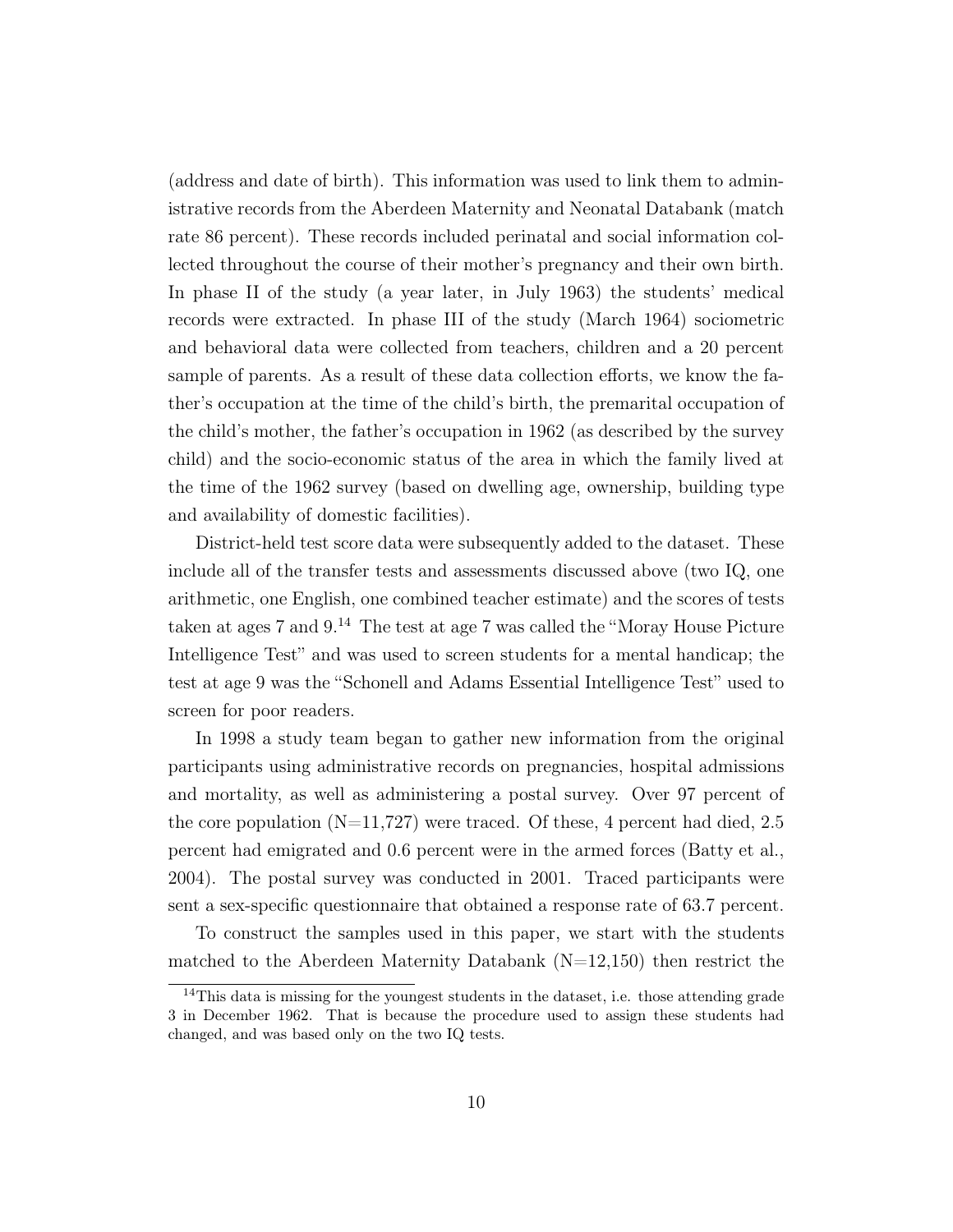sample in several ways (see Appendix A Table 1). First, we exclude individuals who moved outside Aberdeen during the period 1962-1964, as we do not have complete information on their test results and because the vast majority of them attended secondary schools outside Aberdeen. Second, we exclude some individuals on the basis of the primary school attended. In particular, we exclude: (i) individuals who attended either a private and/or faith primary school, as some of these did not take the assignment tests and others were much less likely to attend elite schools conditional on the assignment test score; (ii) individuals who attended elite secondary school during their primary school years, as these are observed to attend an elite secondary school irrespective of their assignment test scores; (iii) individuals who attended special needs schools; and (iv) individuals who attended primary schools outside Aberdeen.

Third, since we require information on school grade at the time of the first interview we exclude individuals for whom this is not available.<sup>15</sup> We also exclude individuals with missing assignment scores and missing age-7 and age-9 test scores, all of which are used in our analysis. Fourth, since the assignment procedure changed in 1966/67, we exclude the one cohort that was subject to this new procedure. Fifth, we exclude the roughly 40 percent of individuals who did not respond to the postal survey. The latter provides information on the type of secondary school attended and most of our outcome variables.

Since we lose a large fraction of the sample to survey non-response, an obvious concern is that students assigned to elite schools were more or less likely to respond to the postal survey, and that this biases our estimates. To assess this possibility, Appendix A Figure 1 graphs the relationship between assignment score and survey response. The graph reveals a positive relationship between assignment scores and survey response rates, but no evidence of a jump or a change in the slope within the borderline score range. For a more formal as-

<sup>15</sup>Grade information was recorded on "Form A" (the one filled out by the children at the time of the first interview), but it was not added to the dataset until 1964, when it was collected as part of the sociometric data. Therefore, children with no sociometric data have no information on grades. Grade is recorded as a separate variable, and it is not based on date of birth, although the data suggest that there was not a lot of grade retention/promotion.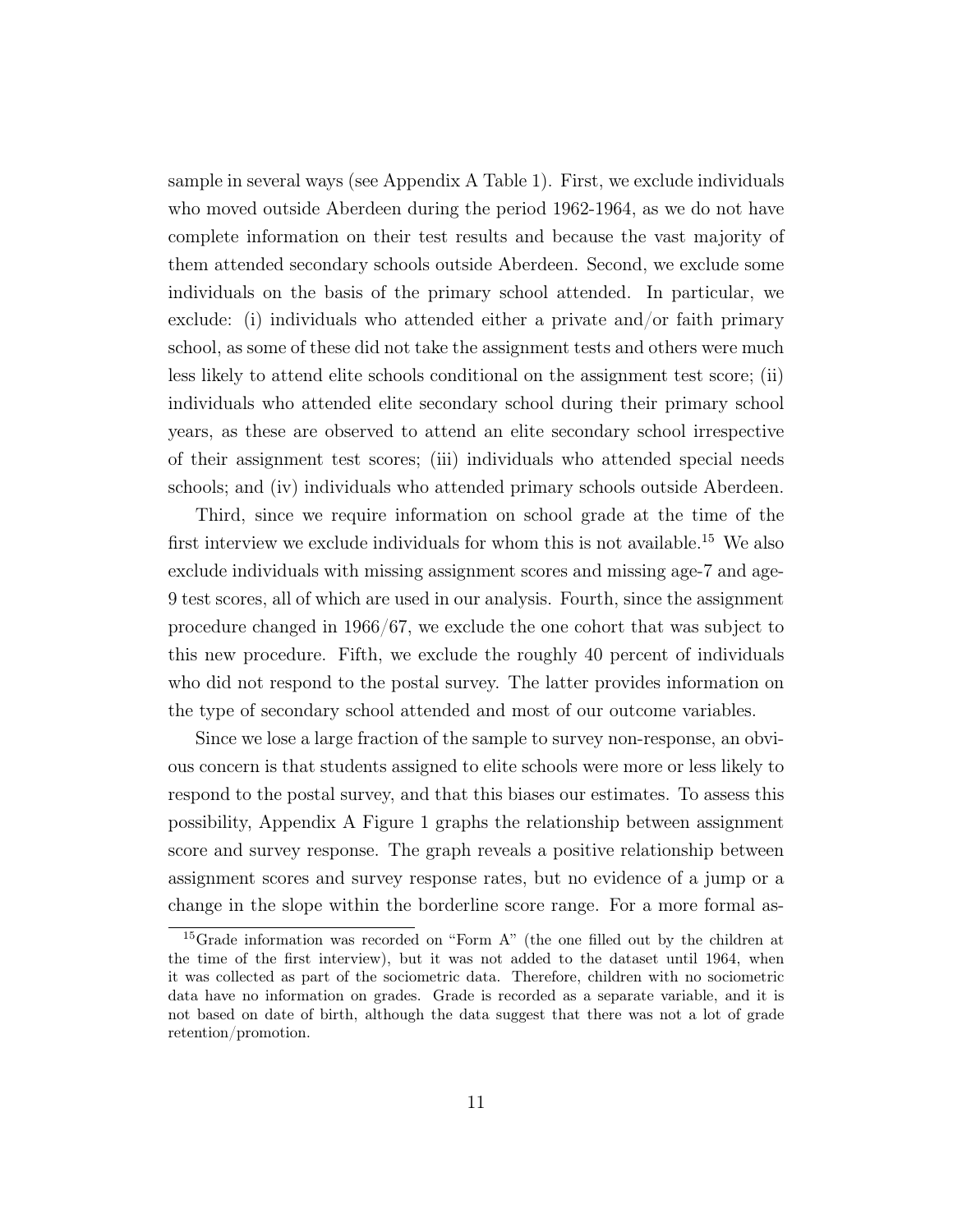sessment, we regressed survey response on a smooth (third-order polynomial) function of the assignment score and the set of score variables predictive of elite school assignment: dummy variables for borderline scores (540-559) and higher-than-borderline scores (560-) and interactions of these dummies and the score. We cannot reject that this second set of variables have no influence on the probability of survey response.<sup>16</sup> As a further test, we checked that for students in grade 7 in 1962 (for whom we know secondary school assignment in March 1964 whether or not they responded to the postal survey), there is no impact of elite school attendance on the probability that individuals reply to the survey.

Table 1 presents descriptive statistics for the "base sample" that includes survey non-respondents and those in grade 3 in 1962, and the "final sample" that excludes them. As seen in the second column of this table, only a small fraction of the sample attended private secondary schools. Appendix A Figure 1 shows that there is a generally positive relationship between assignment scores and private school attendance, but a negative relationship among students with borderline scores. This suggests that while some individuals would have attended private school irrespective of the elite school outcome, others might have attended a private school as a result of failing to gain entry to an elite school. This is especially true for boys.<sup>17</sup>

There are two possible approaches to dealing with respondents that attended private schools. First, we could define the treatment of interest to be "elite public or private", under the assumption that private schools and elite state schools were similar (i.e., enrolled high-achieving students, were staffed by well qualified teachers and taught an advanced curriculum). The counterfactual would then be attending a non-elite state school. Second, we could define the treatment of interest to be attending an elite state school, such that the counterfactual combines the effects of attending private and non-elite state schools. The two approaches generate very similar results, as we might expect

<sup>&</sup>lt;sup>16</sup>The F-statistic (associated p-value) is 0.61 (0.66) for men and 1.03 (0.39) for women.

<sup>&</sup>lt;sup>17</sup>Only 0.4 percent of girls in our sample attended a private high school. For boys this percentage was 7.6, comparable to the national figure at the time.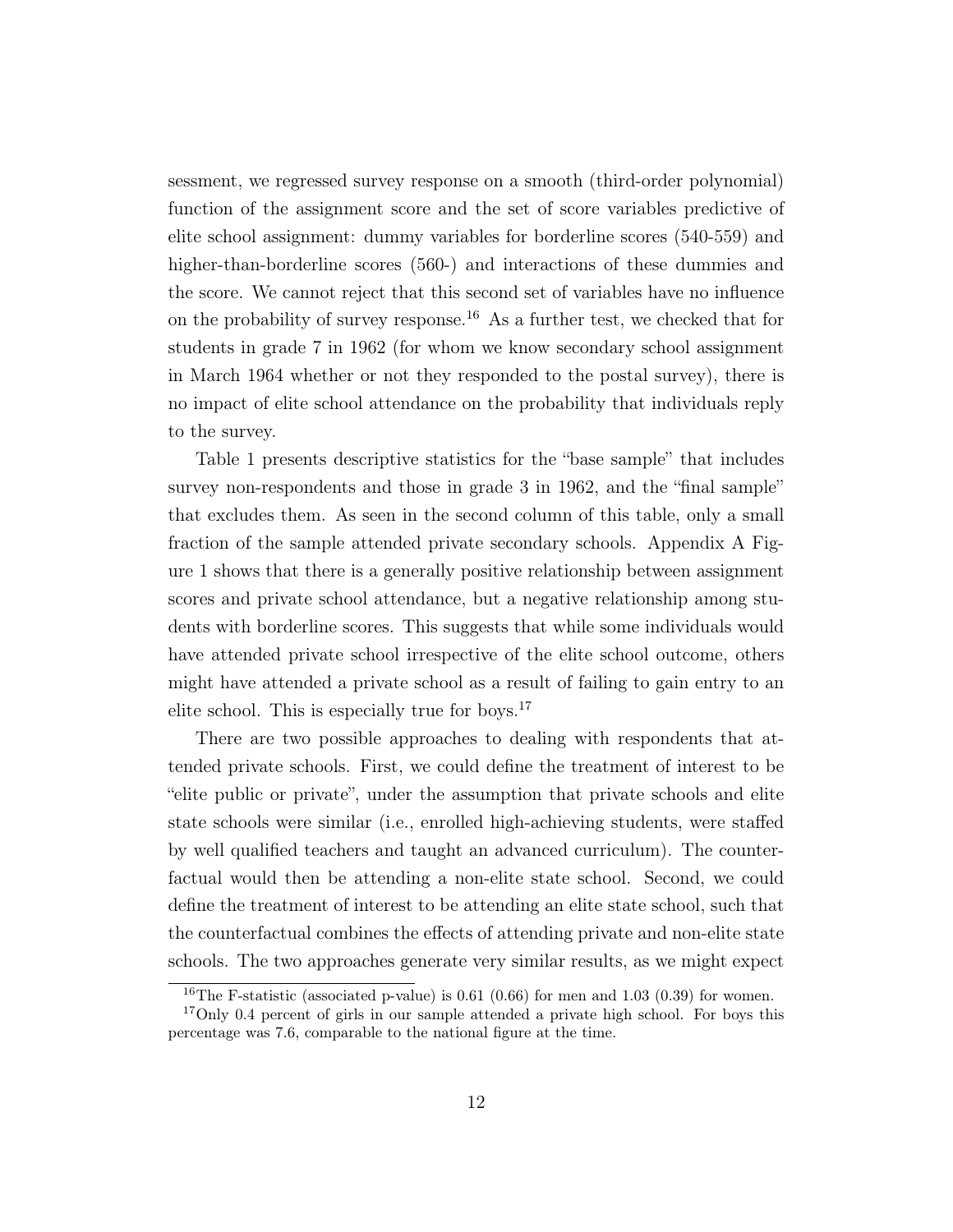given that private school students comprise a small share of the sample.<sup>18</sup> We adopt the first approach since we think it is reasonable to suppose that private schools and elite state schools were similar. In addition, as explained below, our research design is better suited to the treatment when defined as "elite or private".<sup>19</sup> In what follows, we will use "elite school" as shorthand for "elite state school or private school".

The two far right panels of Table 1 report separate descriptive statistics for individuals that attended elite and non-elite schools. As expected, these reveal clear differences in ability and socio-economic characteristics. The difference in average ability (more than two standard deviations as measured by the total assignment score) is particularly striking.

# 3 Empirical Strategy

Our empirical strategy exploits the highly non-linear relationship between elite school attendance and assignment score seen in Figure 2. Identification comes from controlling for smooth functions of the assignment score and attributing any remaining nonlinearities to the causal effect of elite school attendance.<sup>20</sup>

More formally, supposing that elite school effects are constant and that the underlying outcome-score relationship can be represented by a third-order polynomial in the score, we can write the following model for the outcome:

$$
Y_i = \beta_0 + \tau D_i + \beta_1 A_i + \beta_2 A_i^2 + \beta_3 A_i^3 + u_i \tag{1}
$$

<sup>18</sup>Estimates based on the second approach are available upon request.

 $19\text{In a previous version of the paper (Clark and Del Bono, 2014), we estimate elite school}$ impacts in a sample that excludes respondents that attended private school. The results are very similar to those reported here and this is not surprising since the proportion of children attending a private school is very small. However, we prefer to report here estimates based on the full sample where the trated group is defined by student attending an elite state school or a private school since our instrument could in principle also determine whether or not individuals attended a private school. We thank an anonymous referee for making this important point.

 $20$ Jacob and Lefgren (2004) also use IV methods to estimate the effects of summer school programs in a similar setting (i.e., given an assignment rule that generates a treatment probability that changes sharply through a small range of assignment scores).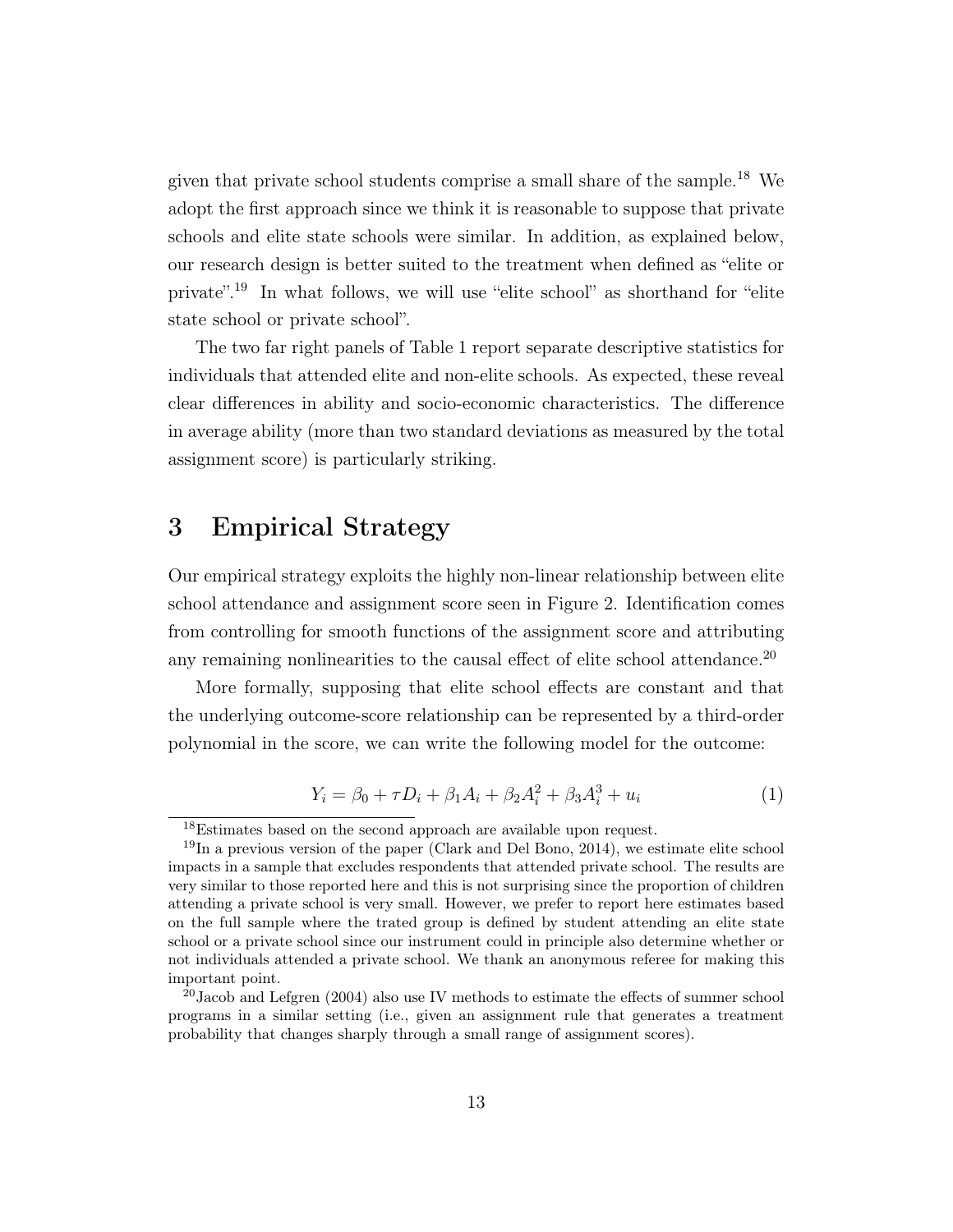where  $u_i$  is a disturbance term. Even after conditioning on a flexible function of the assignment score, elite school attendance is likely to be correlated with omitted determinants of  $Y$ . It follows that least-squares estimates of this equation will lead to inconsistent estimates of  $\tau$ , the effect of interest.

To identify the causal effect of attending an elite school, we need variation in D which is uncorrelated with the error term in  $(1)$ . Figure 2 suggests that as the probability of elite school assignment changes sharply at specific cut-offs, four variables should be good predictors of elite school attendance: dummy variables for borderline scores (540-559) and higher-than-borderline scores (560-) and the interactions of these dummies and the score. With this in mind, we estimate two-stage least squares (2SLS) models in which these are the excluded instruments. In other words, our first stage equation is as follows:

$$
D_i = \gamma_0 + \gamma_1 I[540 \le A_i < 560] + \gamma_2 I[A_i \ge 560] + \gamma_3 I[540 \le A_i < 560] * A_i + \gamma_4 I[A_i \ge 560] * A_i + \gamma_5 A_i + \gamma_6 A_i^2 + \gamma_7 A_i^3 + \eta_i \tag{2}
$$

Not surprisingly in light of Figure 2, the instruments have considerable predictive power in this model. In a specification that includes a third order polynomial in the assignment score and a full set of controls - capturing demographic and socio-economic characteristics as well as attainment at age 7 and 9 - the F-statistics associated with a test that the excluded instruments have no explanatory power is 287.1 for men and 756.8 for women. To see why the instruments have more predictive power for women, recall that individuals are treated if they attended elite state or private schools and that private school attendance was higher among men. Since the instruments are based on the rules governing assignment to elite state schools, it is not surprising that they have more predictive power for women. Nevertheless, according to conventional critical values (Stock and Yogo, 2005), the values of the F-statistics are high for both groups and we can easily reject the hypothesis that the instruments have no explanatory power.<sup>21</sup>

<sup>21</sup>The instruments have even less predictive power for men if we define the treatment as "elite school only" (the F-statistics becomes 214.0). That is because the probability of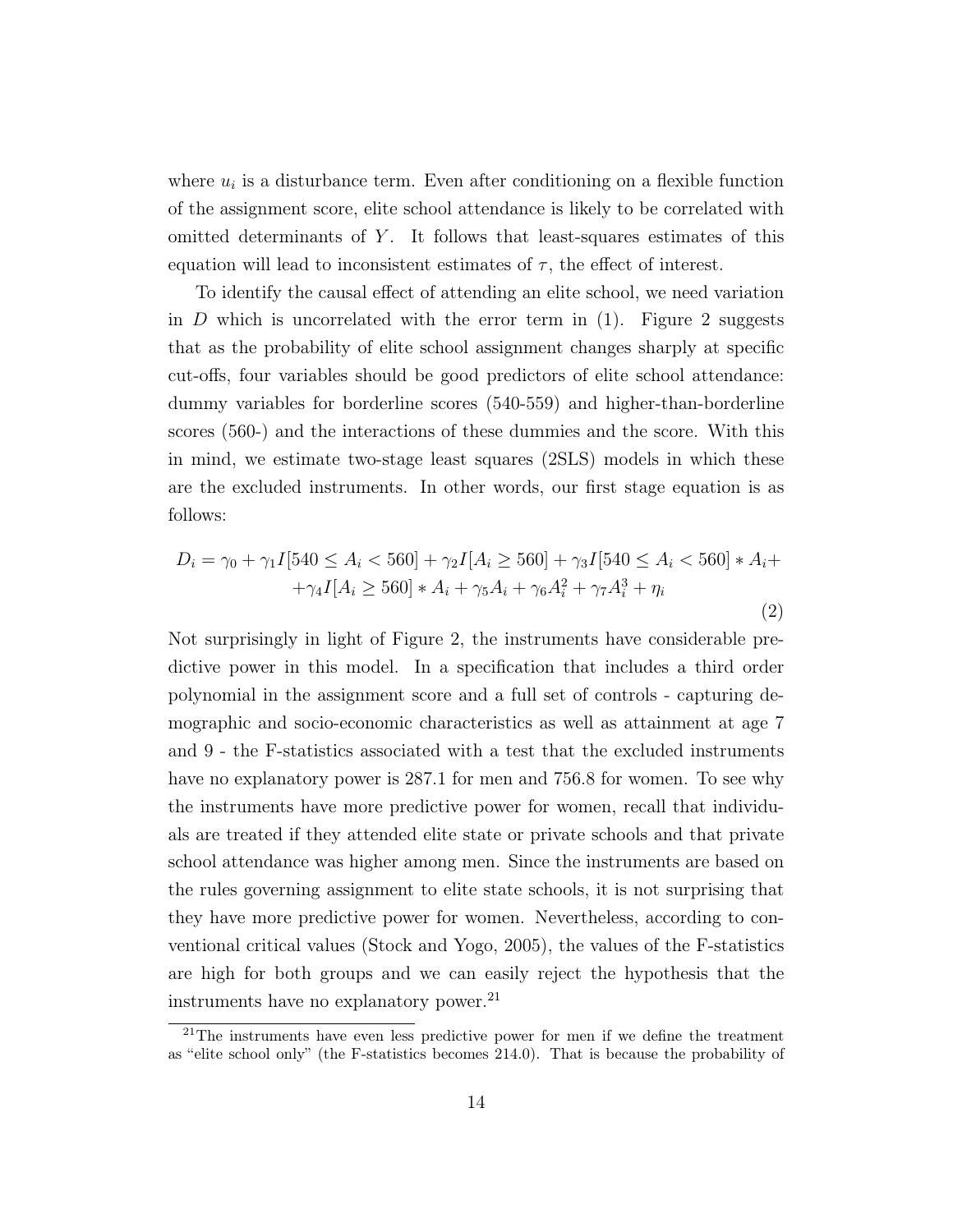For 2SLS estimation based on equations (1) and (2) to generate consistent estimates, the third-order polynomial in assignment scores must capture the underlying relationship between outcomes and this score. We provide three tests of that assumption. First, we check that our estimates are robust to the inclusion of covariates. Since we have an extensive set of covariates (in addition to the assignment scores), this first test should be quite powerful. Second, we conduct falsification tests of the "effect" of elite school attendance on predetermined outcomes such as years of post-compulsory education predicted by all covariates. Third, we check that our estimates are robust to alternative polynomial specifications.

If treatment effects are heterogenous, we expect our strategy will identify treatment effects for borderline students. As discussed in Angrist and Pischke (2009), the interpretation of 2SLS estimates is more complicated in the presence of multiple instruments (not all of which are binary) and covariates. Nevertheless, the "LATE" interpretation is expected to hold. That is, we expect to identify treatment effects for the students for whom elite school attendance was influenced by the value of these instruments. These students are those with scores in the marginal area (as opposed to students that would - or would not - attend elite schools irrespective of their assignment scores).

Our approach has much in common with the regression kink design (Card et al., 2012; Dong, 2013). Indeed, we produced kinked regression estimates, but these were highly imprecise.<sup>22</sup> Since our samples are relatively small and the two kinks relatively "close", it is difficult to determine the shape of the relationship between outcomes and the assignment score around the kinks. Our IV stratregy imposes stronger assumptions (e.g., on the outcome-score relationship across the full range of scores) and uses all of the data to help identify the effects of interest. Our approach can therefore be seen as a heavily

attending elite school is declining over high values of the assignment score as the probability of attending private school is increasing sharply in that range (as shown in Appendix A Figure 1). The second-stage results obtained using this definition of the treatment (available upon request) are very similar to those presented here.

<sup>&</sup>lt;sup>22</sup>These estimates can be found in an earlier working paper version of this paper (Clark and Del Bono, 2014).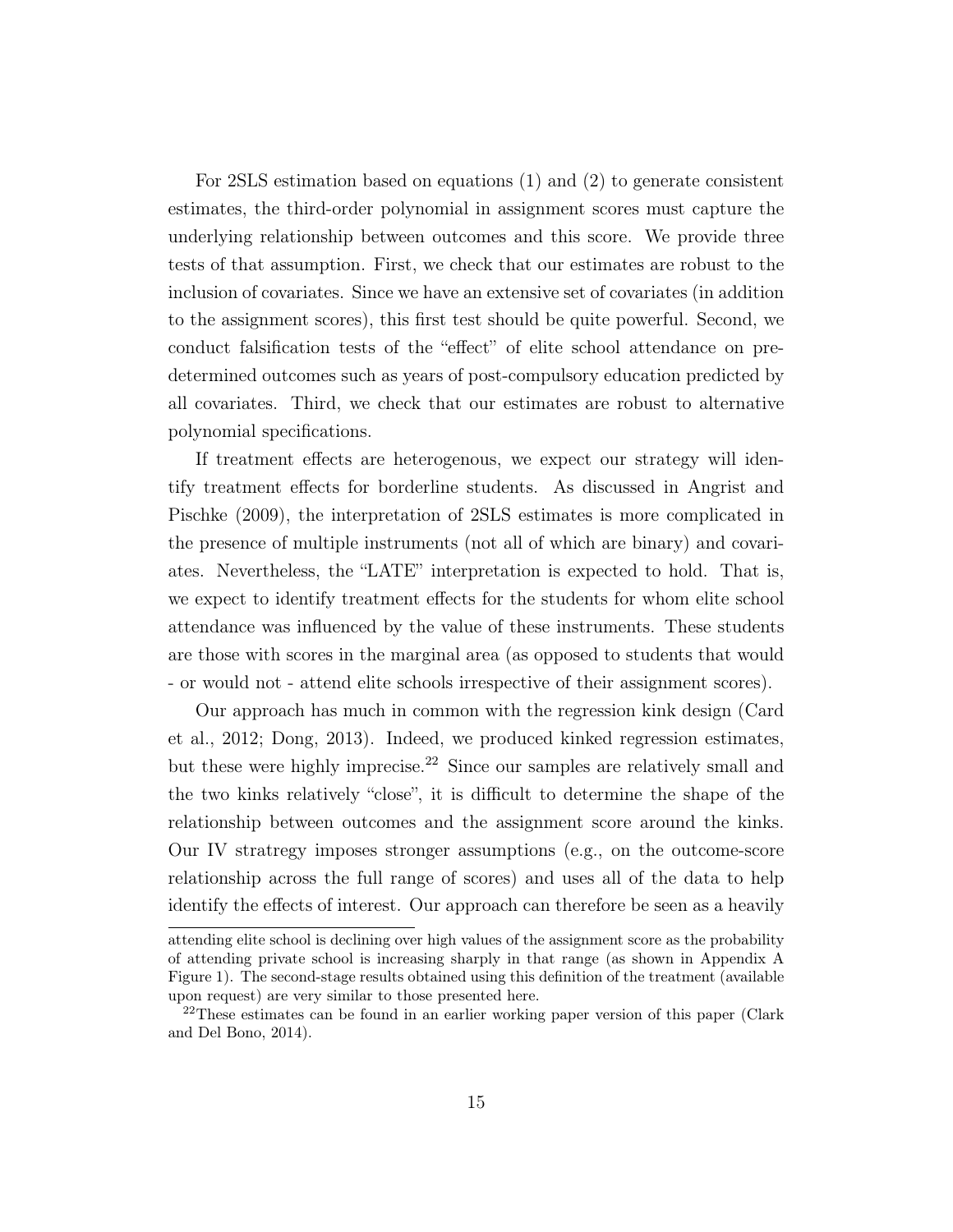parametrized regression kink design.

### 4 Long-term effects of elite school attendance

We now use the empirical strategy described above to estimate the causal effects of attending an elite school on long term outcomes such as completed education, income, earnings, marriage and fertility. These estimates are obtained separately for men and women. We then pool men and women and report some of the main findings separately by low and high socio-economic status.

### Educational attainment

Table 2 reports estimates of elite school effects on three measures of educational attainment. Our main measure (top panel) is the number of completed years of full-time education beyond the compulsory school leaving age (i.e., age left school plus years of full-time higher education less the compulsory schooling age facing these cohorts, i.e., 15). In using this measure we follow the labor economics literature and assume that there are constant returns to additional years of completed education (Card, 2001). We also consider A-level equivalent qualifications obtained at age 17 (middle panel) and degree or higher level qualifications (bottom panel).<sup>23</sup> For each of these outcomes we report least squares estimates (columns 1-2 and 5-6 for men and women, respectively) and 2SLS estimates (columns 3-4 and 7-8). In columns 1 and 5 our specifications include only a dummy for attending an elite school; all other specifications include a third-order polynomial in the assignment score; in columns 2, 4, 6 and 8 we also include a set of covariates that take into account individual differences in demographic characteristics, socio-economic characteristics, and previous attainment.

<sup>23</sup>In a previous version of this paper we analyzed a larger number of qualifications. To streamline the analysis we focused on A levels and degrees. Apart from O levels (for which we found no effects), these are arguably the better-known qualfications.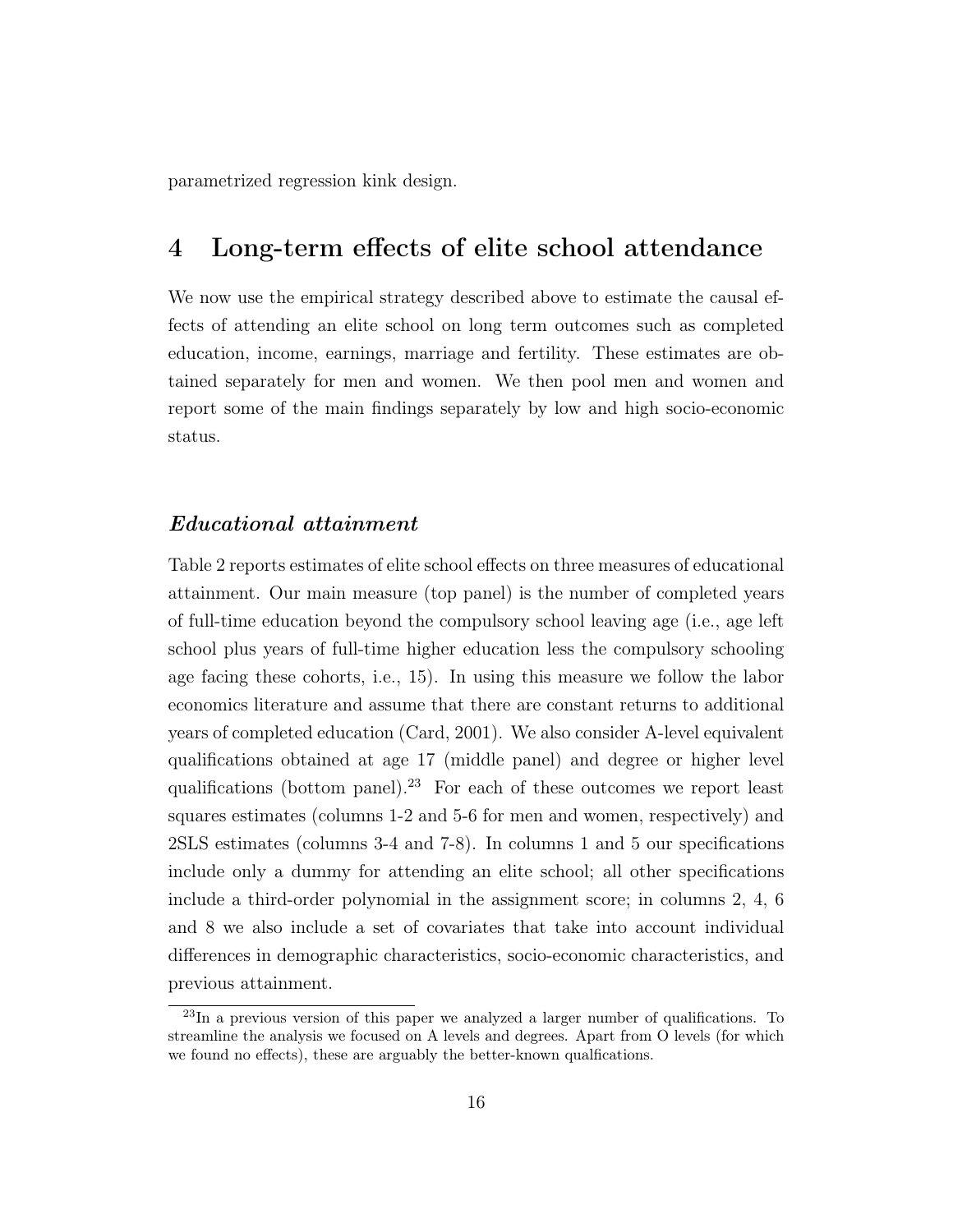Table 2 shows that, on average, relative to non-elite school male students, elite-school male students completed more than three additional years of fulltime education (column 1). After controlling for covariates and a third-order polynomial in the assignment score, this is 1.6 years. The 2SLS estimates are smaller than this, although statistically not different, and show an estimated effect of about one year of additional full-time education. This is a very large effect. For example, if we consider that borderline male students that attended a non-elite school completed an average of 1.99 years of post-compulsory schooling (the "control mean"), our preferred estimate (2SLS without covariates) implies that elite school attendance increased years of post-compulsory education by over 50 percent.

The results for women are qualitatively similar. As reported in Table 2, on average, women that attended elite schools completed around 2.93 additional years of full-time education (column 5). After controlling for assignment scores and other covariates, the estimated effect is 0.74 years. The 2SLS estimates are consistent with these numbers, ranging from 0.79 (column 7) to 0.67 (column 8) years. Since the control mean for women is 2.3 years, the implied effect size is about 35 percent.

Figure 3 provides visual evidence of positive elite school effects on this outcome. The graphs in this Figure superimpose the fitted values from reducedform models on a scatterplot of the outcome means over 10-points intervals of the assignment score. The defining characteristic of the first-stage relationship (Figure 2) is that the fitted probability of treatment increases sharply over the marginal area. As such, if treatment effects are positive, we would expect the fitted reduced-form relationship to be steeper over the marginal area. This is indeed what we see in Figure 3. Note that we would not expect the graphs in Figure 3 to take exactly the same shape as those in Figure 2, as the former will also reflect a generally positive relationship between outcomes and assignment scores. Our estimates pass three robustness checks. First, they are robust to the inclusion of covariates (see columns 3 and 4 and columns 7 and 8 of Table 2). Second, they suggest that elite school attendance has no "effect" on pre-determined outcomes. This can be seen in Figure 4, which depicts the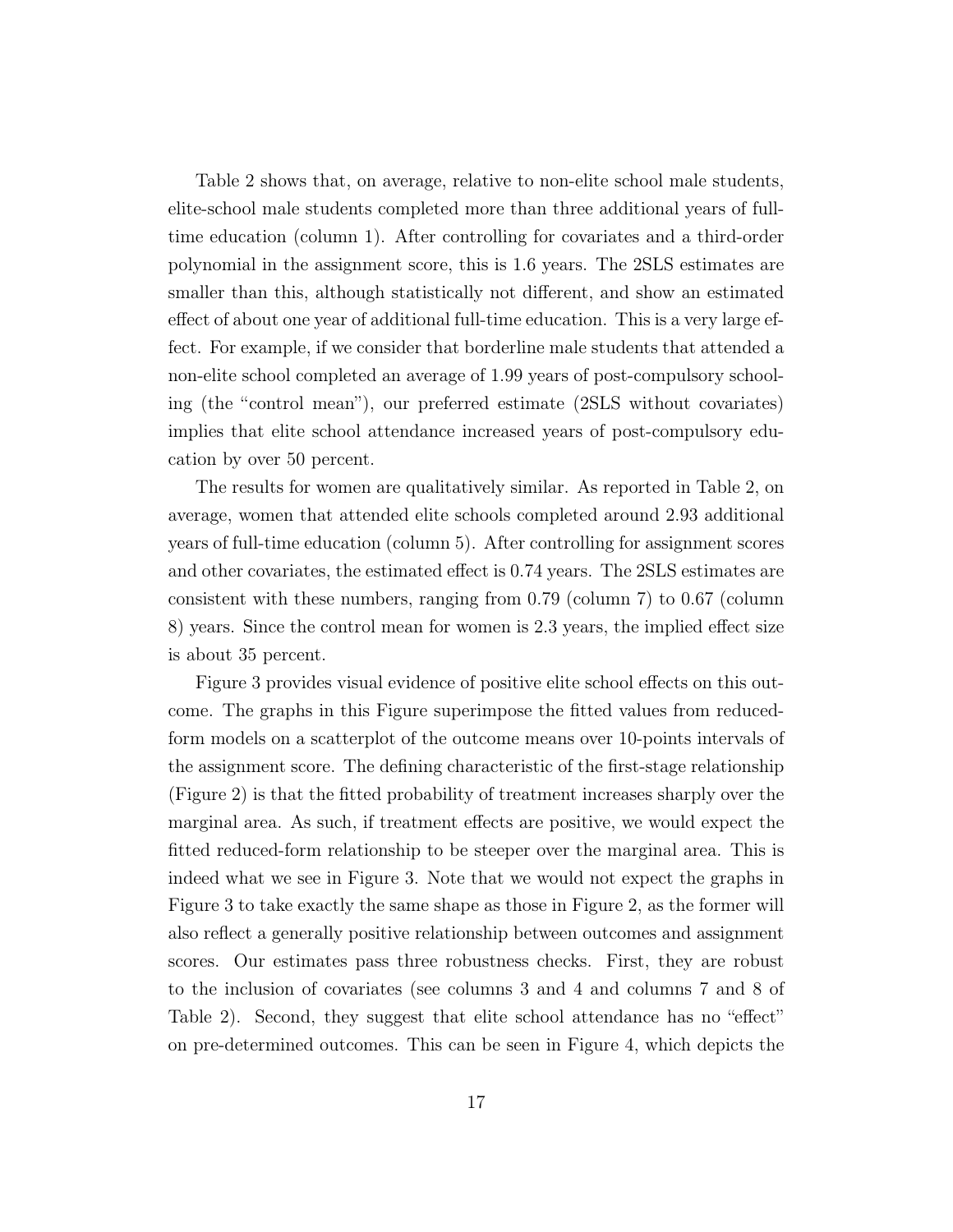elite school "effect" on a pre-assignment test score (taken at age 9). It can also be seen in the first panel of Appendix A Table 2, which reports the estimated effect on years of post-compulsory schooling predicted using the extensive set of background characteristics available in our data.<sup>24</sup> Third, our estimates are similar to those derived from models that use different polynomial specifications (see Appendix A Table 3).

The remaining panels of Table 2 report education impacts on A levels and degrees. For men, the main impacts of elite school attendance are to increase the probability of achieving A-level qualifications (by about 10 percentage points) and degree receipt (by 17 percentage points). The latter effect is more than double the control group mean. For women, elite school attendance is shown to increase the probability of obtaining A-level qualifications or equivalent by around 23 percentage points - or 56 percent of the control group mean. There is no apparent impact on degree receipt.

With our discussion of the relevant institutions in mind, these large effects on educational attainment are perhaps not surprising. As we noted, the path to a university degree was longer and harder for non-elite school students. For example, the non-elite schools were unlikely to offer many university-appropriate courses and transfer to elite schools was uncommon. In addition, since few non-elite school students attended university, default behavior and peer effects may have pushed students away from this path. We suspect that these institutional barriers facing students that attended non-elite schools in the 1960s hold the key to understanding why we estimate larger education effects than those found in other studies (e.g., Dobbie and Fryer, 2011; Dustmann et al., 2012).

<sup>&</sup>lt;sup>24</sup>By contrast, even the OLS estimates with all controls suggest an impact of elite school attendance on the predicted outcome. This highlights the importance of dealing with omitted variables bias in the OLS estimates.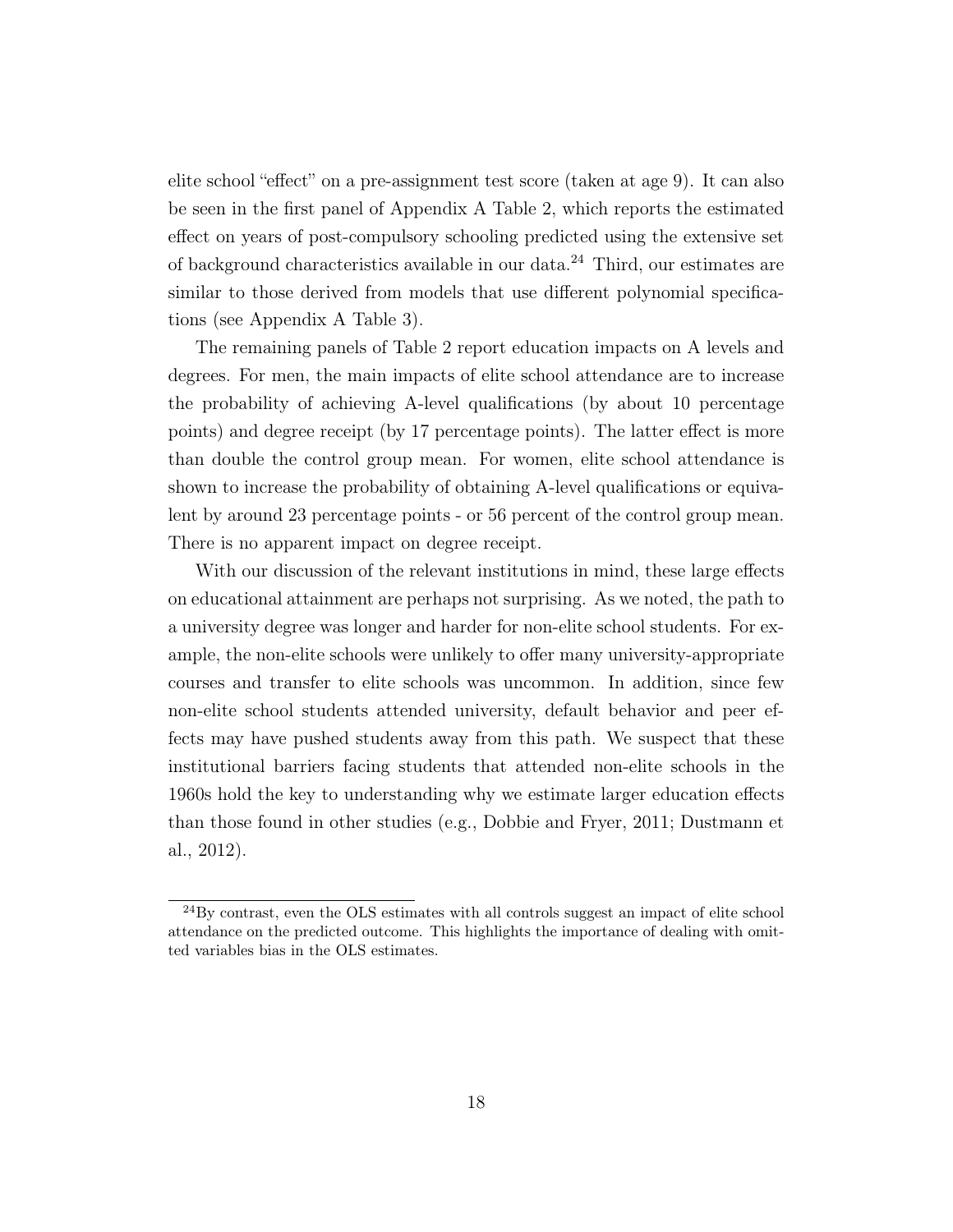#### Labor market outcomes

Table 3 reports estimates of elite school effects on gross annual income, employment, and imputed gross hourly wages. Gross annual income and employment are measured at the time of the 2001 survey, when respondents were aged between 46 and 51. The income measure includes "personal current gross income from all sources", including interest from dividends and benefits, and is expressed in banded intervals. We impute gross hourly wages using occupationspecific means of hourly gross wages from the *New Earnings Survey* (NES).<sup>25</sup>

Given the large effects on education documented above, we might expect elite school attendance to generate significant impacts on income and wages. In fact, both our adjusted OLS and 2SLS point estimates suggest that for men, elite school attendance had no significant effects on annual income, hourly wages or the probability of employment. For income the point estimates are negative (consistent with the shape of Figure 4) although so imprecisely estimated that we cannot rule out positive wage effects commensurate with typical estimates of the returns to a year of education (e.g., 5-6 percent - Card, 2001).<sup>26</sup> In the next section we discuss what might account for these puzzling findings. For now, we note that the 2SLS estimates pass all of our robustness checks. In particular, models with covariates generate similar estimates (columns 3 and 4) and falsification checks do not reveal any impact of elite school attendance on measures of income predicted using control variables (Appendix A Table 2). Although the estimates appear to be somewhat sensitive to the order of the polynomial in assignment scores (Appendix A Table 3), in general they remain statistically indistinguishable from zero.

<sup>&</sup>lt;sup>25</sup>In order to compute occupation-specific earnings we take the period between 1997 and 2001 and restrict the sample to individuals working in Scotland and aged 45-55. The imputation of the earnings variables is based on 2-digit SOC 1990 classification. We would like to thank Annarosa Pesole for her help with the NES data.

<sup>&</sup>lt;sup>26</sup>Income is recorded in 8 bands and a large group of individuals, especially men (about 20 percent), fall in the top interval. We produced several estimates of the impact of elite school attendance on the probability of being in the top interval, but none suggested any impacts. Similarly, we estimated elite school effects using several methods that account for the banded nature of the variable, including interval regression (Stewart, 1983), all of which generated results similar to those reported in the current analysis.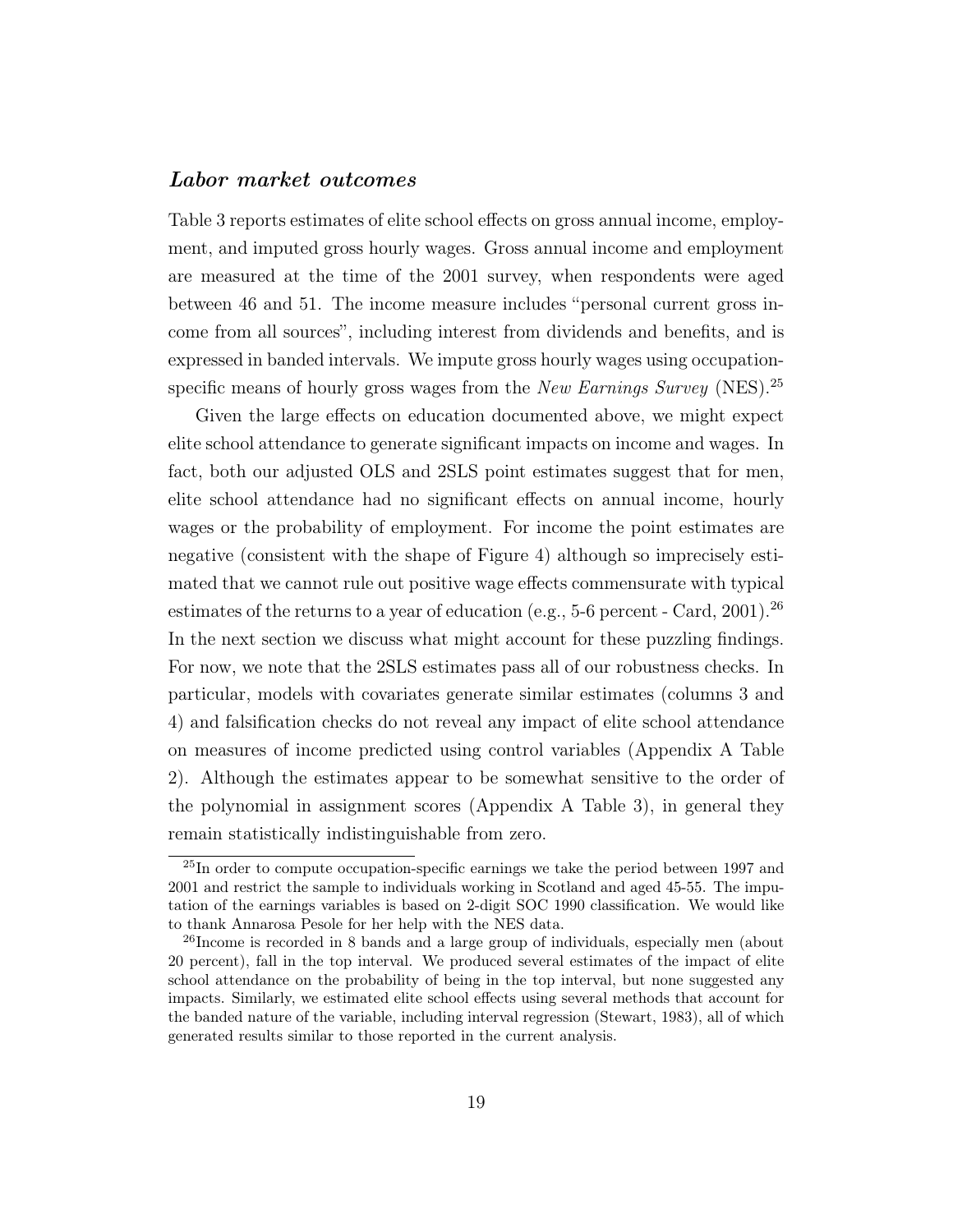For women, as reported in Table 3, we find that elite school attendance increased annual income by around 15 percent.<sup>27</sup>This is obviously a large effect, and it can be seen in Figure 5. Although the estimate is again not very precise, and is somewhat sensitive to the order of the polynomial (Appendix A Table 3), it is very robust to the inclusion or exclusion of the covariates. An obvious question is whether the effect for women is driven by increased hourly wages, increased labor supply or some combination of the two. Our results suggest that both effects could be at work. On the one hand, we estimate elite school effects on hourly wages of around 7 percent (Table 3, bottom panel). On the other hand, this alone cannot account for the large increase in annual income, so labor supply impacts seem likely. Although we find no elite school effects on whether women worked at all (middle panel in Table 3), this does not preclude effects on hours worked. Unfortunately, we do not have data on hours worked so we cannot examine this possibility.

### Fertility and marriage

For men, the estimates reported in Table 4 suggest no obvious effects of elite school attendance on fertility and marriage outcomes. Since we found that elite school attendance had no impact on labor market outcomes, this is perhaps not surprising. One possible caveat to this summary is the suggestion of a positive elite school effect on the number of children (top panel), although the estimates are sensitive to the inclusion of covariates and much lower when these are excluded. The magnitude of this effect is also sensitive to the polynomial specification. It is also interesting that the unadjusted OLS estimates for these outcomes are small and statistically indistinguishable from zero.

For women, the estimates reported in Table 4 suggest that elite school attendance decreased the probability of having any children and decreased total

<sup>27</sup>An obvious point of comparison is the effects of the British compulsory schooling reforms. Yet, estimates of the 1947 and 1972 reforms provide conflicting evidence as to whether or not women's wages increased: Devereux and Hart (2010) estimate zero returns for the 1947 reform; Grenet (2013) estimates much larger effects of the 1972 reform (about 6 percent).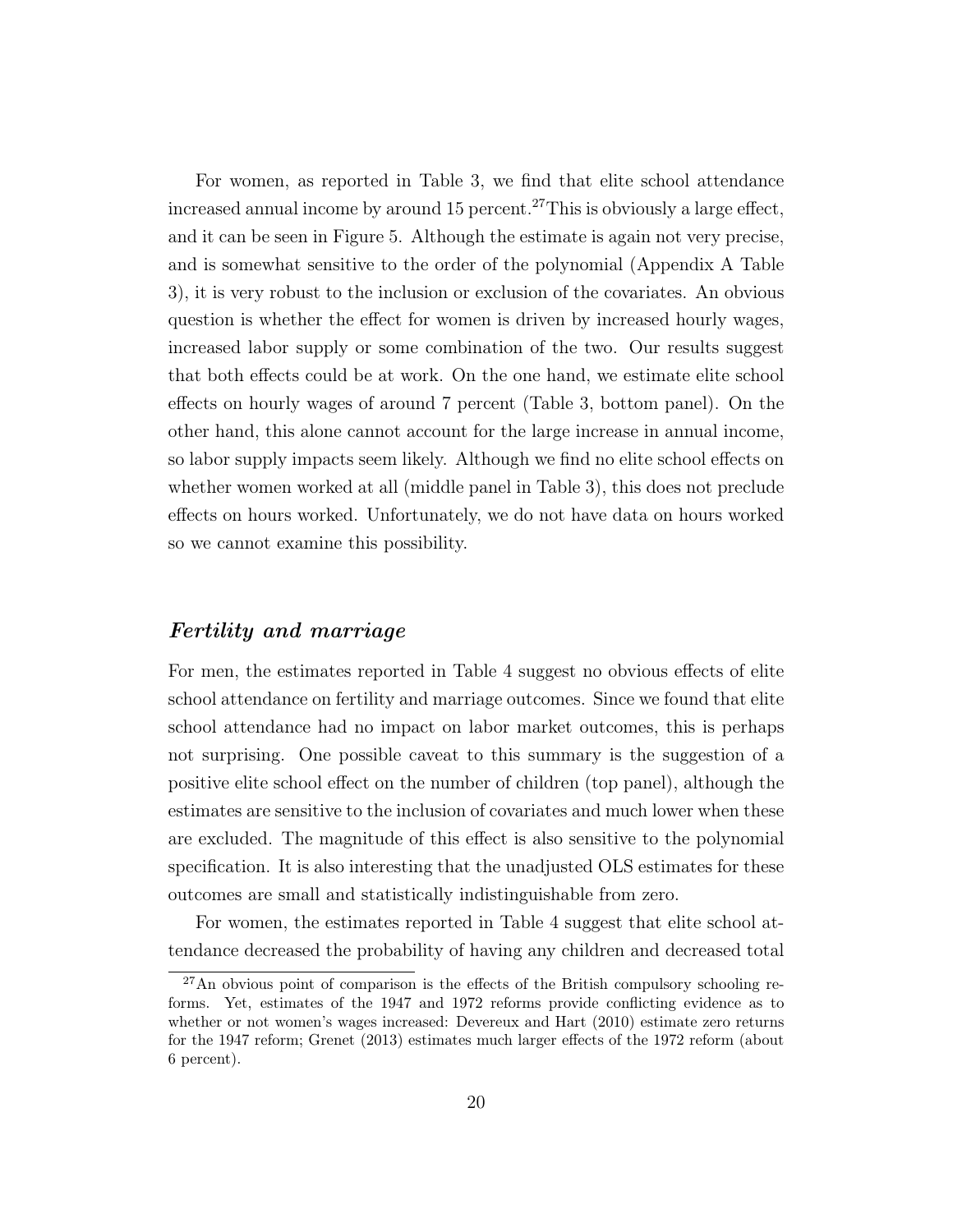fertility, although they do not reveal any obvious effects on the probability of being married or on the timing of fertility (not reported).<sup>28</sup> As seen in Appendix A Table 3, the estimates are somewhat sensitive to the polynomial specification, although all the point estimates suggest fertility reductions of at least 0.3 children. In our view, a reasonable conclusion is that elite school attendance decreased fertility for women and that these effects were potentially large. Since we found that elite school attendance increased women's hourly wages and annual income, an effect on fertility is less surprising. As noted by Becker (1960) and Willis (1973), higher earnings power increases the opportunity costs of having children and will thereby decrease fertility.<sup>29</sup>

### 5 Discussion and Interpretation

There is an obvious explanation for the direction of the women's results: elite school attendance makes further education more attractive (by reducing its costs or increasing its returns), such that elite school attendance increases completed education and thereby labor market productivity and incomes. Higher wages also increase the opportunity costs of having children, such that elite school attendance reduces completed fertility. But even if the direction of the effects is as expected, the magnitude of the estimates is strik-

<sup>28</sup>On marriage, Lefgren and McIntyre (2006) use the quarter-of-birth instrument and find "suggestive" evidence of small effects. It is also possible that assignment to an elite school improved the quality of the partner (measured by test scores or education achieved) because it gave access to a different marriage market. This hypothesis is investigated in Kaufmann et al. (2013), who consider the returns to attending an elite university in Chile. Unfortunately, our data does not have any information on the characteristics of the partner.

 $29$ We also looked at whether the estimates differ by socio-economic status (SES), which would be the case if elite schools were especially helpful in taking low-SES students out of home and peer environments not conducive to educational success (see Clark, 2010). To that end, we split our sample into low- and high-SES subsamples and looked at the effect of elite school attendance on all our outcomes. The estimates, reported in Appendix A Table 4, show that elite school attendance did not have markedly different impacts on low- and high-SES individuals. While this may seem surprising at first glance, it is less striking once we realise that for education outcomes, the low-SES and high-SES control means are quite similar. This suggests that among borderline students that attended non-elite schools, the socio-economic gap in outcomes was small. With this in mind, it is less surprising that effects appear not to differ by SES.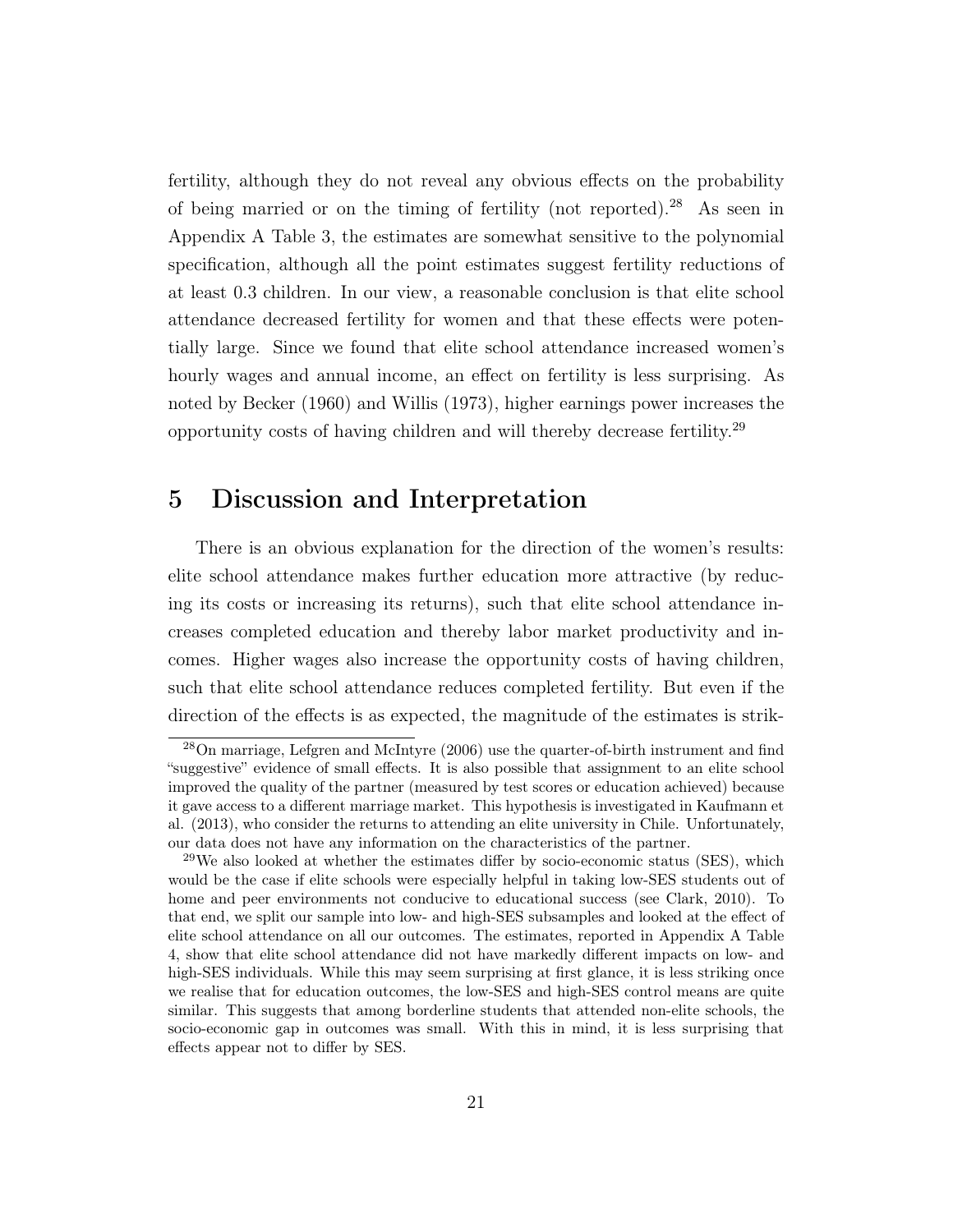ing. In particular, our results suggest effects on completed fertility of almost 0.4 children per woman, or a decrease of about 40 percent with respect to the mean.

Since elite school attendance increased completed education, these estimates may reflect the causal effect of women's education on these outcomes. If so, they imply that these causal effects are larger than existing estimates suggest. To be more specific, as the estimated impact of elite school attendance on education is of the order of 0.8 years of schooling (Table 2, and Appendix Table A 3), our analysis would imply an income return to one extra year of schooling of about 10 percent, and a fertility response of almost 0.5 children per woman. As noted in the Introduction, studies of the income and fertility returns to education for women are typically based on compulsory schooling reforms. This suggests at least two explanations for the difference between those estimates and ours. First, education may have different effects on the types of students affected by compulsory schooling reforms (i.e., those that would otherwise drop out of school) than on the types of students affected by elite school attendance (i.e., those around the 80th percentile of the age-11 ability distribution).<sup>30</sup> Second, they might be explained by other dimensions of the elite schools quasi-experiment. Most obviously, placing girls in an elite school environment with other high-achieving girls may change their perceptions of women's role in society and their decisions regarding career, marriage and family. Although it is not possible for us to provide hard evidence of this mechanism, our analysis underlines the importance of additional research into the effects of women's education on these outcomes.

The men's results are harder to explain, particularly our finding that elite school attendance increased completed education by about one year but had no significant impact on incomes or wages. Note first that our estimates are somewhat imprecise, such that we cannot quite rule out effects comparable

<sup>30</sup>Another explanation centers on differences in the content of the education provided (e.g., whether schools provided information on birth control), but there is little we can do to assess this. The time period studied is unlikely to explain the difference, since the second UK compulsory schooling reform studied by Grenet (2013) and Geruso and Royer (2014) affected individuals born only a few years after those that we study.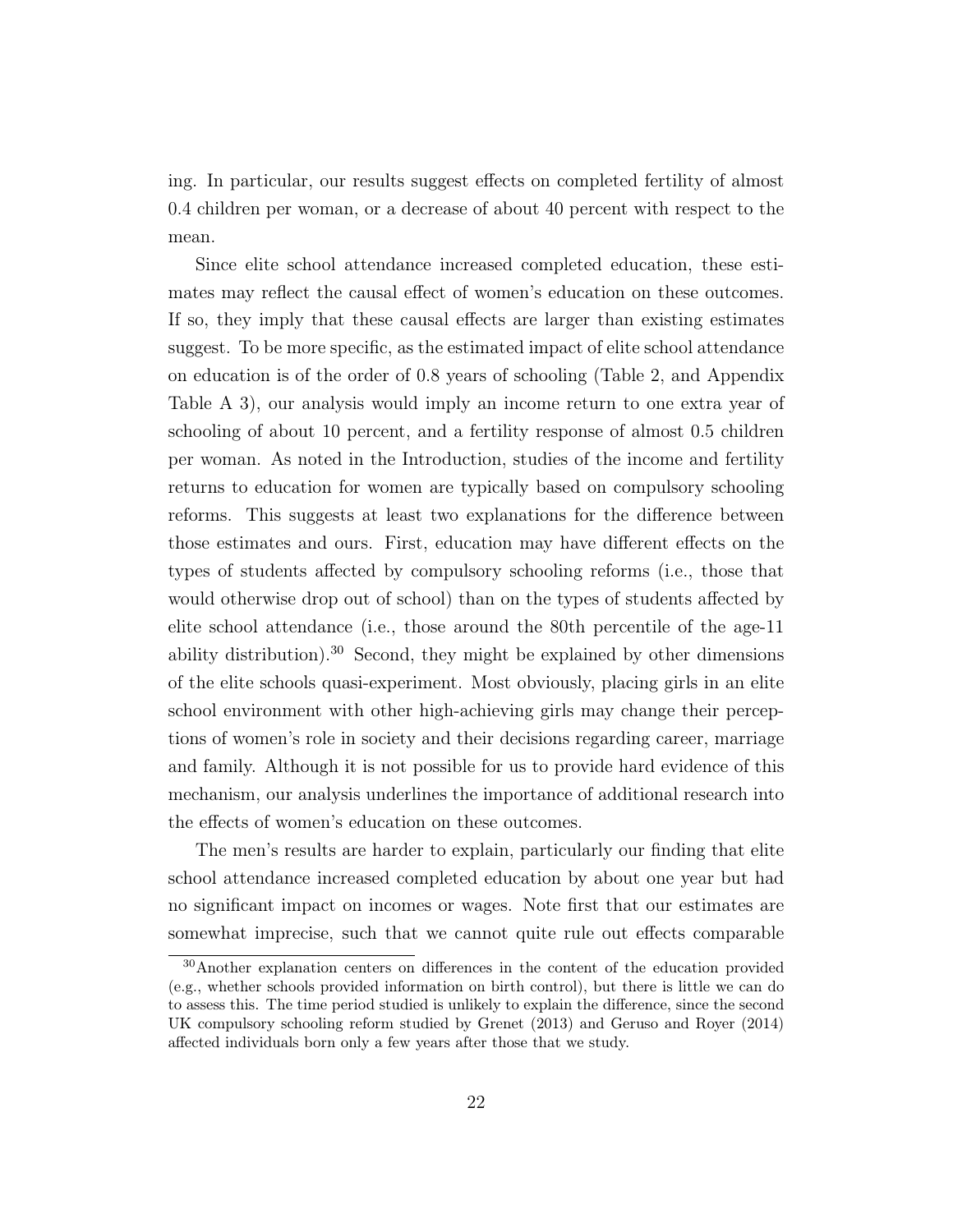to conventional estimates of the return to a year of completed education (5- 10 percent). This imprecision may be due in part to the "banded" nature of income, which likely affects the estimates for men more than estimates for women. This caveat aside, one possible explanation is that this generation of men enjoyed many vocational training options, especially trade apprenticeships, and that positive elite school effects on further education were offset by negative elite school effects on vocational training. Although we do not have the vocational training or apprenticeship data necessary to provide a direct test of this hypothesis, several facts are consistent with this story.

First, as seen in Appendix B Table 3, other data (Labour Force Survey (LFS) data) suggest that a large fraction of Scottish-born men of this generation completed an apprenticeship. The overall percentage is close to 40 percent and the percentage among men with some additional qualifications is even higher. Since our sample control means suggest that borderline men that attended non-elite schools typically had additional qualifications, it seems likely that at least one half of them completed a trade apprenticeship.

Second, simple economic reasoning suggests that elite school attendance likely decreased the probability of completing an apprenticeship. We set out a simple model to this effect in Appendix C; this extends the Card and Krueger (1996) model of school quality to include vocational training. We show that under some assumptions, elite school attendance could decrease the quantity of vocational training completed and could thereby decrease wages. The first key assumption is that elite school attendance increases the returns to academic education, decreases the costs of academic education and increases the cost of vocational training. The second key assumption is that while the returns to academic education are higher than the returns to vocational education, the relative return to vocational training is higher than the relative return to academic education. Both sets of assumptions seem reasonable, the second one because it generates a natural partition of students into those that leave school without further education or training, those that pursue vocational training and those that pursue academic education. This theoretical reasoning is supported by estimates of the elite school impact on years of part-time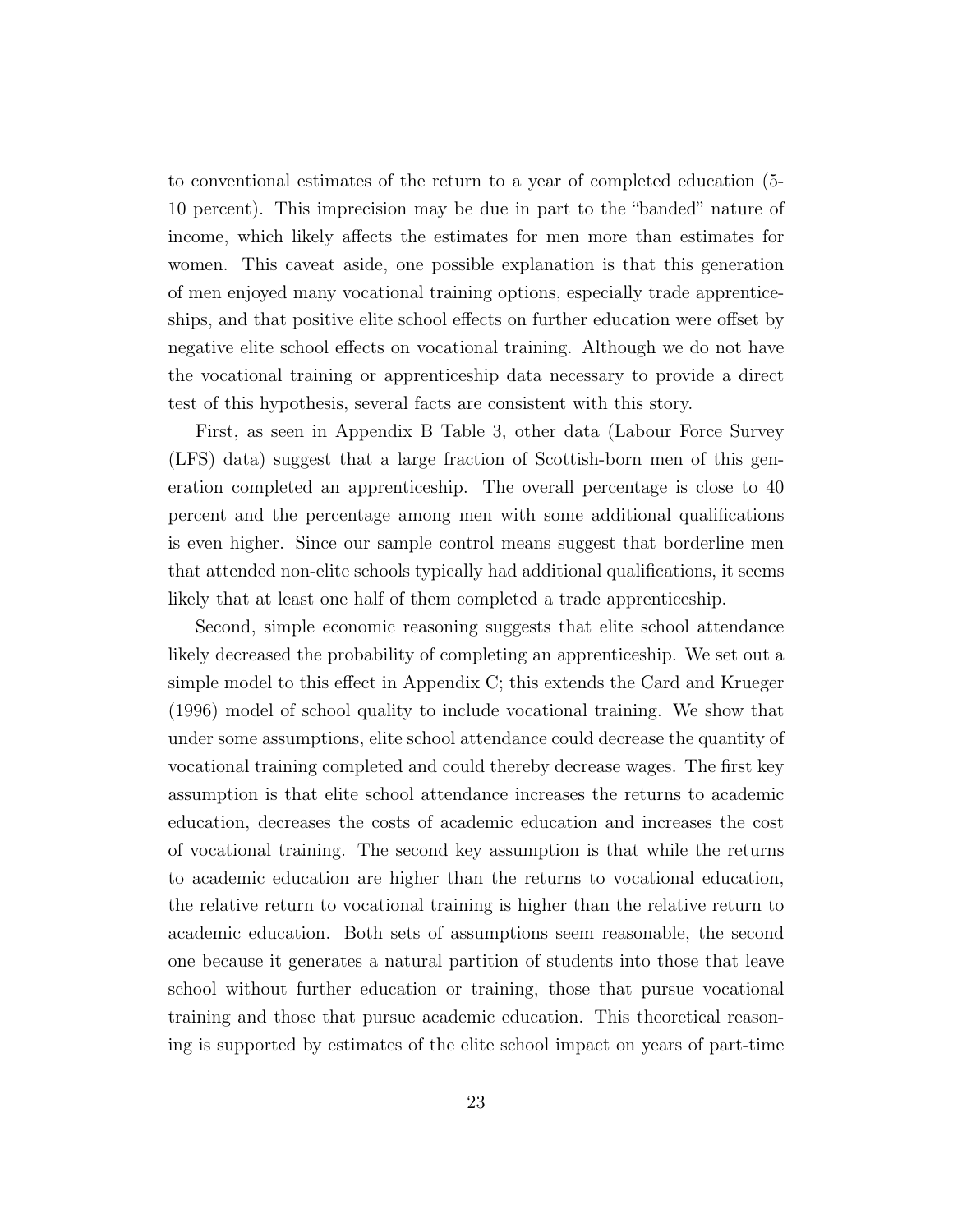post-compulsory education completed (not reported but available on request). These suggest that elite school attendance decreased part-time years completed by roughly 0.6 (almost 40 percent of the mean). Since vocational training typically includes a part-time education component, these estimates are consistent with elite school attendance reducing vocational training.

Third and most compelling, neither of these facts applies to women, for whom we did find some evidence of positive elite school effects on income. The statistics reported in Appendix B Table 3 suggest that far fewer women completed apprenticeships, and for women we find little elite school impact on years of part-time education completed.

The fourth fact is derived from a testable prediction of the model that we present in Appendix C, namely, that the presence of vocational training will lower the returns to completed education. The intuition is that in addition to the usual (positive) "ability bias" component of the measured return (i.e., a positive correlation between academic education and ability), there will be an additional (negative) "vocational training bias" component (i.e., a negative correlation between academic education and vocational training). As seen in Appendix B Table 4 column 1, we do indeed find measured returns to be much larger for women than for men. This is consistent with other (OLS) estimates found in the UK literature (e.g., Grenet 2013; Devereux and Hart 2010), which reveal a gender gap of similar magnitude.

Although we think that this vocational training hypothesis is both plausible and consistent with the facts, we recognize that it rests on important assumptions and leaves some questions unanswered. One important assumption is that elite school education increases the costs of vocational training. Were this not the case, we would expect elite school attendance to increase men's income and wages. One additional question is why the gender differences associated with the extra education induced by elite school assignment are not found in analyses of the extra education induced by the British compulsory schooling laws (e.g., Grenet, 2013). An explanation consistent with the vocational training explanation for our findings here is that for the men affected by the compulsory schooling reforms there was no displacement of vo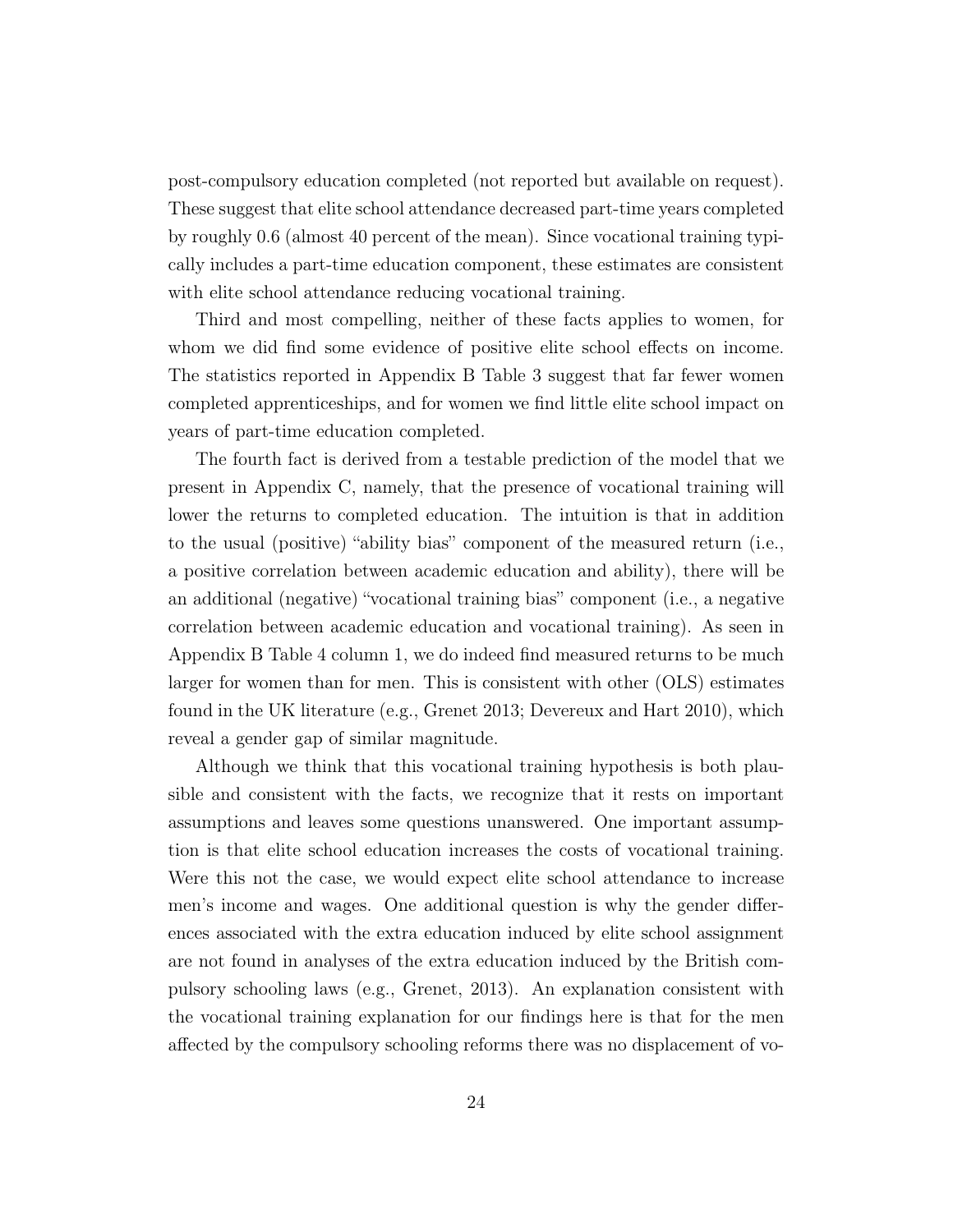cational training. In analyses not reported here, we used the UK 2011 Census to examine whether the men affected by 1947 and 1972 compulsory schooling reforms were less likely to pursue apprenticeship training (the most common form of vocational training at the time). We find no evidence that they were. A second and more obvious explanation is that the effects of education might depend on the type of students and the types of courses involved. For example, education might have larger effects on the lower-ability men affected by the compulsory schooling reforms than on the higher-ability men affected by elite school. Alternatively, there might be larger returns to the lower-level courses (e.g., CSEs) pursued by individuals affected by the compulsory schooling laws than to the higher-level courses (e.g., A levels) pursued by individuals affected by elite schooling.

There are several alternative explanations for our finding that elite school attendance did not increase income and wages for men. First, the result could be an artefact of the sample studied. For example, one can hypothesize that the wage distribution in Aberdeen has been compressed by the oil industry that emerged in the 1970s. To check that, we compared the returns to education estimated using the Aberdeen data with the returns estimated using LFS data (Appendix B Table 4). When we measure education using years of post-compulsory schooling, the estimates are remarkably similar: 0.072 versus 0.069. They are also fairly close when we disaggregate into several education categories. Importantly, there is no evidence to suggest that Aberdeen-UK differences are larger among men than among women. For this reason, we doubt this can explain our results.<sup>31</sup>

Second, one might wonder whether the returns are low because they are estimated for borderline men; perhaps the returns to elite school attendance are higher among higher-scoring men that were in a better position to benefit from the elite school experience. Against that, it is not obvious that elite school effects should be smallest for borderline students, and Angrist and Rokkanen

 $31A$  simple way to test this hypothesis would be to look at the fractions of workers employed in the oil industry. Unfortunately, information about industry was not asked of the respondents to the 2000/01 questionnaire.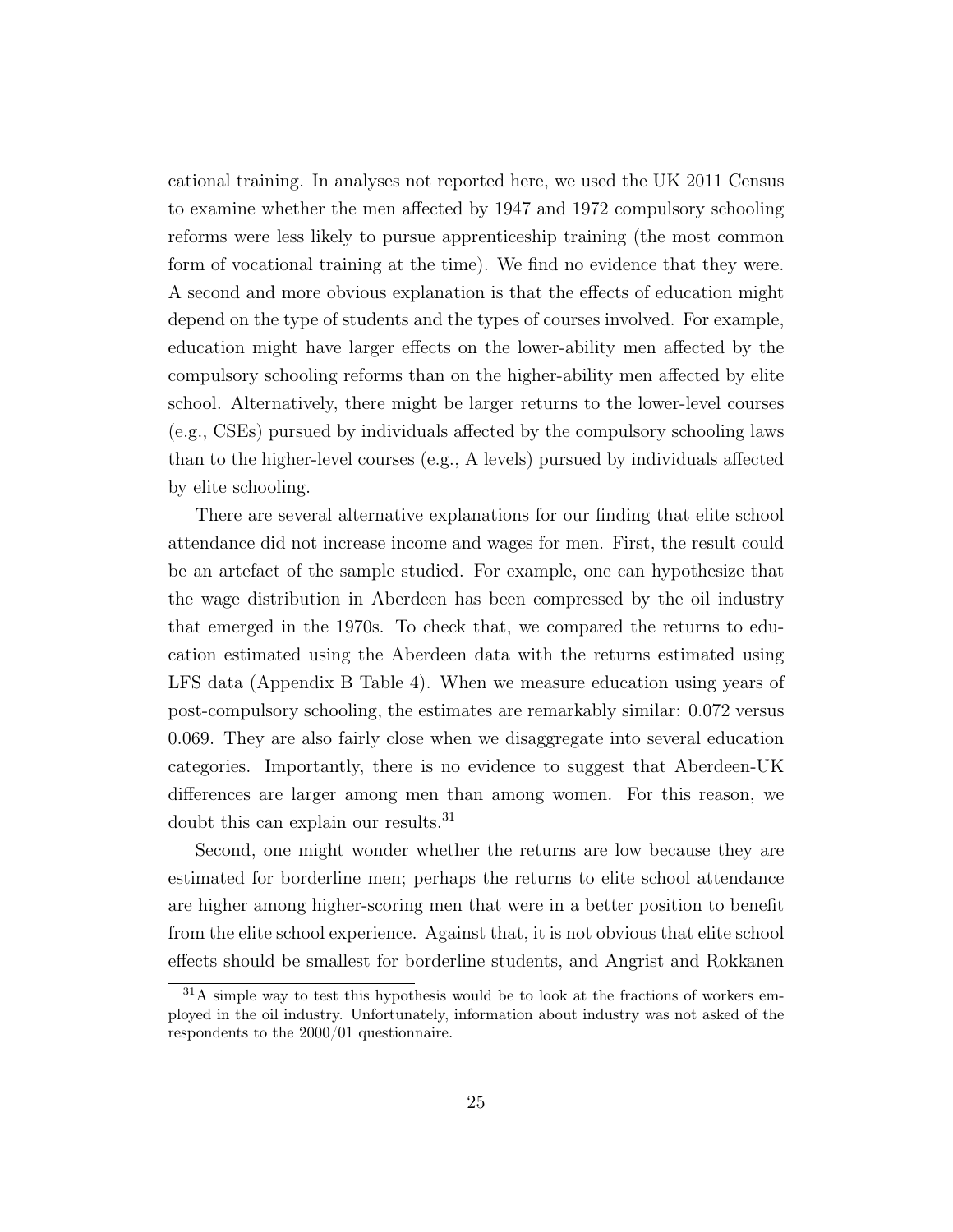(2012) find no evidence to suggest they are smaller for borderline students than for higher-scoring students (albeit in a different context). More persuasively in our view, it is hard to reconcile this explanation with our findings for women, which are also identified off the borderline group.

One could reconcile the borderline explanation and the women's results by noting that some elite schools were single-sex and by speculating that a single-sex experience benefited girls more than boys. As an indirect test of this hypothesis, we examined whether the returns to single-sex schools are larger for girls than boys. Least squares estimates based on models that are restricted to single-sex elite school students and that include the full set of covariates provide no support for this hypothesis.

In summary, while we cannot provide a decisive test of the vocational training explanation (without vocational training data), we find it to be plausible and we think it is consistent with some key facts. Since these facts undermine the most obvious alternative explanations, we view the vocational training hypothesis as the leading explanation for our results.

# Conclusion

What is the causal effect of being assigned to an elite secondary school in a selective school system? The balance of the existing evidence suggests small impacts on short- and medium-run outcomes such as high school test scores and college enrollment and attainment. In this paper we estimate the effects of elite school attendance on long-run outcomes such as completed education, income, wages, marriage and fertility. We find that, on average, elite school attendance caused both men and women to complete almost one additional year of full-time education. Surprisingly, however, we do not find strong evidence that these educational impacts translated into stronger labour market performance. With the exception of an imprecisely estimated positive effect on female income, we cannot reject the hypothesis that elite school attendance had no impact on a variety of labour market outcomes. By contrast, we document large and statistically significant negative effects on fertility for women, while we cannot exclude positive effects on male fertility.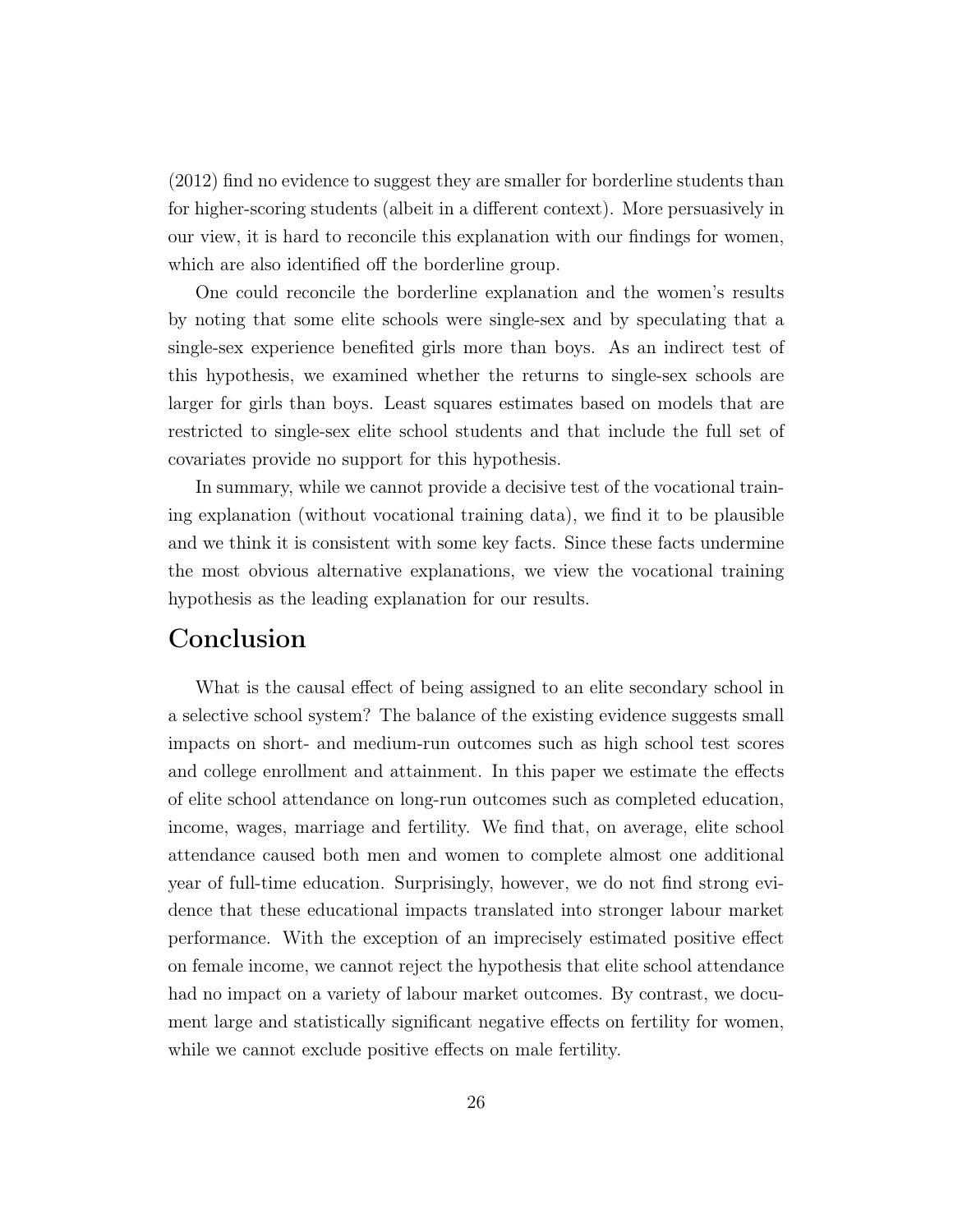These results support a claim made in the 1950s and 1960s by opponents of selective schooling, that important long-run outcomes could depend, via the elite school assignment decision, on how well a student performed on a single test taken at age eleven. Proponents of selective schooling did not claim that elite school assignment had no impact, but rather that the assignment mechanism was generally reliable, and that selective schooling helped both high-ability students stretched by elite schooling and lower-ability students properly catered to by non-elite schooling. Although the debate surrounding selective versus non-selective schooling is interesting and important, our study does not address it.<sup>32</sup> Instead, our study has tried to assess whether elite school attendance improved outcomes for borderline students, the only students for whom we can credibly identify effects.

In our view, it is difficult to explain our results without invoking various features of the relevant education and labor market institutions. For example, we argued that the large impacts on years of education likely reflect the barriers that faced non-elite school students wishing to pursue further academic education, while we speculated that our labour market results might reflect the choice these cohorts faced between pursuing academic education and vocational training. The role that these institutions might have played provides an obvious explanation for why some of our estimates differ from those found in the previous literature (e.g., Dobbie and Fryer, 2011). These institutions also imply that some of our results may be specific to the time period studied. For example, since the apprenticeship system became much less important after the mid-1970s, it is possible that labor market impacts may have been larger for men educated in the late mid-1970s and beyond.

Our final point is that policy-makers might be advised to keep these institutions in mind when designing policies relating to school resources and organization, including policies relating to elite schools. For example, in the contemporary US context, there is compelling evidence to suggest that college outcomes are affected by whether or not students have access to Advanced

<sup>32</sup>See Galindo-Rueda and Vignoles (2004) for an account of the debate surrounding elite schools in the UK during the 1960s.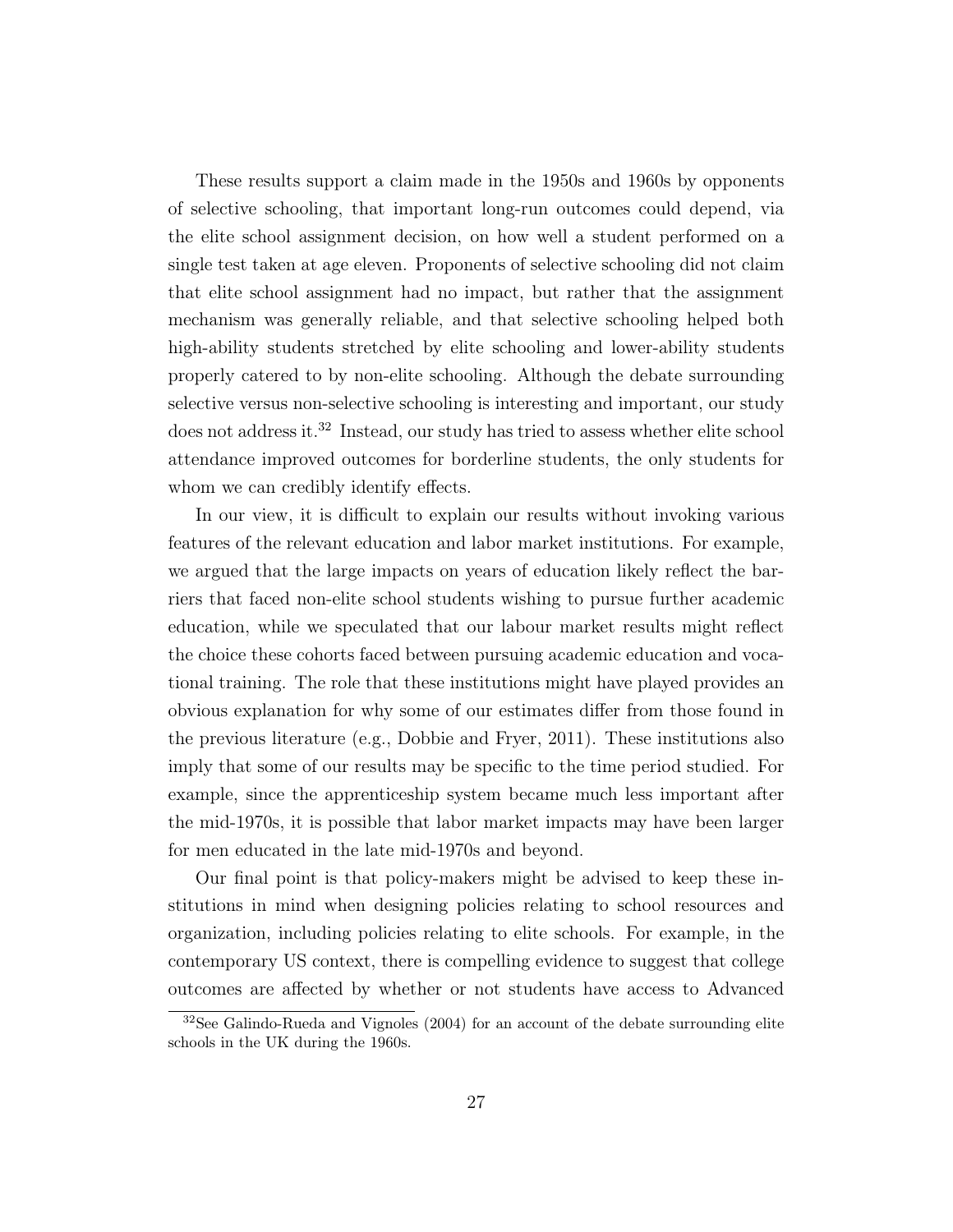Placement (AP) courses (Klopfenstein, 2004; Jackson, 2010) and SAT-taking opportunities (Bulman, 2013; Goodman, 2012) in high school. If non-elite school students in district A can take a wide range of AP courses and must sit the SAT by default, while non-elite school students in district B can take only a few AP courses and must travel to another high school to sit the SAT, we might expect elite school attendance to have a smaller impact in district A than district B. It follows that a district that wishes to expand elite schools might also want to ensure that these related policies and institutions are favorable to non-elite school students.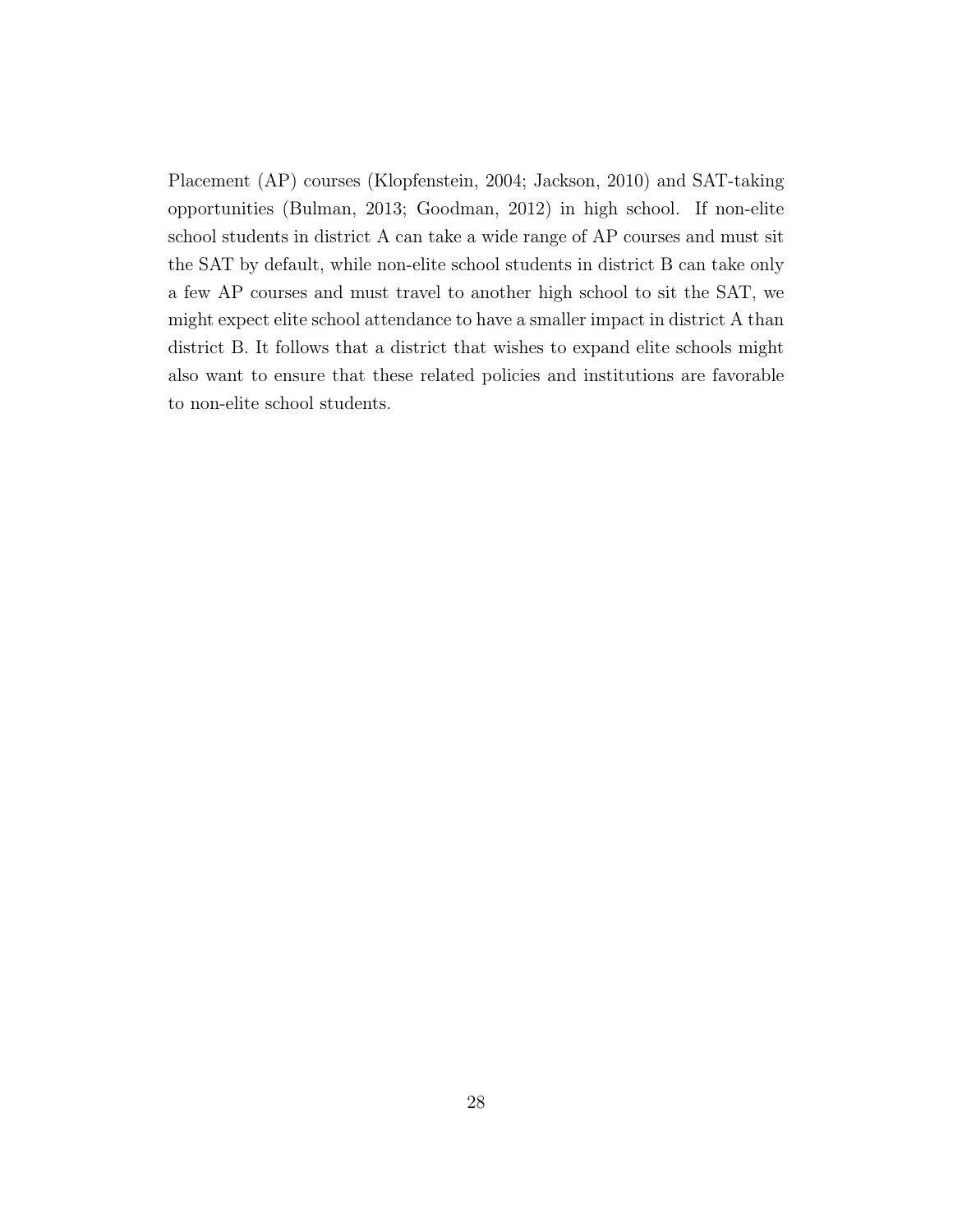### References

Angrist, J. and J. Pischke (2009), Mostly Harmless Econometrics: An Empiricist' Companion, Princeton University Press.

Angrist, J., Pathak, P. and C. Walters (2011), Explaining Charter School Effectiveness, NBER Working Paper No. 17332.

Angrist, J., and M. Rokkanen (2012), Wanna Get Away? RD Identification Away from the Cutoff, NBER Working Paper No. 18662.

Batty, G., Morton, S., Campbell, D., Clark, H., Smith, G., Hall, M., Macintyre, S., and D. Leon (2004), The Aberdeen Children of the 1950s Cohort Study: Background, Methods, and Follow-up Information on a New Resource for the Study of Life-Course and Intergenerational Effects on Health, Paediatric and Perinatal Epidemiology, 18: 221-239.

Becker, G. (1960), An Economic Analysis of Fertility, in Demographic and Economic change in Developed Countries, Universities-National Bureau of Economic Research Conference Series 11. NBER: Princeton, NJ, 209-231.

Black, S., Devereux, P. and K. Salvanes (2008), Staying in the Classroom and out of the Maternity Ward? The Effect of Compulsory Schooling Laws on Teenage Birth, Economic Journal, 118(530): 1025-1054.

Bulman, G. (2013), The Effect of Access to College Assessments on Enrollment and Attainment, unpublished paper, Stanford University.

Card, D. (2001), Estimating the Return to Schooling: Progress on Some Persistent Econometric Problems, Econometrica, 69: 1127-60.

Card, D. and A. Krueger (1996), Labour Market Effects of School Quality: Theory and Evidence, NBER Working Paper No. 5450.

Card, D., Lee, D., Pei, Zhuan, and A. Weber (2012), Nonlinear Policy Rules and the Identification and Estimation of Causal Effects in a Generalized Re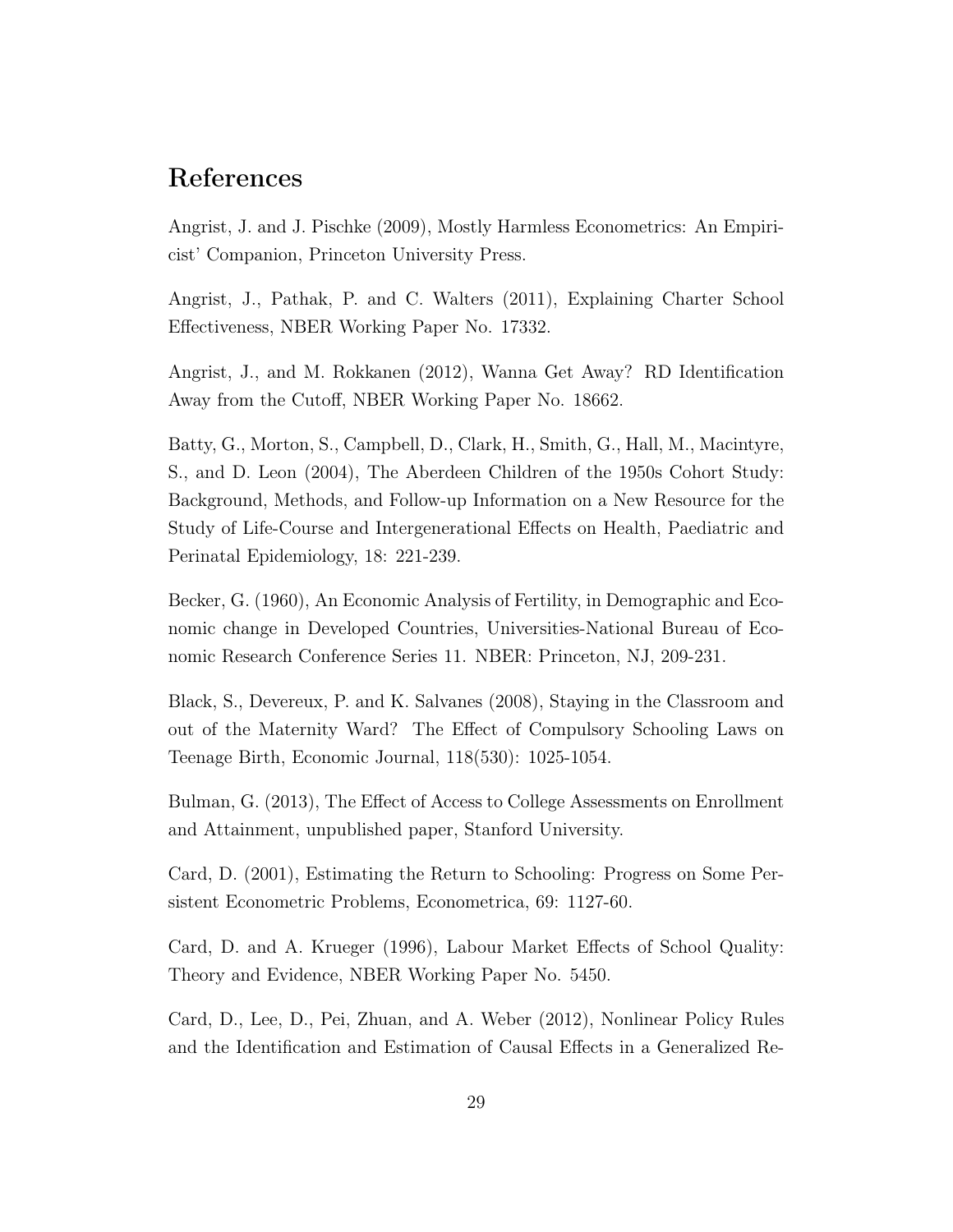gression Kink Design, NBER Working Paper No. 18564.

Clark, D. (2010), Selective Schools and Academic Achievement, the B.E. Journal of Economic Analysis and Policy, 10(1): 1935-1682.

Clark, D. and E. Del Bono (2014), The Long-Run Effects of Attending an Elite School: Evidence from the UK, IZA Discussion Paper n.8617.

Cullen, J.B., Jacob, B. and S. Levitt (2006), The Effect of School Choice on Participants: Evidence from Randomized Lotteries, Econometrica, 74(5): 1191-1230.

Currie, J. and E. Moretti (2003), Mother's Education and the Intergenerational Transmission of Human Capital: Evidence from College Openings, Quarterly Journal of Economics, 118(4): 1495-1532.

Deming, D. (2010), Better Schools, Less Crime?, Quarterly Journal of Economics, 126(4): 2063-2115.

Devereux, P. and D. Hart (2010), Forced to be Rich? Returns to Compulsory Schooling in Britain, Economic Journal, 120: 1345-1364.

Dobbie, W. and R. Fryer (2011), Exam High Schools and Academic Achievement: Evidence from New York City, NBER Working Paper No. 17286.

Dong, Y. (2013), Regression Discontinuity without the Discontinuity, unpublished paper, University of California, Irvine.

Duflo, E., Dupas, P. and M. Kremer (2011), Peer Effects, Teacher Incentives, and the Impact of Tracking: Evidence from a Randomized Evaluation in Kenya, American Economic Review, 101(5): 1739-74.

Dustmann, C., Puhani, P. and U. Schönberg (2012), The Long-term Effects of School Quality on Labor Market Outcomes and Educational Attainment, CReAM Discussion Paper Series 1208, Department of Economics, University College London.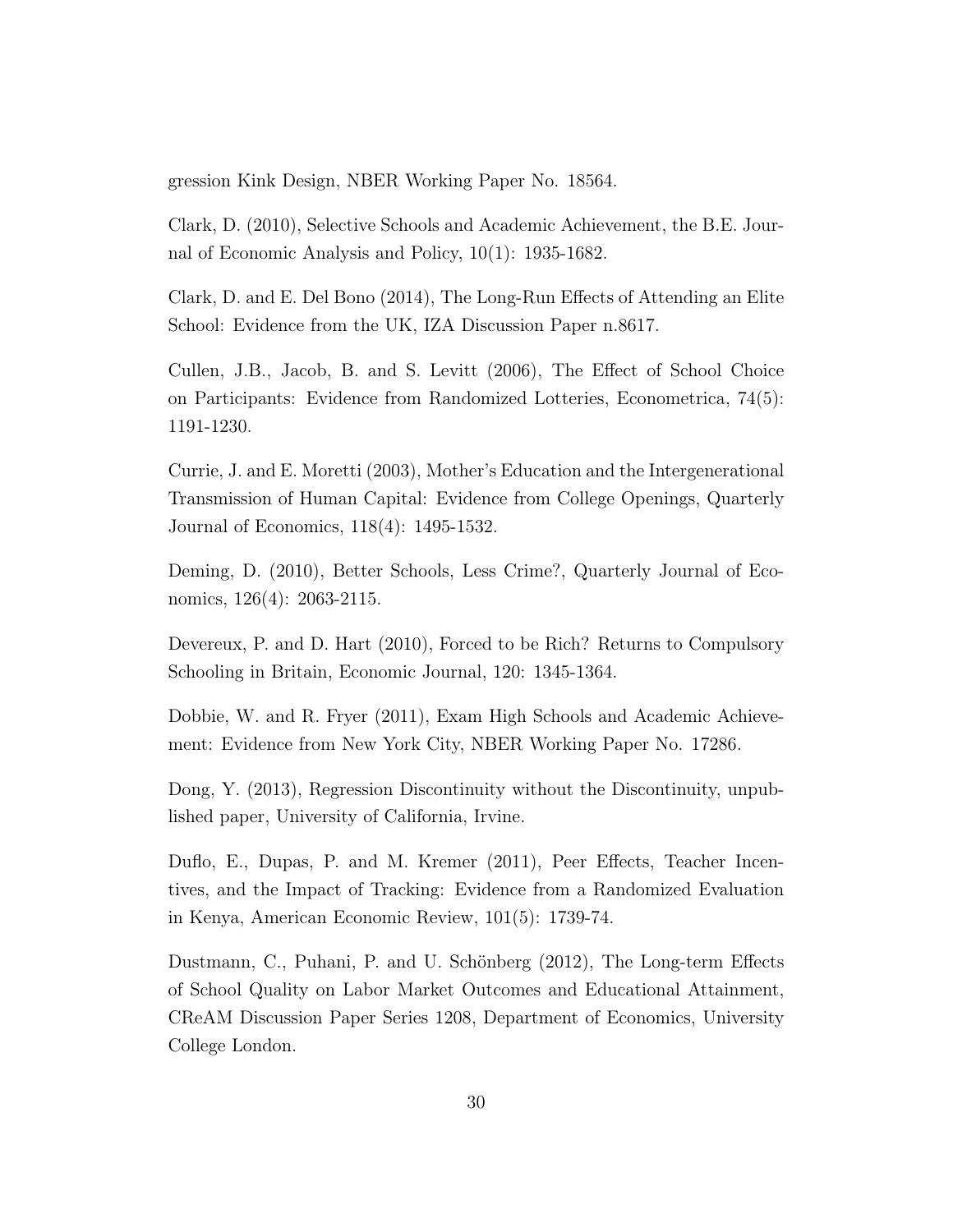Findlay, I. (1973), Education in Scotland, World Series in Education. David and Charles: Newton Abbot.

Galindo-Rueda, F. and A. Vignoles (2004), The Heterogeneous Effect of Selection in Secondary Schools: Understanding the Changing Role of Ability, IZA Discussion Paper n. 1245.

Garces, E. and J. Currie, J. and D. Thomas (2002), Longer-term effects of Head Start, American Economic Review, 92(4): 999-1012.

Geruso, M. and H. Royer (2014), The Impact of Education on Family Formation: Quasi-Experimental Evidence from the UK, mimeo, University of California, Santa Barbara.

Goldin, C. (2006), The quiet revolution that transformed women's employment, education, and family, American Economic Review, 96: 1-21.

Goldin, C., Katz L.F. and I. Kuziemko (2006), The Homecoming of American College Women: The Reversal of the Gender Gap in College, Journal of Economic Perspectives, 20: 133-156.

Goodman, S. (2012), Learning from the Test: Raising Selective College Enrollment by Providing Information, unpublished paper, Columbia University.

Grenet, J. (2013), Is Extending Compulsory Schooling Alone Enough to Raise Earnings? Evidence from French and British Compulsory Schooling Laws, Scandinavian Journal of Economics, 115(1): 176-210.

Guyon, N., Maurin, E. and S. McNally (2012), The effect of tracking students by ability into different schools: a natural experiment, Journal of Human Resources, 47(3): 684-721.

Illsley, R. and F. Wilson (1981), Longitudinal studies in Aberdeen, Scotland. C. The Aberdeen child development survey, in Mednick S., Baert A., Bachmann B. (eds.) Prospective longitudinal research. An empirical basis for the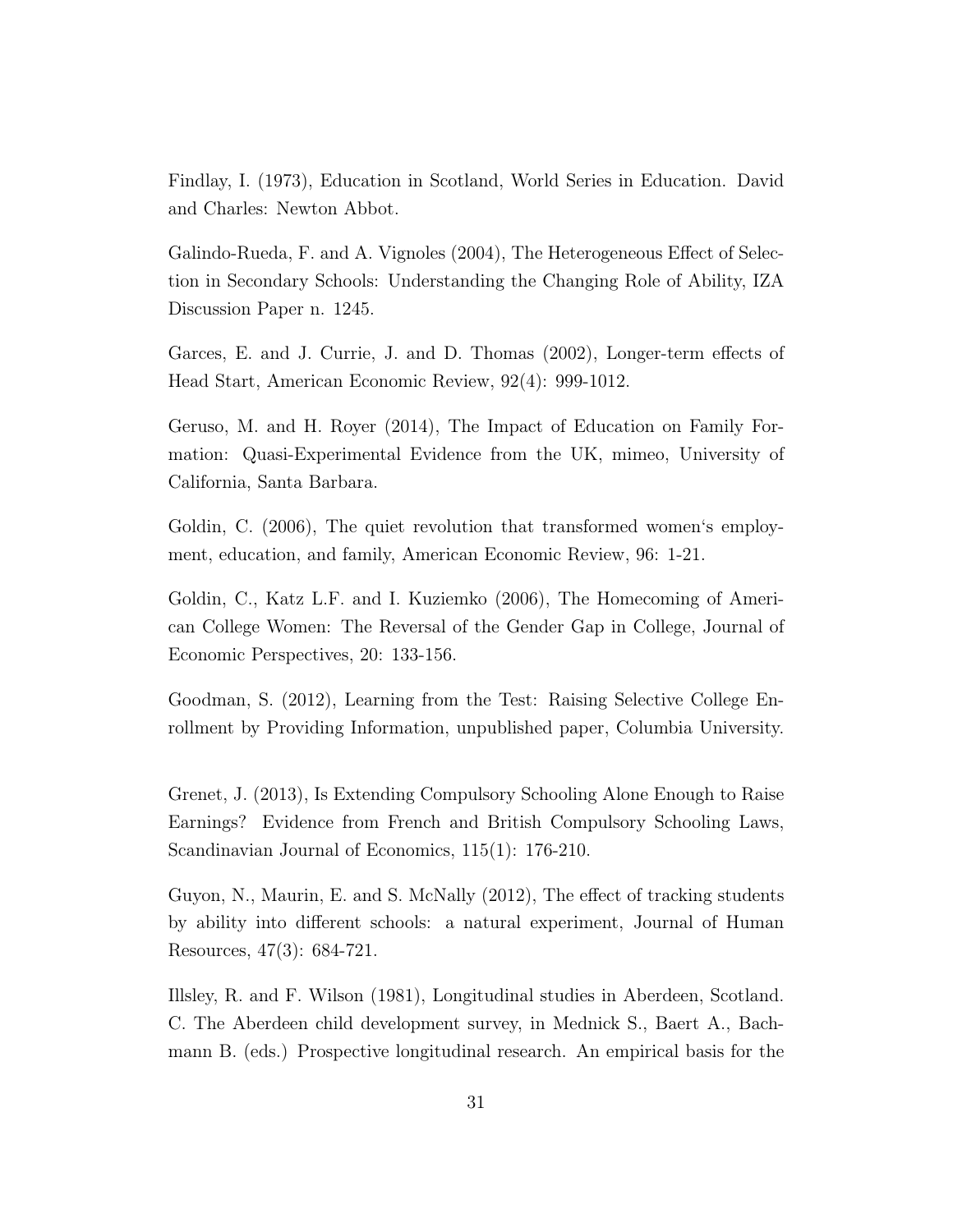primary prevention of psychosocial disorders. Oxford: Oxford Univerity Press. Illsley, R. (2002), A City's Schools: from Inequality of Input to Inequality of Outcome, Oxford Review of Education, 28: 427-445.

Jackson, C. K. (2010), Do students benefit from attending better schools? Evidence from rule-based student assignments in Trinidad and Tobago, Economic Journal, 120(549): 1399-1429.

Jacob, B. and L. Lefgren (2004), Remedial Education and Student Achievement: A Regression-Discontinuity Analysis, Review of Economics and Statistics,  $81(1)$ : 226-244.

Kaufmann, K.M., Messner, M. and A. Solis (2013), Returns to Elite Higher Education in the Marriage Market: Evidence from Chile, available at SSRN: http://ssrn.com/abstract=2313369 or http://dx.doi.org/10.2139/ssrn.2313369.

Klopfenstein, K. (2004), The Advanced Placement Expansion of the 1990s: How Did Traditionally Underserved Students Fare?, Education Policy Analysis Archives, 12(68).

Krueger, A. B. and D. Whitmore (2001), The effect of attending a small class in the early grades on college test taking and middle school test results: Evidence from Project STAR, Economic Journal, 111(468): 1-28.

Lefgren, L. and F. McIntyre, 2006, The Relationship between Women's Education and Marriage Outcomes, Journal of Labor Economics, 24(4): 787-830.

Monstad, K., Propper, C. and K. Salvanes (2008), Education and Fertility: Evidence from a Natural Experiment, Scandinavian Journal of Economics, 110(4): 827-85.

Pop-Eleches, C. and M. Urquiola, (2013), Going to a Better Schools: Effects and Behavioral Responses, American Economic Review, 103(4): 1289-1324.

Steedman, H., Gospel, H. and P. Ryan (1998), Apprenticeship: A Strategy for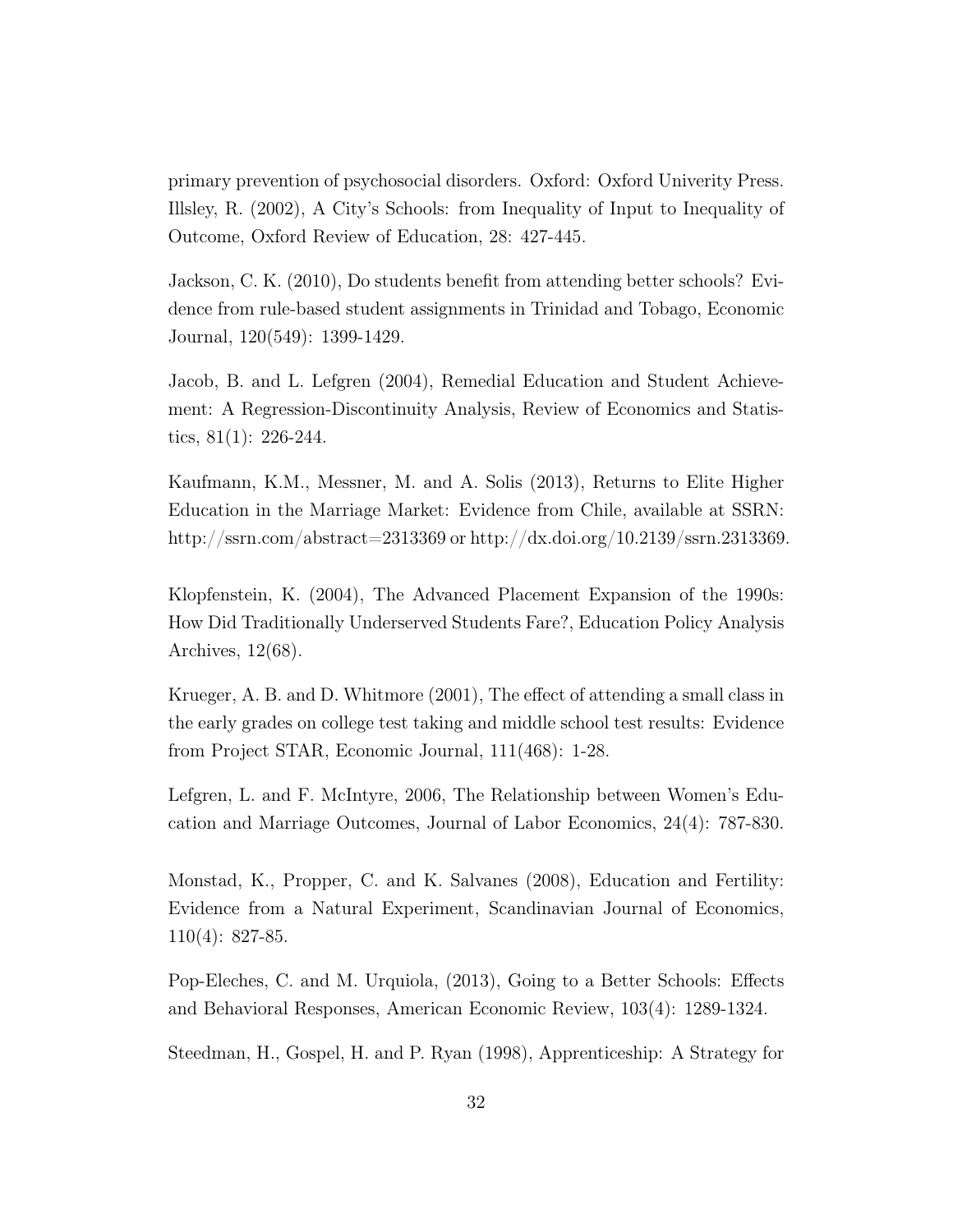Growth, A Special Report published by the Centre for Economic Performance, London School of Economics and Political Science.

Stewart, M. (1983), On Least-Squares Estimation when the Dependent Variable is Grouped, Review of Economic Studies, 50: 737-753.

Stock, J. and M. Yogo (2005), Testing for Weak Instruments in Linear IV Regression, ch. 5 in J.H. Stock and D.W.K. Andrews (eds.), Identification and Inference for Econometric Models: Essays in Honor of Thomas J. Rothenberg, Cambridge University Press.

Willis, R. (1973), A New Approach to the Economic Theory of Fertility Behavior, Journal of Political Economy, 81: 514-64.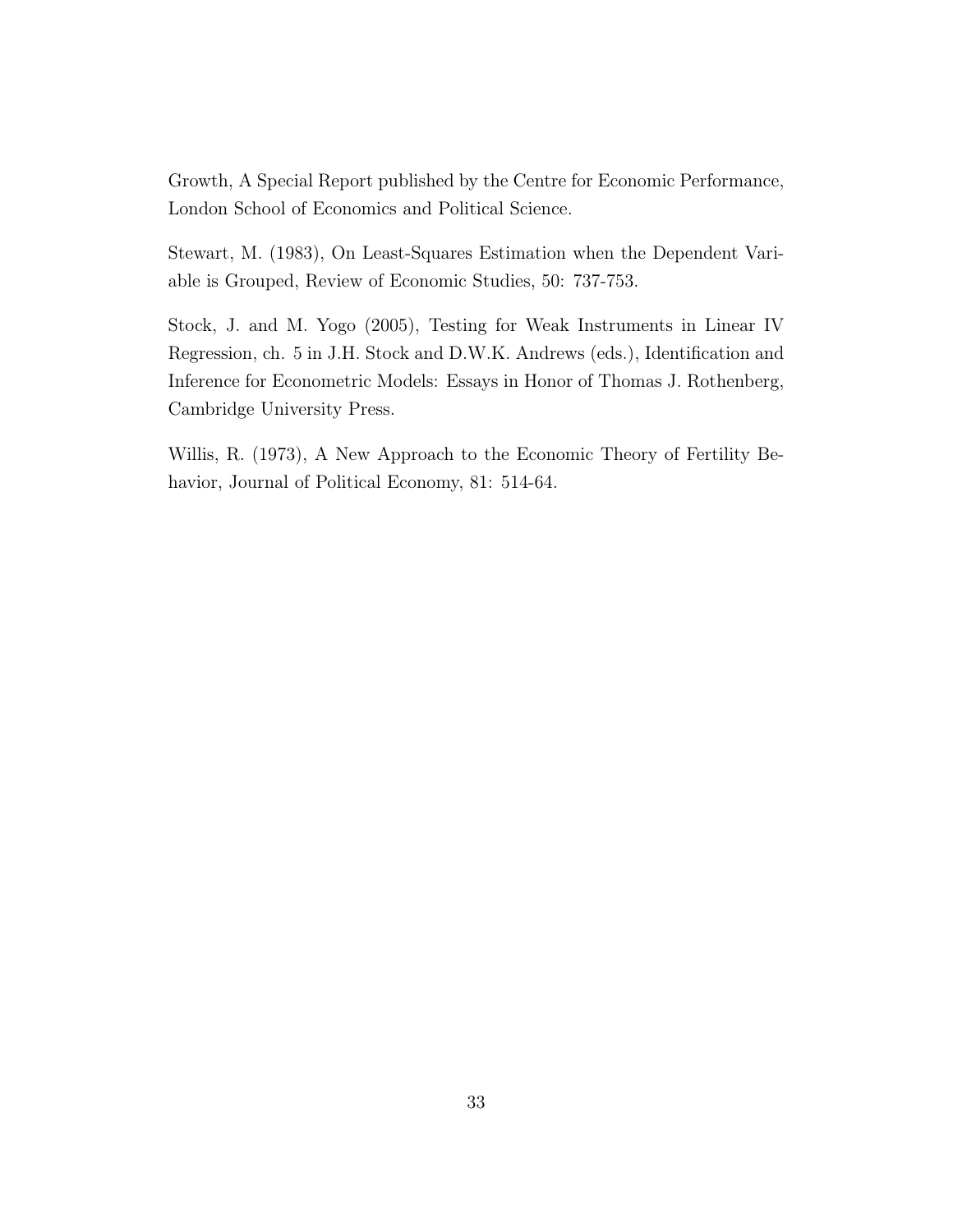Figure 1: Distribution of assignment scores



Notes: figures based on "final sample" (see text and Appendix Table 1). Each bar is drawn over an interval defined by 5 values of the assignment score (350-354, etc). Vertical lines plotted at the following score values: 350-354, 540-544, 560-564, 650-654.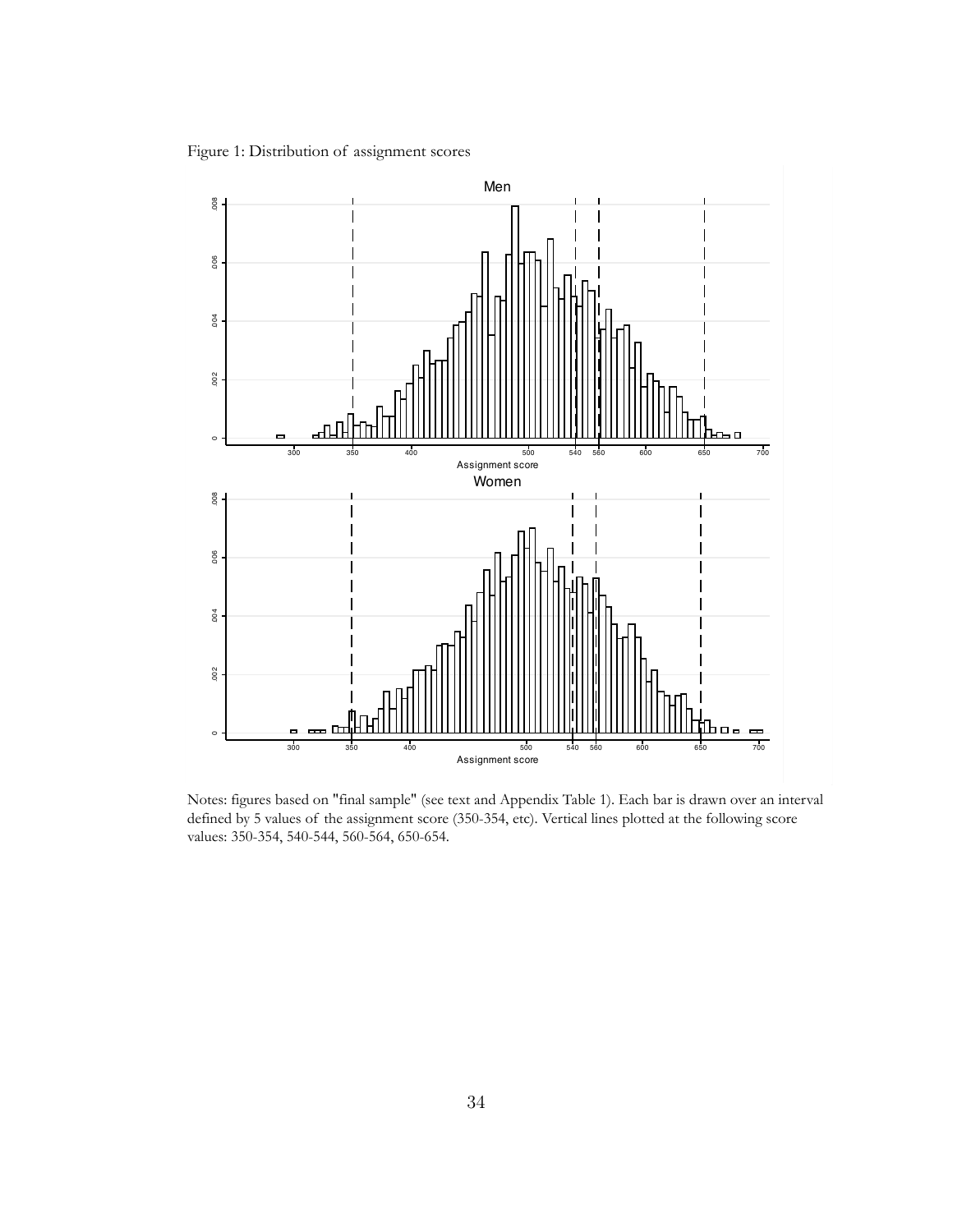

Figure 2: Assignment score and the probability of attending an elite school

Notes: figure based on "final sample" (see text and Appendix Table 1). Each circle represents the fraction of students in each cell that attended an elite school. Cells defined over 10 values of the assignment score (350-354, etc.). The solid line represents the probability of elite school assignment using the "first stage" model described in the text.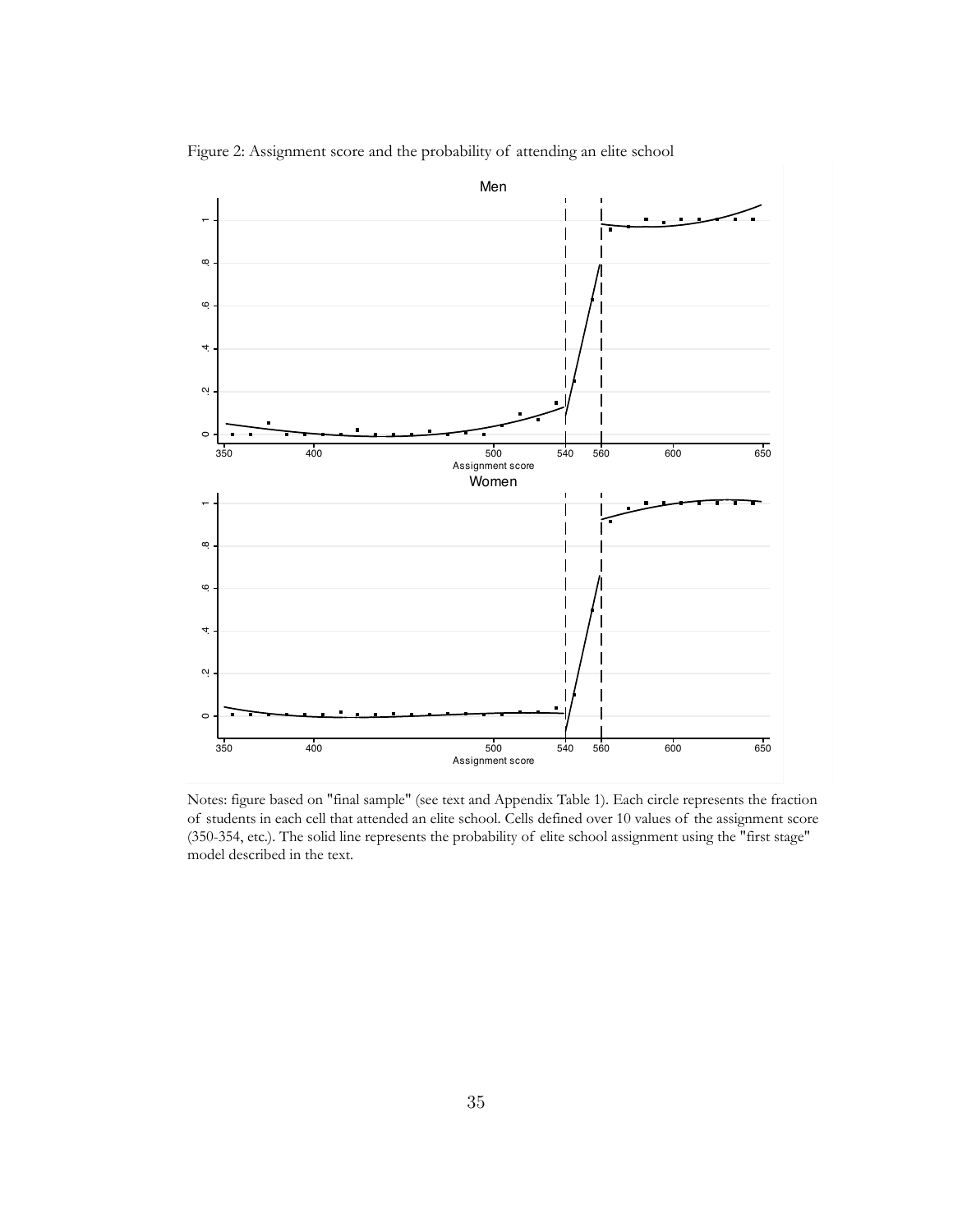

Figure 3: Assignment score and years of post-compulsory schooling

Notes: figure based on "final sample" (see text and Appendix Table 1). The circles are outcome means corresponding to 10-score intervals (350-359, etc.). The solid lines are the fitted outcomes generated by fitting the first-stage model (described in the text and depicted in Figure 2) to this outcome.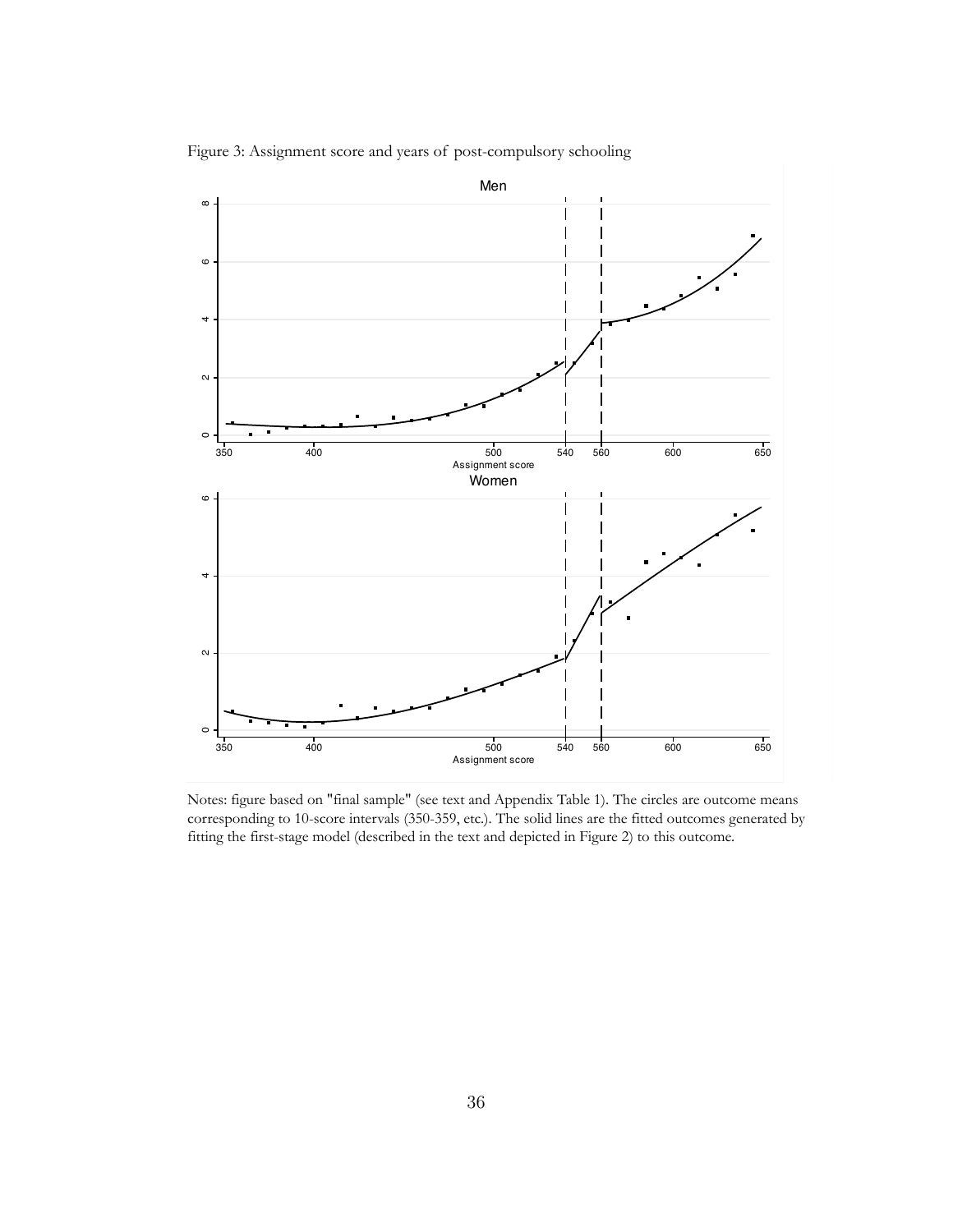Figure 4: Assignment score and pre-assignment test score at age 9



Notes: see notes to Figure 3.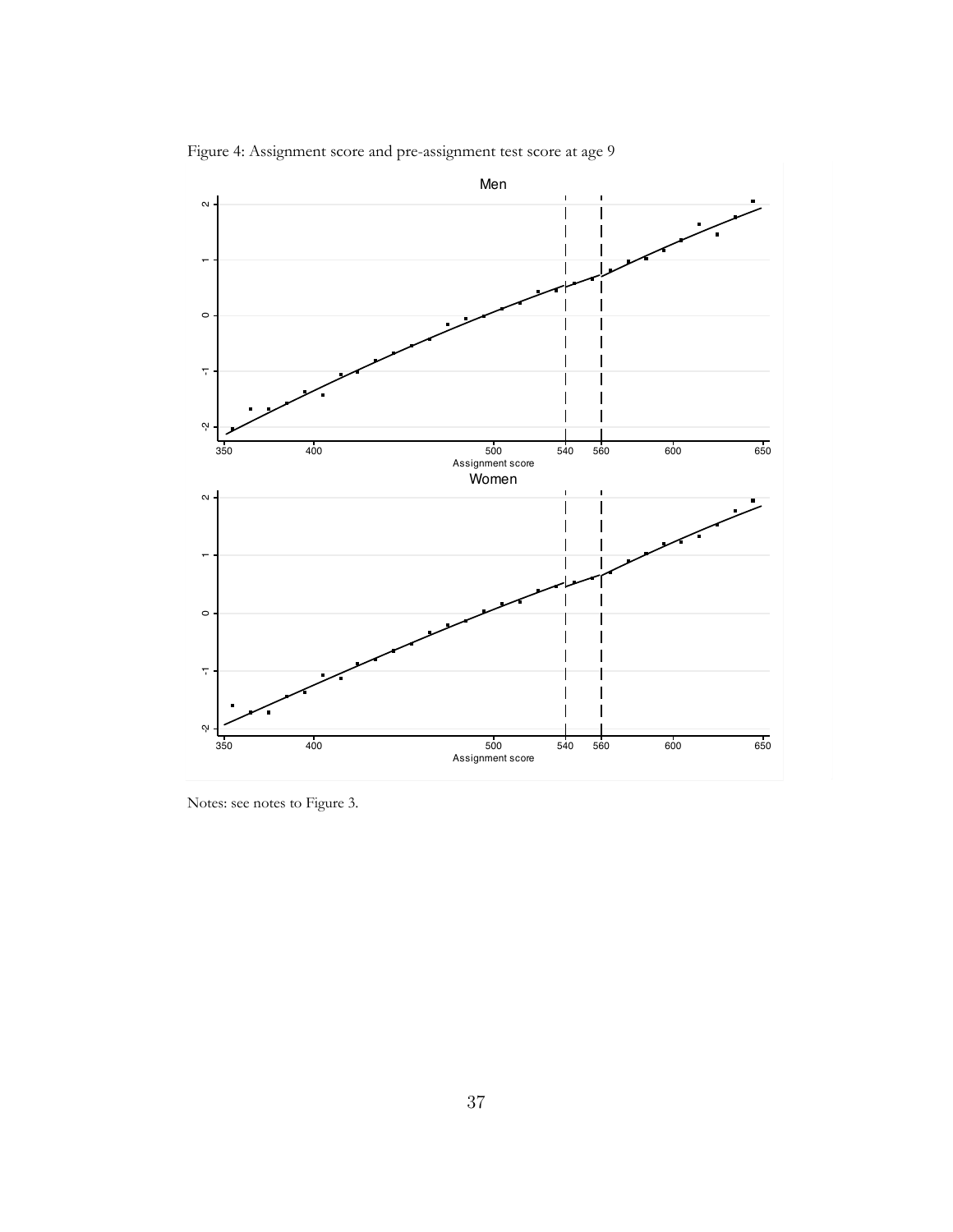Figure 5: Assignment score and log annual income



Notes: see notes to Figure 3.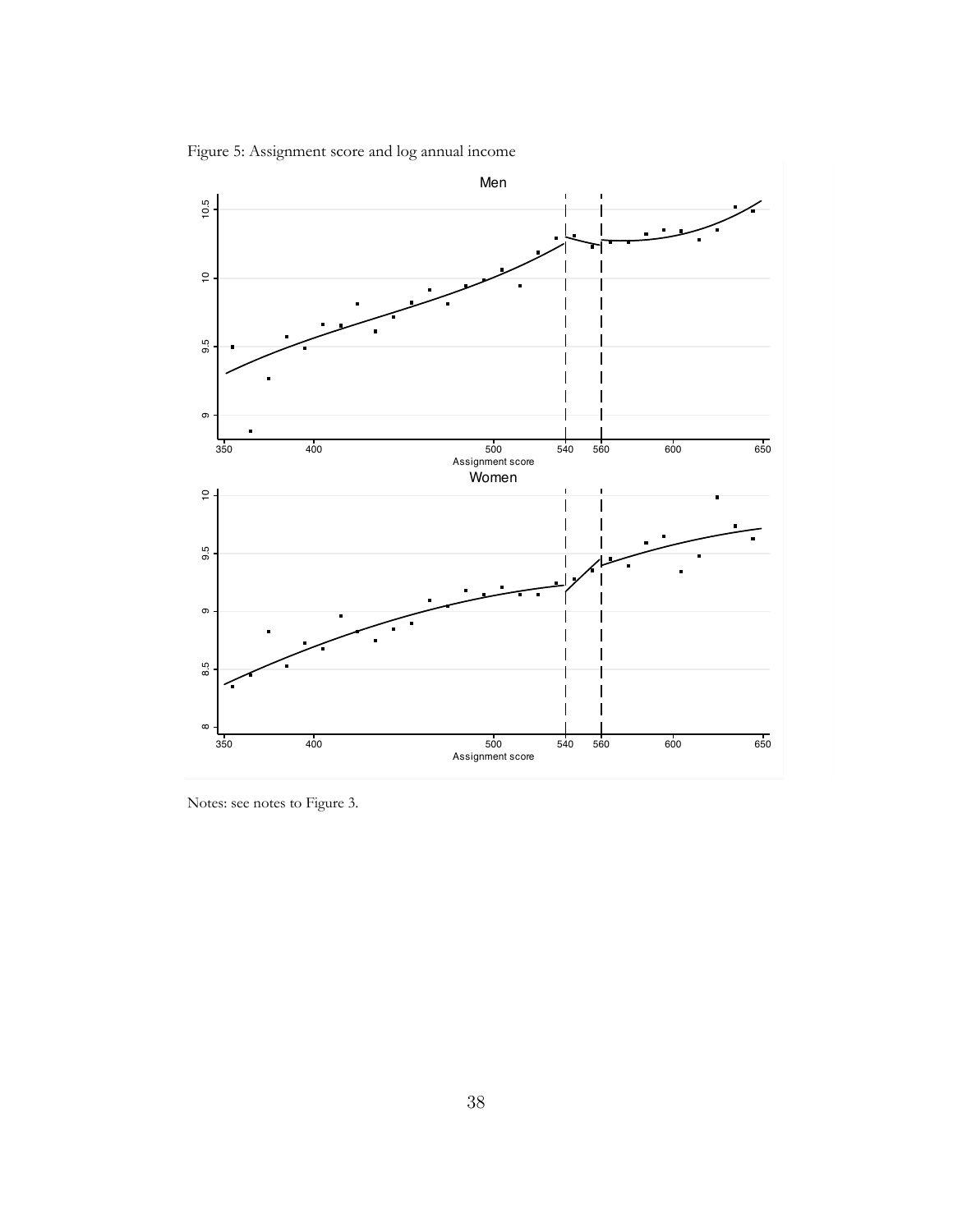Figure 6: Assignment score and number of children

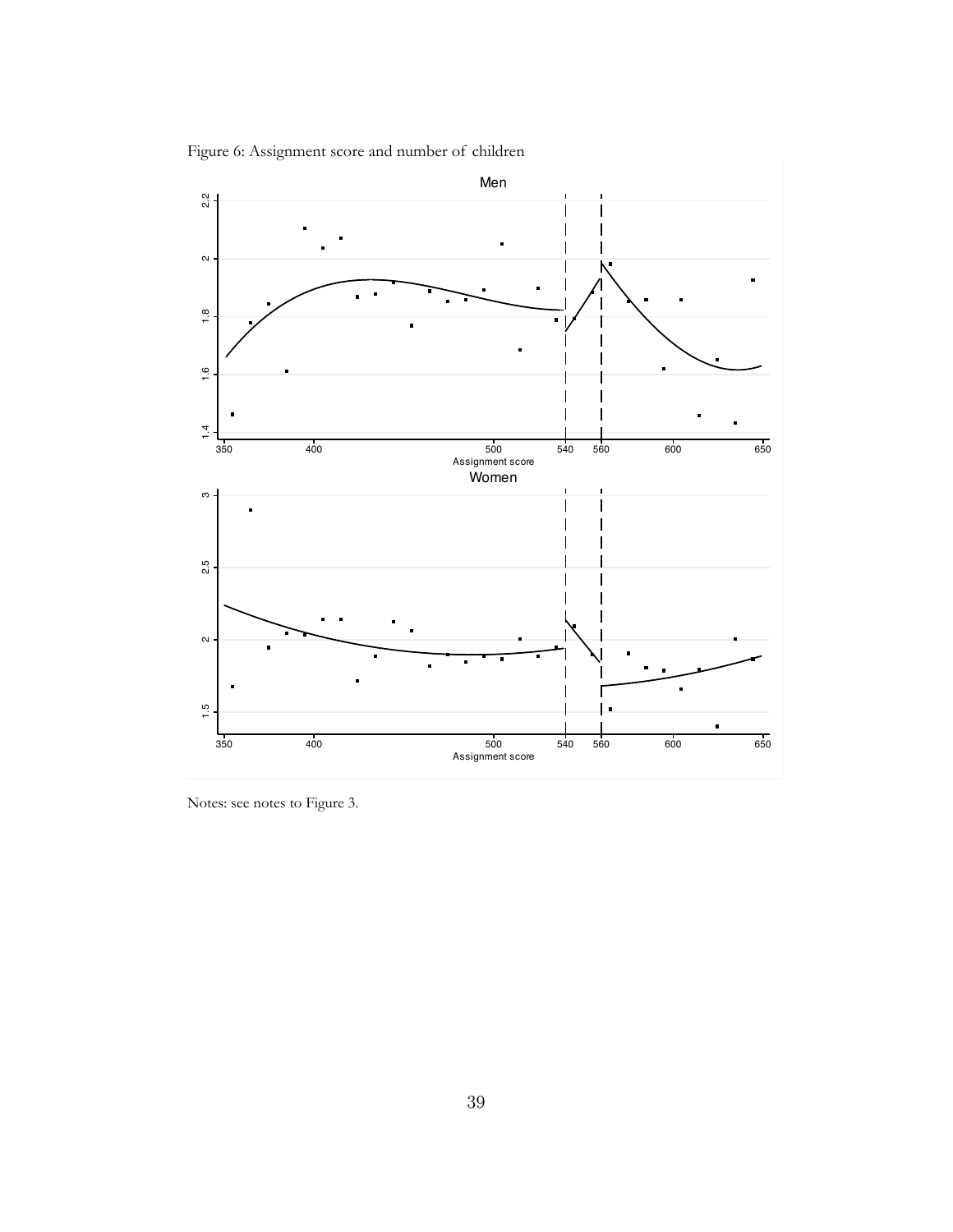|  | Table 1: Descriptive Statistics |  |  |  |  |  |  |  |
|--|---------------------------------|--|--|--|--|--|--|--|
|--|---------------------------------|--|--|--|--|--|--|--|

|                                    | Base sample |      | Final sample |             |                  |      |         |      |
|------------------------------------|-------------|------|--------------|-------------|------------------|------|---------|------|
|                                    |             |      | All          |             | Non-elite        |      | Elite   |      |
|                                    | mean        | N    | mean         | $\mathbf N$ | mean             | N    | mean    | N    |
| Male                               | 0.519       | 9893 | 0.483        | 4709        | 0.480            | 3489 | 0.492   | 1220 |
|                                    |             |      |              |             |                  |      |         |      |
| Age (Dec 1962)                     | 9.716       | 9893 | 10.216       | 4709        | 10.163           | 3489 | 10.162  | 1220 |
|                                    | (1.441)     |      | (1.160)      |             | (1.158)          |      | (1.158) |      |
| Father's social class              |             | 9893 |              | 4709        |                  | 3489 |         | 1220 |
| Other (unemployed, disabled, etc.) | 0.052       |      | 0.048        |             | 0.052            |      | 0.039   |      |
| Unskilled manual                   | 0.170       |      | 0.157        |             | 0.184            |      | 0.080   |      |
| Semi-skilled manual                | 0.148       |      | 0.143        |             | 0.164            |      | 0.083   |      |
| Skilled manual, other              | 0.208       |      | 0.207        |             | 0.226            |      | 0.155   |      |
| Skilled manual, requiring apprent. | 0.252       |      | 0.261        |             | 0.243            |      | 0.311   |      |
| Other non manual                   | 0.108       |      | 0.116        |             | 0.093            |      | 0.181   |      |
| Intermediate/Technical             | 0.051       |      | 0.056        |             | 0.033            |      | 0.120   |      |
| Professional                       | 0.011       |      | 0.012        |             | 0.005            |      | 0.032   |      |
| Grade in 1962                      |             | 9893 |              | 4709        |                  | 3489 |         | 1220 |
| Grade 3                            | 0.205       |      | 0.000        |             | 0.000            |      | 0.000   |      |
| Grade 4                            | 0.204       |      | 0.260        |             | 0.261            |      | 0.256   |      |
| Grade 5                            | 0.202       |      | 0.250        |             | 0.252            |      | 0.243   |      |
| Grade 6                            | 0.194       |      | 0.247        |             | 0.242            |      | 0.261   |      |
| Grade 7                            | 0.195       |      | 0.243        |             | 0.244            |      | 0.239   |      |
|                                    |             |      |              |             |                  |      |         |      |
| Test7                              | $-0.020$    | 9893 | 0.093        | 4709        | $-0.182$         | 3489 | 0.878   | 1220 |
|                                    | (0.924)     |      | (0.899)      |             | (0.797)          |      | (0.688) |      |
| Test9                              | $-0.040$    | 9893 | 0.098        | 4709        | $-0.235$         | 3489 | 1.048   | 1220 |
|                                    | (0.955)     |      | (0.922)      |             | (0.758)          |      | (0.646) |      |
| Assignment score (grades 4-7)      | 495.4       | 8509 | 506.3        | 4709        | 479.1            | 3489 | 584.1   | 1220 |
|                                    | (66.5)      |      | (63.94)      |             | (48.1)           |      | (31.7)  |      |
| Replied to 2001 survey             | 0.595       | 9893 | $\mathbf{1}$ | 4709        | $\mathbf{1}$     | 3489 | 1       | 1220 |
| Went to private secondary school   | 0.040       | 5885 | 0.038        | 4709        | $\boldsymbol{0}$ | 3489 | 0.148   | 1220 |
|                                    |             |      |              |             |                  |      |         |      |
| Elite School                       | 0.216       | 5885 | 0.221        | 4709        | $\theta$         | 3489 | 0.852   | 1220 |

Notes: see Appendix Table 1 for derivation of each sample. There are missing assignment scores among some "base sample" students because assignment scores are not available for students in grade 3 in 1962. "Elite" indicates students in elite state schools and private schools. "Non-elite" indicates pupils in all remaining state schools.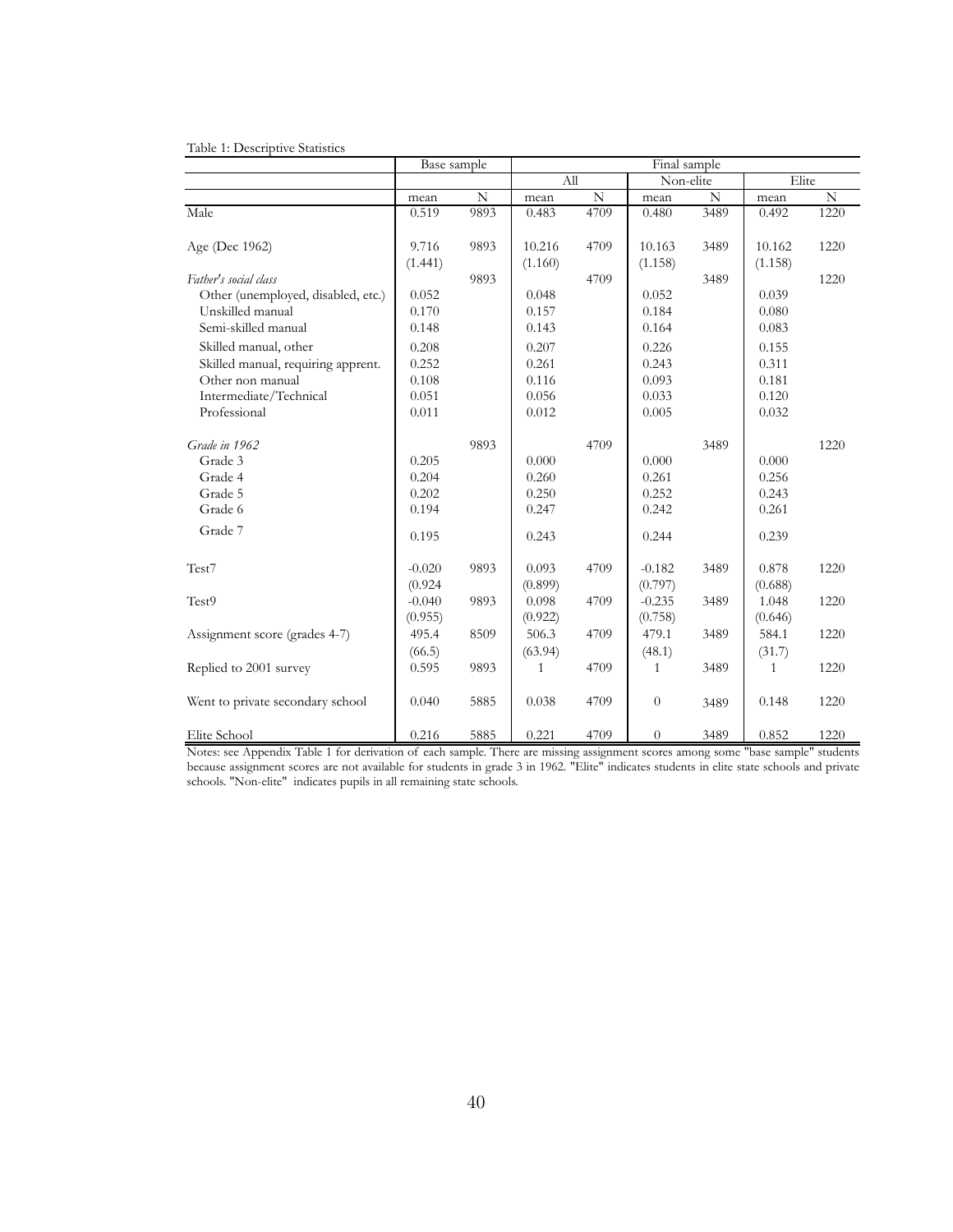Table 2: Impact of elite school attendance on educational attainment

|           |            |                                  | Men     |          | Women                            |         |         |          |  |
|-----------|------------|----------------------------------|---------|----------|----------------------------------|---------|---------|----------|--|
|           | <b>OLS</b> | $OLS+X$                          | 2SLS    | $2SLS+X$ | <b>OLS</b>                       | $OLS+X$ | 2SLS    | $2SLS+X$ |  |
| Years of  | 3.450      | 1.614                            | 0.925   | 1.076    | 2.925                            | 0.740   | 0.793   | 0.671    |  |
| education | (0.133)    | (0.194)                          | (0.310) | (0.313)  | (0.133)                          | (0.160) | (0.254) | (0.246)  |  |
|           |            | Control mean= $1.99$ , N= $2238$ |         |          | Control mean= $2.33$ , N= $2406$ |         |         |          |  |
| A levels  | 0.542      | 0.220                            | 0.105   | 0.121    | 0.602                            | 0.248   | 0.229   | 0.197    |  |
|           | (0.023)    | (0.039)                          | (0.064) | (0.061)  | (0.025)                          | (0.037) | (0.052) | (0.051)  |  |
|           |            | Control mean= $0.46$ , N= $2238$ |         |          | Control mean= $0.41$ , N= $2406$ |         |         |          |  |
| Degree    | 0.448      | 0.203                            | 0.170   | 0.182    | 0.326                            | 0.0447  | 0.0362  | 0.0287   |  |
|           | (0.024)    | (0.034)                          | (0.056) | (0.054)  | (0.024)                          | (0.032) | (0.042) | (0.042)  |  |
|           |            | Control mean= $0.14$ , N= $2238$ |         |          | Control mean= $0.18$ , N= $2406$ |         |         |          |  |

Notes: the cells contain estimates (robust standard errors clustered by assignment score in parenetheses) of the impact of attending an elite state school or a private school as opposed to attending a non-elite state school on the relevant outcomes. Estimates are produced for four sets of models. "OLS" (i.e., least squares models without additional covariates); "OLS+X" (i.e., least squares models with a full set of covariates including: dummies for school and grade attended in 1962, father's occupation, and mother's socio-economic status; a linear term of age within grade and fourth-order polynomials of test scores at ages 7 and 9.); "2SLS" (i.e., 2SLS models in which elite school attendance is instrumented with a dummy variable that takes the value 1 if the assignment score is in the interval [540,560) and zero otherwise, a dummy variable that takes the value 1 if the assignment score is at least 560 and zero otherwise and interactions of those dummy variables and the assignment score to the right of the marginal area; no covariates except a third-order polynomial in the assignment score); "2SLS+X"(i.e., the same 2SLS models with the additional covariates listed above). The models are estimated on the subset of the "final sample" (defined in the text and Appendix Table 1) with assignment scores in the interval [350,650). "Control mean" refers to outcome mean among individuals with borderline assignment scores (540,559) that attended non-elite schools.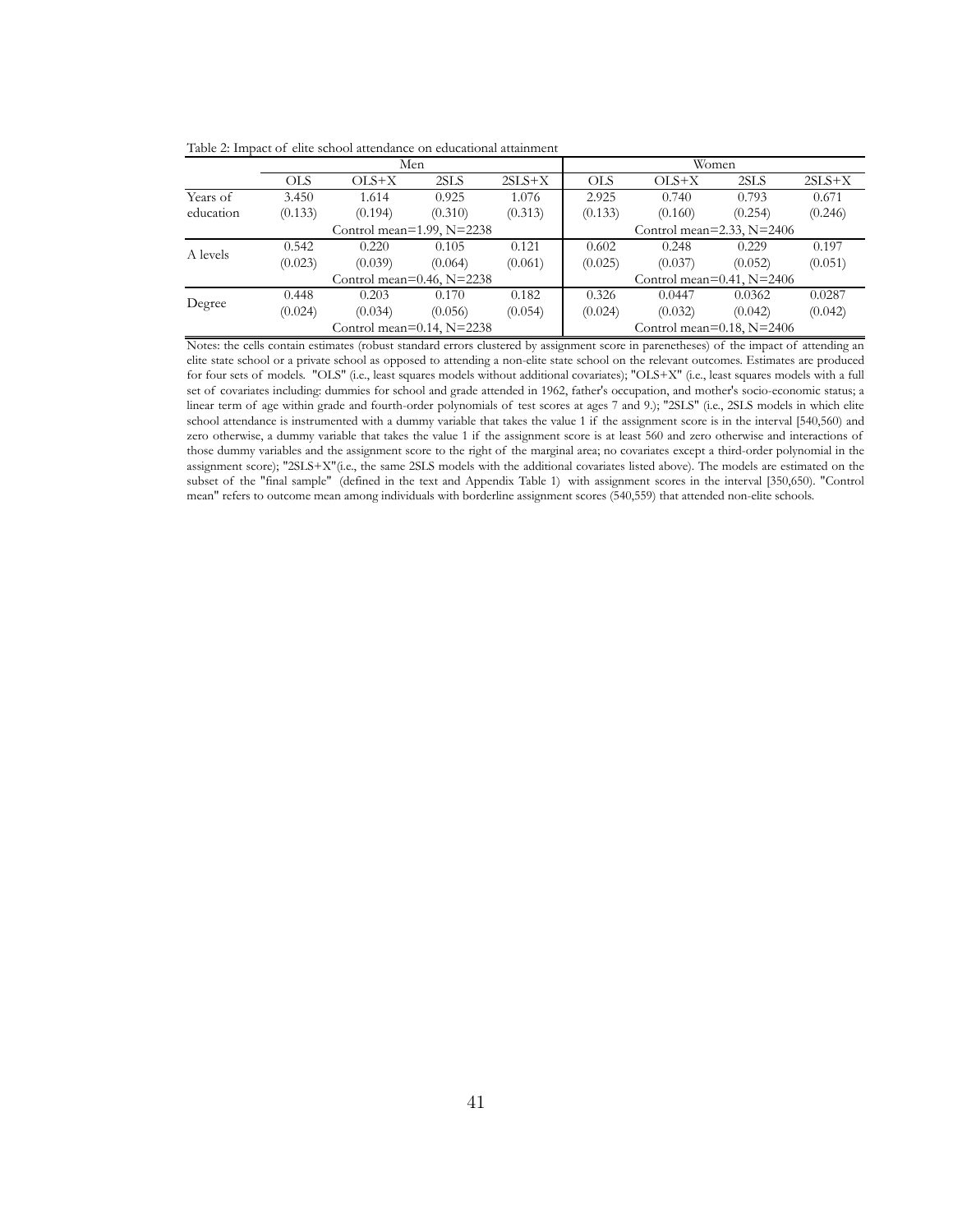Table 3: Impact of elite school attendance on labor market outcomes

|             | Men                              |                                   |          |          | Women                            |                                  |          |          |  |  |
|-------------|----------------------------------|-----------------------------------|----------|----------|----------------------------------|----------------------------------|----------|----------|--|--|
|             | OLS                              | $OLS+X$                           | 2SLS     | $2SLS+X$ | <b>OLS</b>                       | $OLS+X$                          | 2SLS     | $2SLS+X$ |  |  |
| Log Annual  | 0.400                            | 0.024                             | $-0.115$ | $-0.130$ | 0.488                            | 0.229                            | 0.154    | 0.171    |  |  |
| Income      | (0.032)                          | (0.051)                           | (0.081)  | (0.082)  | (0.041)                          | (0.079)                          | (0.098)  | (0.102)  |  |  |
|             |                                  | Control mean= $10.23$ , N= $2200$ |          |          | Control mean= $9.27$ , N= $2353$ |                                  |          |          |  |  |
| Employed    | 0.045                            | $-0.026$                          | $-0.041$ | $-0.028$ | 0.055                            | $-0.007$                         | $-0.010$ | $-0.014$ |  |  |
|             | (0.013)                          | (0.022)                           | (0.040)  | (0.039)  | (0.017)                          | (0.030)                          | (0.037)  | (0.040)  |  |  |
|             | Control mean= $0.94$ , N= $2238$ |                                   |          |          |                                  | Control mean= $0.87$ , N= $2406$ |          |          |  |  |
| Imputed log | 0.373                            | 0.087                             | $-0.035$ | $-0.015$ | 0.357                            | 0.067                            | 0.073    | 0.067    |  |  |
| hourly wage | (0.021)                          | (0.034)                           | (0.056)  | (0.058)  | (0.025)                          | (0.036)                          | (0.050)  | (0.046)  |  |  |
|             | Control mean= $2.37$ , N= $2003$ |                                   |          |          |                                  | Control mean= $1.90$ , N= $2119$ |          |          |  |  |

Notes: see notes to Table 2.